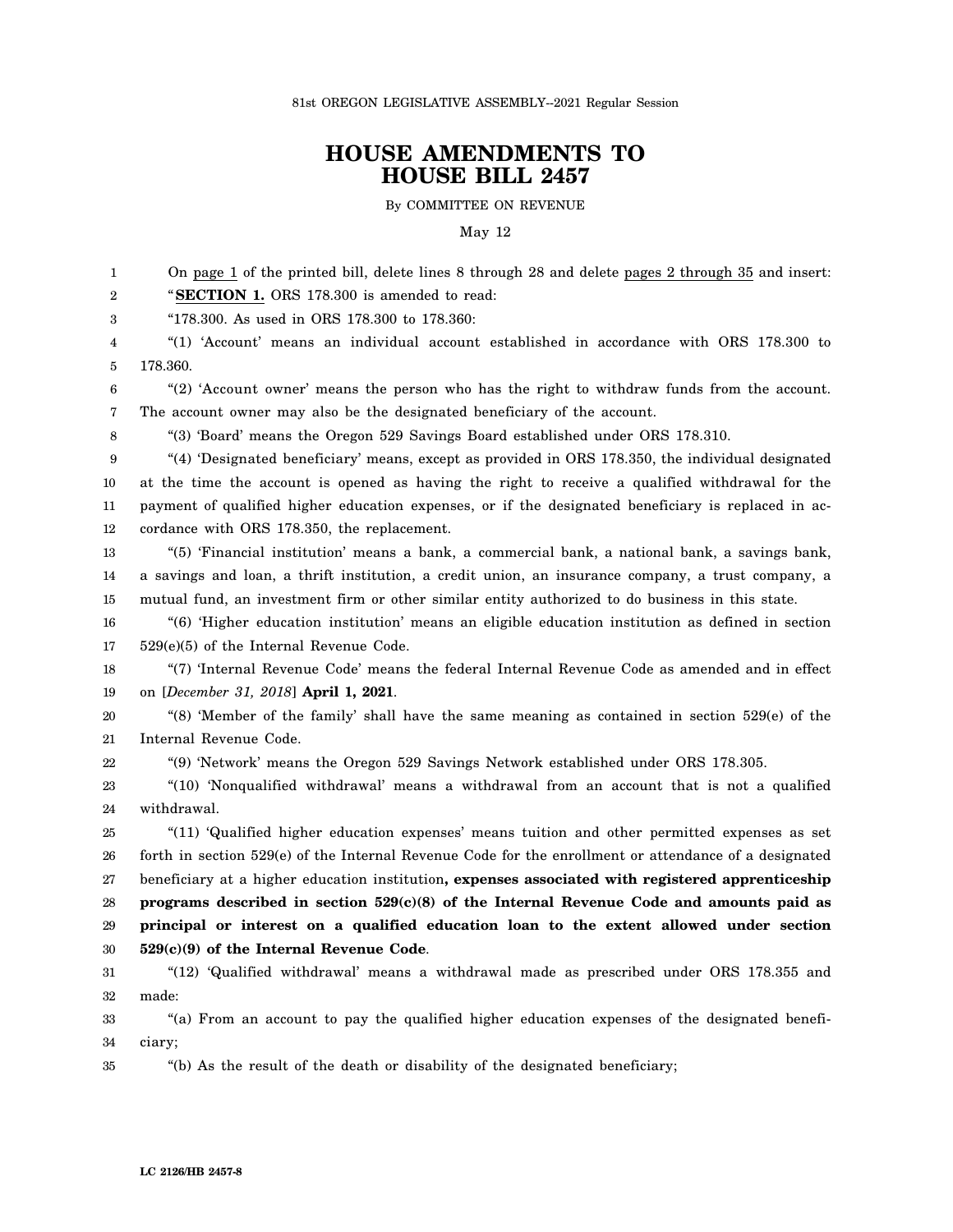1 2 3 "(c) As the result of a scholarship, allowance or payment described in section  $135(d)(1)(A)$ , (B) or (C) of the Internal Revenue Code that is received by the designated beneficiary, but only to the extent of the amount of the scholarship, allowance or payment; or

4 5

"(d) As a rollover or change in the designated beneficiary described in ORS 178.350. "**SECTION 2.** ORS 238.395 is amended to read:

6 7 8 9 10 11 12 13 14 "238.395. (1)(a) In addition to any other benefits under this chapter, a death benefit, provided by contributions of the public employer under ORS 238.225 and, for benefits that accrue on or after July 1, 2020, amounts in the employee pension stability account established for the member under ORS 238A.353, shall be paid to the beneficiaries designated under ORS 238.390 (1) of a person who is an active or inactive member of the Public Employees Retirement System and who dies as a result of injuries received while employed in the service of the public employer or within 120 days after termination from service with a participating public employer. A member who is on a leave of absence without pay from employment with a participating public employer has not terminated service with that participating public employer for the purposes of this section.

15 16 "(b) The death benefit under this subsection is an amount equal to the amount in the member account of the deceased member at the time of death.

17 18 19 "(c) In the event that a beneficiary has not been named as provided in paragraph (a) of this subsection and ORS 238.390 (1), the death benefit under this subsection shall be paid in the manner provided for payment of money credited to the member account of the member in ORS 238.390 (2).

20 21 22 23 "(d) The beneficiary designated under paragraph (a) of this subsection and ORS 238.390 (1) may elect to receive the amount payable in actuarially determined monthly payments for the life of such beneficiary as long as such monthly payments, plus the monthly amount if elected under ORS 238.390 (3), are at least \$200.

24 25 26 27 "(e) Interest upon the death benefit provided by this subsection accrues until the date that the benefit is distributed. The Public Employees Retirement Board shall establish procedures for computing interest to be credited on the benefit for the period between the date of death and date of distribution.

28 29 30 31 32 "(2)(a) If a member of the system dies while employed in the service of a participating public employer or within 120 days after termination from service with a participating public employer and the member's spouse is the member's beneficiary under ORS 238.390, the member's spouse may elect to receive the benefit provided under this subsection in lieu of the death benefits provided under ORS 238.390 and subsection (1) of this section.

33 34 "(b) The member's spouse must notify the board in writing of an election under this section no later than 60 days after the date of death of the member.

35 36 37 "(c) The death benefit to be paid under this subsection is for the life of the member's spouse and is the actuarial equivalent of 50 percent of the service retirement allowance that would otherwise have been paid to the deceased member, which shall be calculated:

38 39 "(A) As of the date of death, if the member dies after the earliest retirement date for the member under ORS 238.280; or

40 41 "(B) As if the member became an inactive member on the date of death and retired at the earliest retirement date for the member under ORS 238.280.

42 43 44 45 "(d) The death benefit provided under this subsection is first effective on the first day of the month following the election of the member's spouse to receive the death benefit under this subsection. The member's spouse may elect to delay payment of the death benefit, but payment must commence no later than December 31 of the calendar year in which the deceased member would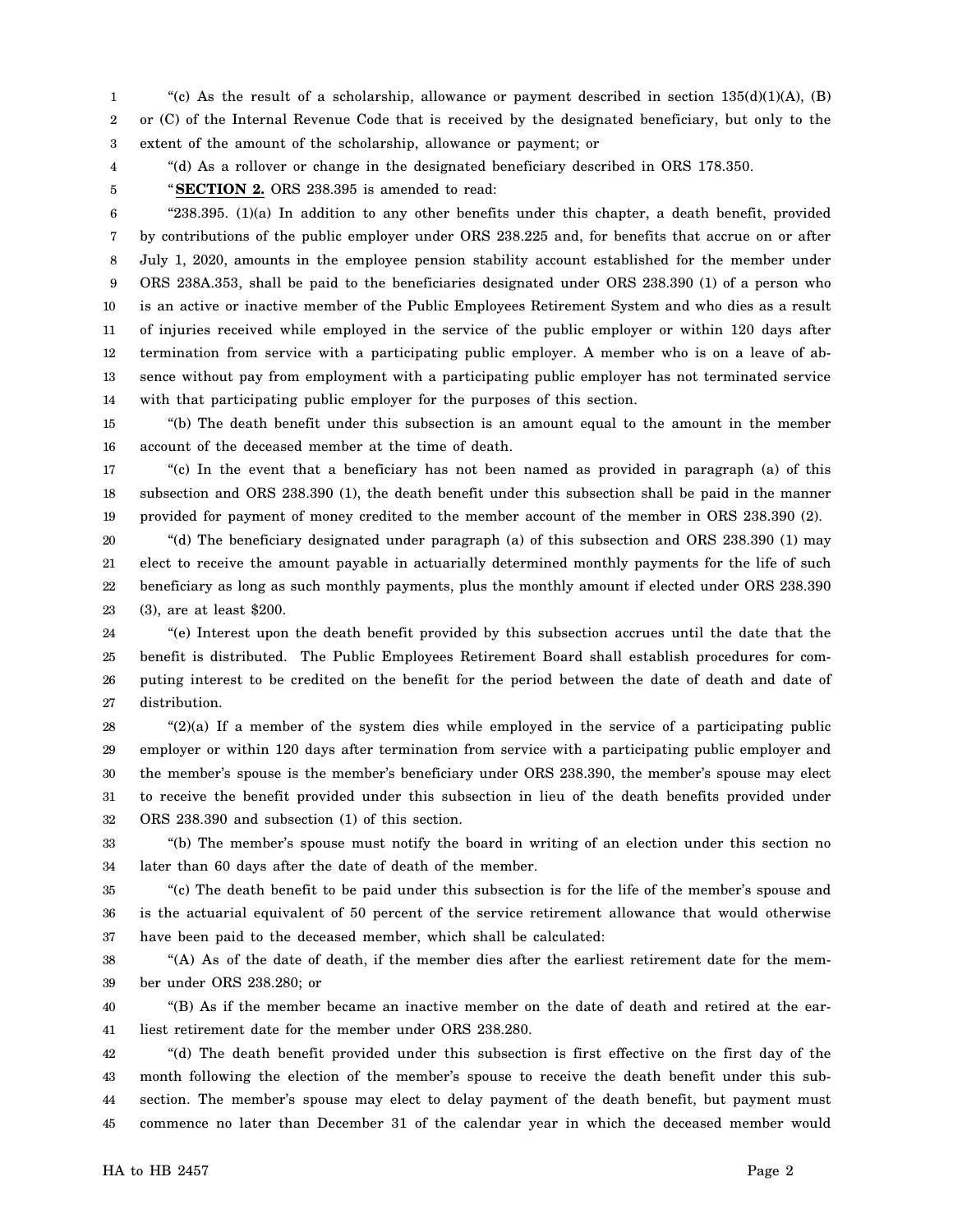1 have reached [*70-1/2*] **72** years of age.

2 3 4 "(3) Payment by the board of additional death benefits in the manner provided by this section completely discharges the board and system on account of the death, and shall hold the board and system harmless from any claim for wrongful payment.

- 5 "**SECTION 3.** ORS 238A.005 is amended to read:
- 6

"238A.005. For the purposes of this chapter:

7 8 "(1) 'Active member' means a member of the pension program or the individual account program of the Oregon Public Service Retirement Plan who is actively employed in a qualifying position.

- 9 10 11 "(2) 'Actuarial equivalent' means a payment or series of payments having the same value as the payment or series of payments replaced, computed on the basis of interest rate and mortality assumptions adopted by the board.
- 12 "(3) 'Board' means the Public Employees Retirement Board.
- 13 14 "(4) 'Eligible employee' means a person who performs services for a participating public employer, including elected officials other than judges. 'Eligible employee' does not include:
- 15 "(a) Persons engaged as independent contractors;
- 16 "(b) Aliens working under a training or educational visa;
- 17 "(c) Persons provided sheltered employment or make-work by a public employer;
- 18 "(d) Persons categorized by a participating public employer as student employees;
- 19 "(e) Any person who is in custody in a state institution;
- 20 21 "(f) Employees of foreign trade offices of the Oregon Business Development Department who live and perform services in foreign countries under the provisions of ORS 285A.075 (1)(g);
- 22 23 "(g) An employee actively participating in an alternative retirement program established under ORS 353.250 or an optional retirement plan established under ORS 341.551;
- 24 25 "(h) Employees of a public university listed in ORS 352.002 who are actively participating in an optional retirement plan offered under ORS 243.815;
- 26 27 "(i) Persons employed in positions classified as post-doctoral scholar positions by a public university listed in ORS 352.002, or by the Oregon Health and Science University, under ORS 350.370;
- 28 29 "(j) Any employee who belongs to a class of employees that was not eligible on August 28, 2003, for membership in the system under the provisions of ORS chapter 238 or other law;
- 30 31 "(k) Any person who belongs to a class of employees who are not eligible to become members of the Oregon Public Service Retirement Plan under the provisions of ORS 238A.070 (2);
- 32 33 "(L) Any person who is retired under ORS 238A.100 to 238A.250 or ORS chapter 238 and who continues to receive retirement benefits while employed; and
- 34 "(m) Judges.
- 35 "(5) 'Firefighter' means:
- 36 37 "(a) A person employed by a local government, as defined in ORS 174.116, whose primary job duties include the fighting of fires;
- 38 39 40 41 "(b) The State Fire Marshal, the chief deputy state fire marshal and deputy state fire marshals; "(c) An employee of the State Forestry Department who is certified by the State Forester as a professional wildland firefighter and whose primary duties include the abatement of uncontrolled fires as described in ORS 477.064; and
- 42 43 "(d) An employee of the Oregon Military Department whose primary duties include fighting structural, aircraft, wildland or other fires.
- 44 "(6) 'Fund' means the Public Employees Retirement Fund.
- 45 "(7)(a) 'Hour of service' means: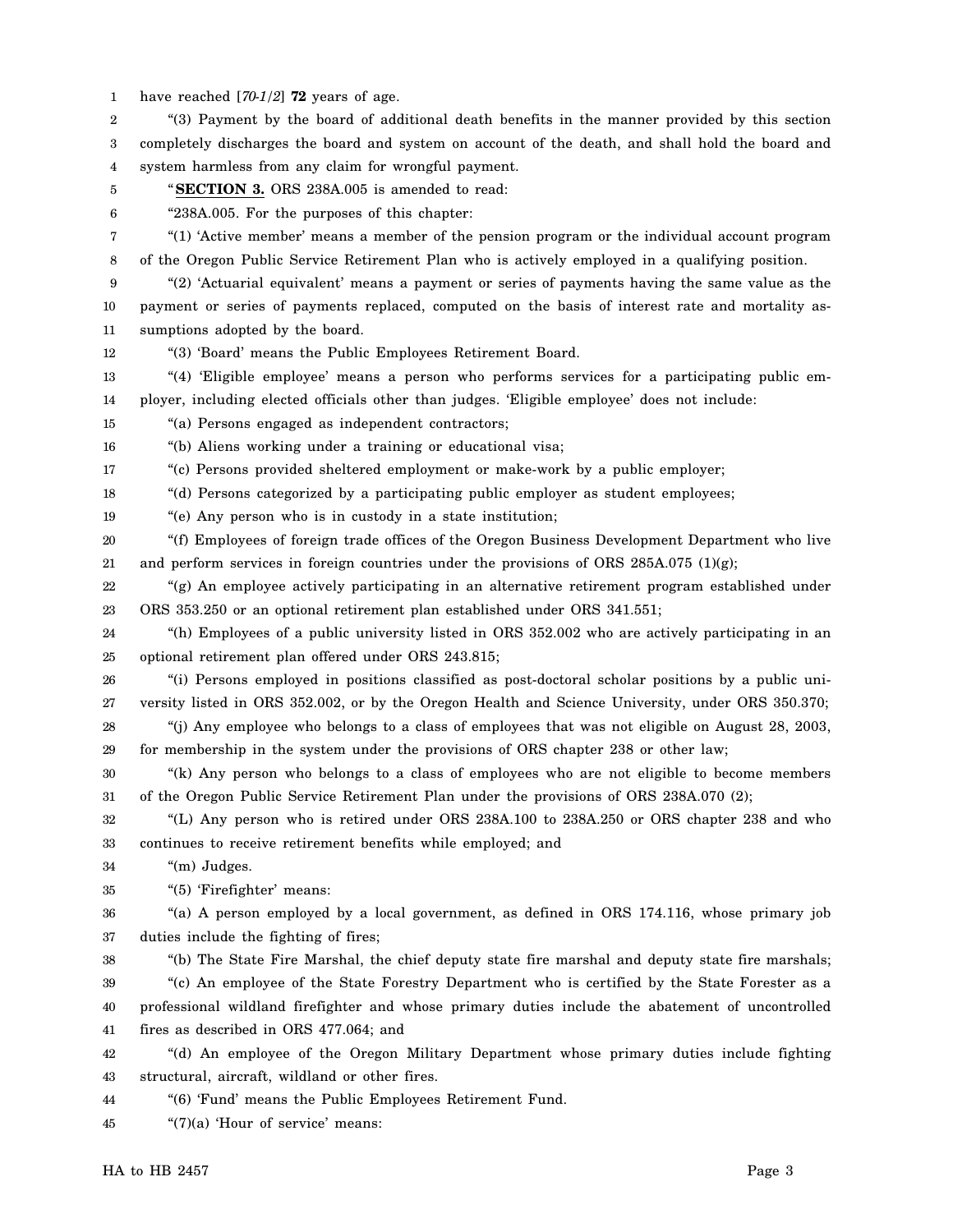1 2 "(A) An hour for which an eligible employee is directly or indirectly paid or entitled to payment by a participating public employer for performance of duties in a qualifying position; and

3 4 5 6 7 8 "(B) An hour of vacation, holiday, illness, incapacity, jury duty, military duty or authorized leave during which an employee does not perform duties but for which the employee is directly or indirectly paid or entitled to payment by a participating public employer for services in a qualifying position, as long as the hour is within the number of hours regularly scheduled for the performance of duties during the period of vacation, holiday, illness, incapacity, jury duty, military duty or authorized leave.

9 10 "(b) 'Hour of service' does not include any hour for which payment is made or due under a plan maintained solely for the purpose of complying with applicable unemployment compensation laws.

11 12 13 "(8) 'Inactive member' means a member of the pension program or the individual account program of the Oregon Public Service Retirement Plan whose membership has not been terminated, who is not a retired member and who is not employed in a qualifying position.

14 15 "(9) 'Individual account program' means the defined contribution individual account program of the Oregon Public Service Retirement Plan established under ORS 238A.025.

16 17 "(10) 'Institution of higher education' means a public university listed in ORS 352.002, the Oregon Health and Science University or a community college, as defined in ORS 341.005.

18 19 20 "(11) 'Member' means an eligible employee who has established membership in the pension program or the individual account program of the Oregon Public Service Retirement Plan and whose membership has not been terminated under ORS 238A.110 or 238A.310.

21 22 "(12) 'Participating public employer' means a public employer as defined in ORS 238.005 that provides retirement benefits for employees of the public employer under the system.

23 24 "(13) 'Pension program' means the defined benefit pension program of the Oregon Public Service Retirement Plan established under ORS 238A.025.

25

"(14) 'Police officer' means a police officer as described in ORS 238.005.

26 27 28 29 "(15) 'Qualifying position' means one or more jobs with one or more participating public employers in which an eligible employee performs 600 or more hours of service in a calendar year, excluding any service in a job for which benefits are not provided under the Oregon Public Service Retirement Plan pursuant to ORS 238A.070 (2).

30 31 "(16) 'Retired member' means a pension program member who is receiving a pension as provided in ORS 238A.180 to 238A.195.

32 33 34 35 36 37 "(17)(a) 'Salary' means the remuneration paid to an active member in return for services to the participating public employer, including remuneration in the form of living quarters, board or other items of value, to the extent the remuneration is includable in the employee's taxable income under Oregon law. 'Salary' includes the additional amounts specified in paragraph (b) of this subsection, but does not include the amounts specified in paragraph (c) of this subsection, regardless of whether those amounts are includable in taxable income.

38

"(b) 'Salary' includes the following amounts:

39 40 "(A) Payments of employee and employer money into a deferred compensation plan that are made at the election of the employee.

41 42 "(B) Contributions to a tax-sheltered or deferred annuity that are made at the election of the employee.

43 44 45 "(C) Any amount that is contributed to a cafeteria plan or qualified transportation fringe benefit plan by the employer at the election of the employee and that is not includable in the taxable income of the employee by reason of 26 U.S.C. 125 or 132(f)(4), as in effect on [*December 31, 2018*]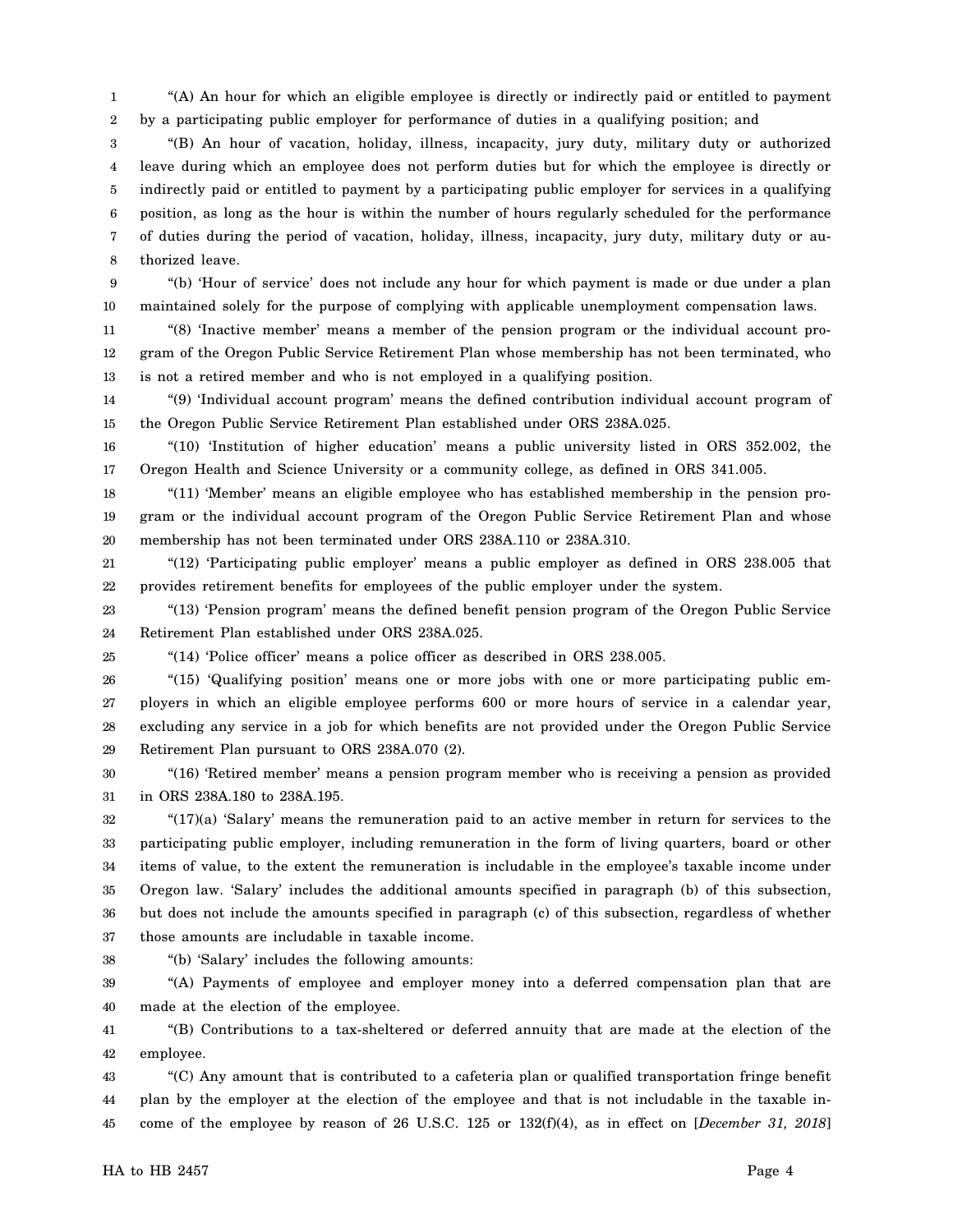1 **April 1, 2021**.

2 3 4 5 6 7 8 9 10 11 12 13 14 15 16 17 18 19 20 21 22 23 24 25 26 27 28 29 30 31 32 33 34 35 36 37 38 39 40 41 42 43 44 45 "(D) Any amount that is contributed to a cash or deferred arrangement by the employer at the election of the employee and that is not included in the taxable income of the employee by reason of 26 U.S.C. 402(e)(3), as in effect on [*December 31, 2018*] **April 1, 2021**. "(E) Retroactive payments described in ORS 238.008. "(F) The amount of an employee contribution to the individual account program that is paid by the employer and deducted from the compensation of the employee, as provided under ORS 238A.335 (1) and (2)(a). "(G) The amount of an employee contribution to the individual account program that is not paid by the employer under ORS 238A.335. "(H) Wages of a deceased member paid to a surviving spouse or dependent children under ORS 652.190. "(c) 'Salary' does not include the following amounts: "(A) Travel or any other expenses incidental to employer's business which is reimbursed by the employer. "(B) Payments made on account of an employee's death. "(C) Any lump sum payment for accumulated unused sick leave, vacation leave or other paid leave. "(D) Any severance payment, accelerated payment of an employment contract for a future period or advance against future wages. "(E) Any retirement incentive, retirement bonus or retirement gratuitous payment. "(F) Payment for a leave of absence after the date the employer and employee have agreed that no future services in a qualifying position will be performed. "(G) Payments for instructional services rendered to public universities listed in ORS 352.002 or the Oregon Health and Science University when those services are in excess of full-time employment subject to this chapter. A person employed under a contract for less than 12 months is subject to this subparagraph only for the months covered by the contract. "(H) The amount of an employee contribution to the individual account program that is paid by the employer and is not deducted from the compensation of the employee, as provided under ORS 238A.335 (1) and (2)(b). "(I) Compensation described and authorized under ORS 341.556 that is not paid by the community college employing the faculty member. "(J) Compensation described and authorized under ORS 352.232 that is not paid by the public university employing the officer or employee. "(K) Compensation described and authorized under ORS 353.270 that is not paid by Oregon Health and Science University. "(L) For years before 2020, any amount in excess of \$200,000 for a calendar year. If any period over which salary is determined is less than 12 months, the \$200,000 limitation for that period shall be multiplied by a fraction, the numerator of which is the number of months in the determination period and the denominator of which is 12. The board shall adopt rules adjusting this dollar limit to incorporate cost-of-living adjustments authorized by the Internal Revenue Service. "(M) For years beginning on or after January 1, 2020, any amount in excess of \$195,000 for a calendar year. If any period over which salary is determined is less than 12 months, the \$195,000 limitation for that period shall be multiplied by a fraction, the numerator of which is the number of months in the determination period and the denominator of which is 12. On January 1 of each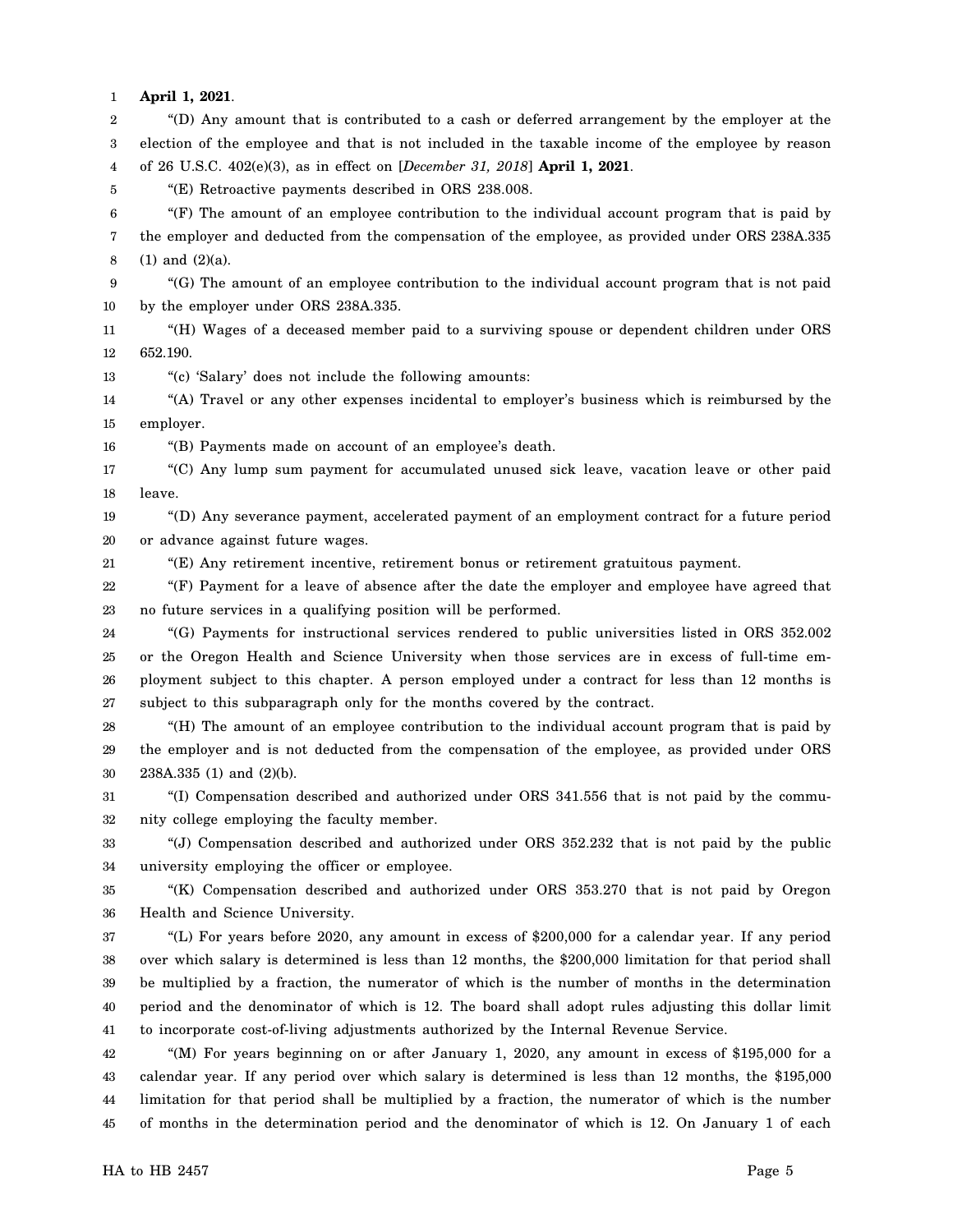1 year, the board shall adjust the dollar limit provided by this subparagraph to reflect any percentage

2 changes in the Consumer Price Index for All Urban Consumers, West Region (All Items), as pub-

3 lished by the Bureau of Labor Statistics of the United States Department of Labor.

4 "(18) 'System' means the Public Employees Retirement System.

5 "(19) 'Workers' compensation benefits' means:

6 "(a) Payments made under ORS chapter 656; or

7 "(b) Payments provided in lieu of workers' compensation benefits under ORS 656.027 (6).

8 "**SECTION 4.** ORS 238A.125 is amended to read:

9 10 "238A.125. (1) Upon retiring at normal retirement age, a vested pension program member shall be paid an annual pension for the life of the member as follows:

11 12 13 "(a) For service as a police officer or firefighter, 1.8 percent of final average salary multiplied by the number of years of retirement credit attributable to service as a police officer or firefighter. "(b) For service as other than a police officer or firefighter, 1.5 percent of final average salary

14 15 multiplied by the number of years of retirement credit attributable to service as other than a police officer or firefighter.

16 17 18 19 20 21 "(2) Notwithstanding any provision of ORS 238A.100 to 238A.250, the annual benefit payable to a member under the pension program and under any other tax-qualified defined benefit plan maintained by the participating public employer may not exceed the applicable limitations set forth in 26 U.S.C. 415(b), as in effect on [*December 31, 2018*] **April 1, 2021**. The Public Employees Retirement Board shall adopt rules for the administration of this limitation, including adjustments in the annual dollar limitation to reflect cost-of-living adjustments authorized by the Internal Revenue Service.

22 23 "(3) The board shall make no actuarial adjustment in a member's pension calculated under this section by reason of the member's retirement after normal retirement age.

24

"**SECTION 5.** ORS 238A.150 is amended to read:

25 26 27 28 29 30 31 "238A.150. (1) Notwithstanding any other provision of ORS 238A.100 to 238A.250, an eligible employee who leaves a qualifying position for the purpose of performing service in the uniformed services, and who subsequently returns to employment with a participating public employer with reemployment rights under federal law, is entitled to accrue retirement credit, credit toward the probationary period required by ORS 238A.100 and credit toward the vesting requirements of ORS 238A.115 under rules adopted by the Public Employees Retirement Board pursuant to subsection (2) of this section.

32 33 34 35 36 37 38 "(2) The board shall adopt rules establishing benefits and service credit for any period of service in the uniformed services by an employee described in subsection (1) of this section. For the purpose of adopting rules under this subsection, the board shall consider and take into account all federal law relating to benefits and service credit for any period of service in the uniformed services, including 26 U.S.C. 414(u), as in effect on [*December 31, 2018*] **April 1, 2021**. Benefits and service credit under rules adopted by the board pursuant to this subsection may not exceed benefits and service credit required under federal law for periods of service in the uniformed services.

39

"**SECTION 6.** ORS 238A.170 is amended to read:

40 41 42 43 44 "238A.170. (1) An active member of the pension program who is [*70-1/2*] **72** years of age or older must retire not later than April 1 of the calendar year following the calendar year in which the member terminates employment with all participating public employers. An inactive member of the pension program must retire not later than April 1 of the calendar year following the calendar year in which the member attains [*70-1/2*] **72** years of age.

45 "(2) Notwithstanding any other provision of ORS 238A.100 to 238A.250, the entire interest of a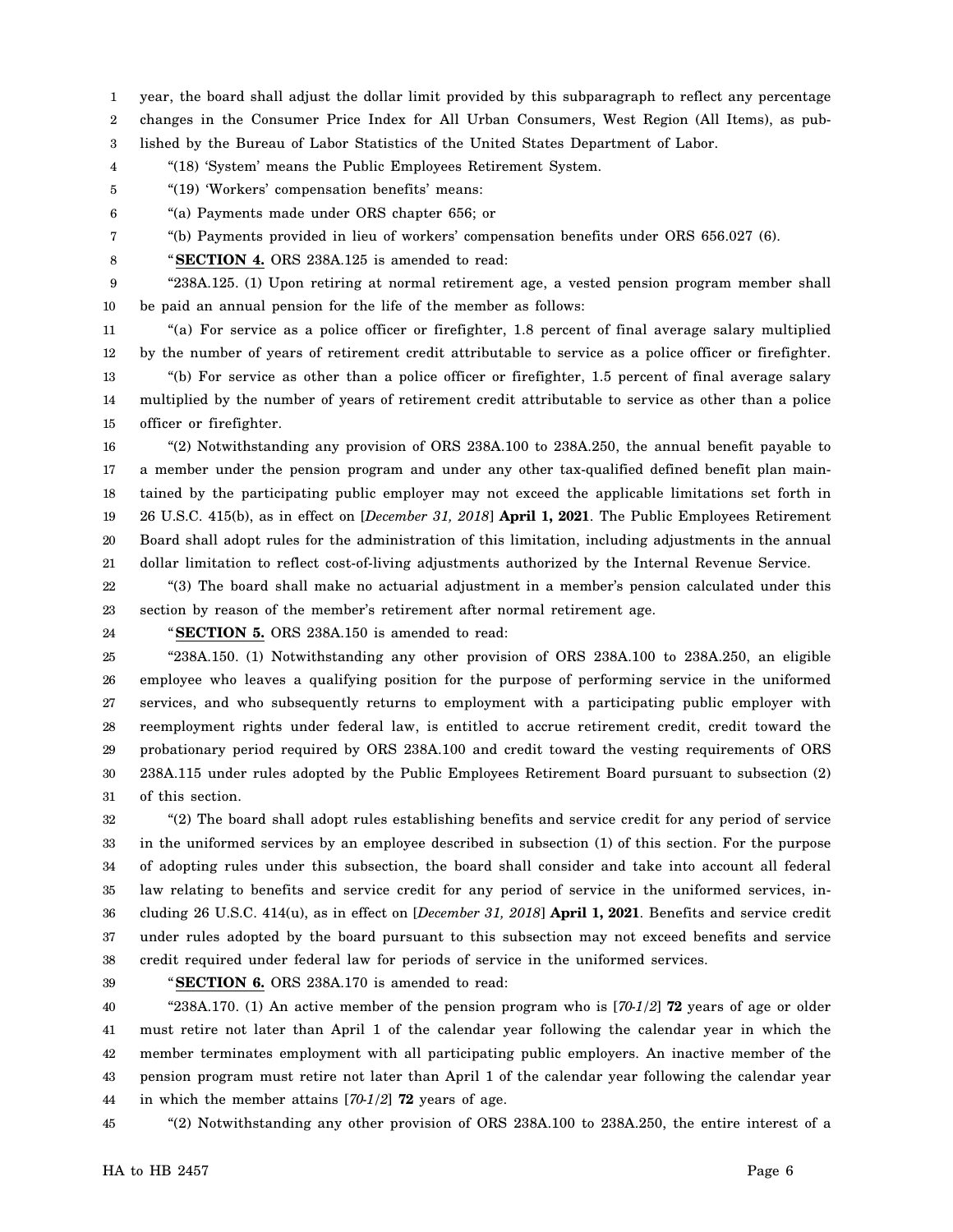1 2 3 4 5 6 member of the pension program must be distributed over a time period commencing no later than the required beginning date set forth in subsection (1) of this section, and must be distributed in a manner that satisfies all other minimum distribution requirements of 26 U.S.C. 401(a)(9) and regulations implementing that section, as in effect on [*December 31, 2018*] **April 1, 2021**. The Public Employees Retirement Board shall adopt rules implementing those minimum distribution requirements.

7

"**SECTION 7.** ORS 238A.230 is amended to read:

8 9 10 "238A.230. (1) If a member of the pension program who is vested dies before the member's effective date of retirement, the Public Employees Retirement Board shall pay the death benefit provided for in this section to:

11 12 "(a) The spouse of the member to the extent not provided to a former spouse in accordance with a judgment or order under ORS 238.465;

13 14 "(b) The former spouse of the member as provided in a judgment or order under ORS 238.465; or

15 16 "(c) Any other person who is constitutionally required to be treated in the same manner as a spouse for the purpose of retirement benefits.

17 18 19 20 "(2)(a) The death benefit to be paid under this section shall be for the life of the spouse, former spouse or other person who is constitutionally required to be treated in the same manner as a spouse, and shall be the actuarial equivalent of 50 percent of the pension that would otherwise have been paid to the deceased member.

21 22 "(b) For the purpose of paragraph (a) of this subsection, the amount of the pension that would otherwise have been paid to the deceased member shall be calculated:

23 24 "(A) As of the date of death if the member dies after the earliest retirement date for the member under ORS 238A.165; or

25 26 27 "(B) As if the member became an inactive member on the date of death and thereafter retired at the earliest retirement date if the member dies before the earliest retirement date for the member under ORS 238A.165.

28 29 30 31 32 "(3) The death benefit provided under this section is first effective on the first day of the month following the date of death of the member. The surviving spouse, former spouse or other person entitled to the death benefit may elect to delay payment of the death benefit, but payment must commence no later than December 31 of the calendar year in which the member would have reached [*70-1/2*] **72** years of age.

33 34 35 36 "(4) Notwithstanding any other provision of ORS 238A.100 to 238A.250, distributions of death benefits under the pension program must comply with the minimum distribution requirements of 26 U.S.C. 401(a)(9) and the regulations implementing that section, as in effect on [*December 31, 2018*] **April 1, 2021**. The board shall adopt rules implementing those minimum distribution requirements.

37

"**SECTION 8.** ORS 238A.370 is amended to read:

38 39 40 41 42 43 44 45 "238A.370. Notwithstanding any other provision of ORS 238A.300 to 238A.415, the annual addition to the employee and employer accounts of a member of the individual account program for a calendar year, together with the annual additions to the accounts of the member under any other defined contribution plan maintained by the participating public employer for a calendar year, may not exceed the lesser of \$40,000, or 100 percent of the member's compensation for that calendar year. For purposes of this section, 'annual addition' has the meaning given that term in 26 U.S.C. 415(c)(2), as in effect on [*December 31, 2018*] **April 1, 2021**, and 'compensation' has the meaning given the term 'participant's compensation' in 26 U.S.C. 415(c)(3), as in effect on [*December 31, 2018*] **April 1, 2021**.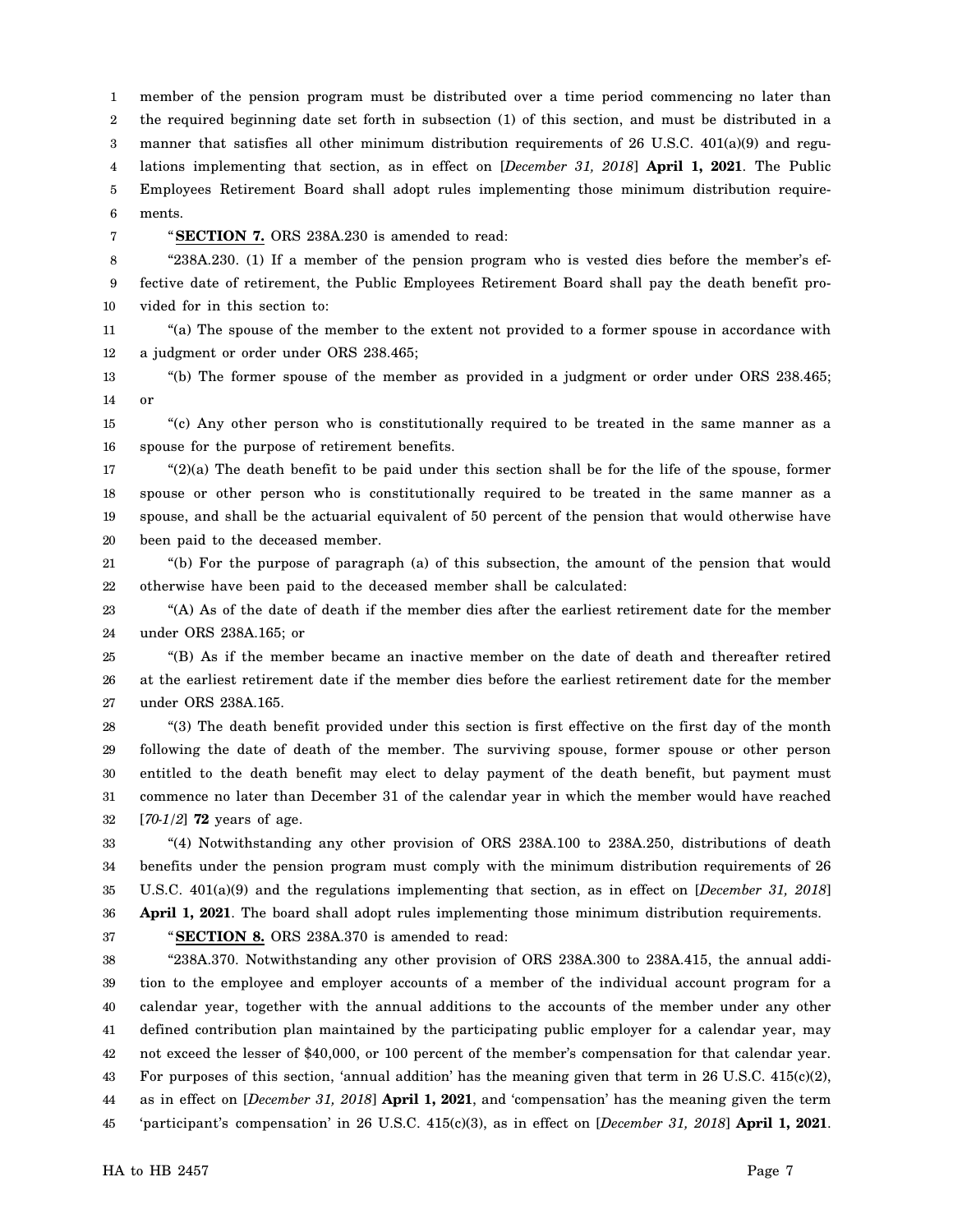1 The Public Employees Retirement Board shall adopt rules for the administration of this limitation,

2 including adjustments in the annual dollar limitation to reflect cost-of-living adjustments authorized

3 by the Internal Revenue Service.

4

"**SECTION 9.** ORS 238A.400 is amended to read:

5 6 7 8 "238A.400. (1) Upon retirement on or after the earliest retirement date, as described in ORS 238A.165, a member of the individual account program shall receive in a lump sum the amounts in the member's employee account, rollover account and employer account to the extent the member is vested in those accounts under ORS 238A.320.

9 10 11 12 13 14 15 16 17 18 19 20 21 22 "(2) In lieu of a lump sum payment under subsection (1) of this section, a member of the individual account program may elect to receive the amounts in the member's employee account and employer account, to the extent the member is vested in those accounts under ORS 238A.320, in substantially equal installments paid over a period of 5, 10, 15 or 20 years, or over a period that is equal to the anticipated life span of the member as actuarially determined by the Public Employees Retirement Board. Installments may be made on a monthly, quarterly or annual basis. In no event may the period selected by the member exceed the time allowed by the minimum distribution requirements described in subsection (5) of this section. The board shall by rule establish the manner in which installments will be adjusted to reflect investment gains and losses on the unpaid balance during the payout period elected by the member under this subsection. The board by rule may establish minimum monthly amounts payable under this subsection. The board may require that a lump sum payment, or an installment schedule different than the schedules provided for in this subsection, be used to pay the vested amounts in the member's accounts if those amounts are not adequate to generate the minimum monthly amounts specified by the rule.

23 24 25 26 27 "(3) A member of the individual account program electing to receive installments under subsection (2) of this section must designate a beneficiary or beneficiaries. In the event the member dies before all amounts in the employee and vested employer accounts are paid, all remaining installment payments shall be made to the beneficiary or beneficiaries designated by the member. A beneficiary may elect to receive a lump sum distribution of the remaining amounts.

28 29 30 31 "(4) A member who is entitled to receive retirement benefits under ORS chapter 238 may receive vested amounts in the member's employee account, rollover account and employer account in the manner provided by this section when the member retires for service under the provisions of ORS chapter 238.

32 33 34 35 36 37 "(5) Notwithstanding any other provision of ORS 238A.300 to 238A.415, the entire interest of a member of the individual account program must be distributed over a time period commencing no later than the latest retirement date set forth in ORS 238A.170, and must be distributed in a manner that satisfies all other minimum distribution requirements of 26 U.S.C.  $401(a)(9)$  and regulations implementing that section, as in effect on [*December 31, 2018*] **April 1, 2021**. The board shall adopt rules implementing those minimum distribution requirements.

38

"**SECTION 10.** ORS 238A.410 is amended to read:

39 40 41 42 "238A.410. (1)(a) If a member of the individual account program dies before retirement, the amounts in the member's employee account, rollover account and employer account, to the extent the member is vested in those accounts under ORS 238A.320, shall be paid in a lump sum to the beneficiary or beneficiaries designated by the member for the purposes of this section.

43 44 45 "(b) If a member of the individual account program dies before retirement, the amounts in the employee pension stability account established for the member under ORS 238A.353 shall be applied by the Public Employees Retirement Board to pay the costs of any benefit payable under ORS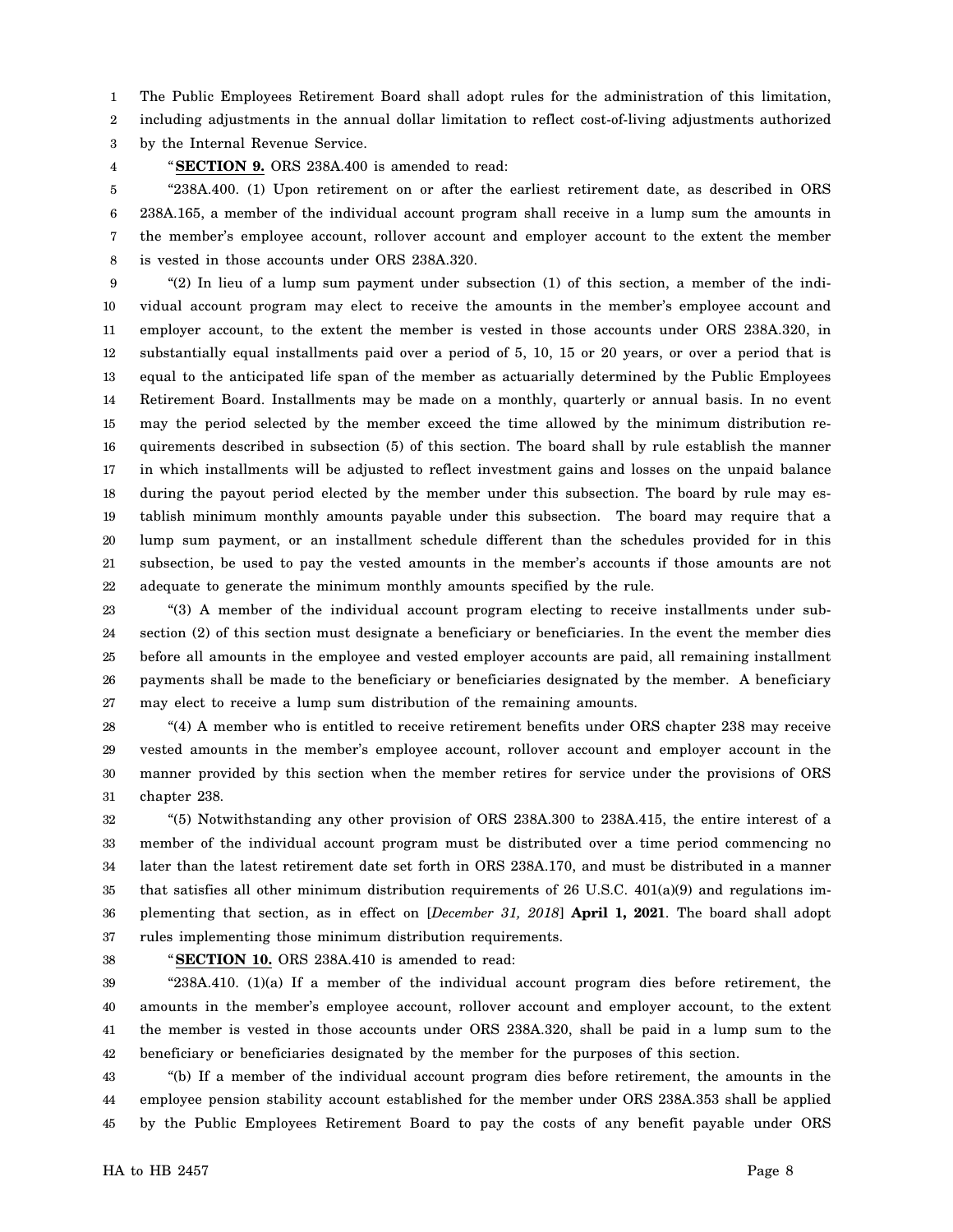1 2 3 4 238.395 or 238A.230 that accrues on or after July 1, 2020. If the amounts in the employee pension stability account exceed the costs of the benefit payable under ORS 238.395 or 238A.230 that accrues on or after July 1, 2020, the excess amounts shall be paid in a lump sum to the beneficiary or beneficiaries designated by the member for the purposes of this section.

5 6 7 8 9 10 11 12 13 14 15 16 17 "(2) If a member of the individual account program is married at the time of death, or there exists at the time of death any other person who is constitutionally required to be treated in the same manner as a spouse for the purpose of retirement benefits, the spouse or other person shall be the beneficiary for purposes of the death benefit payable under this section unless the spouse or other person consents to the designation of a different beneficiary or beneficiaries before the designation has been made and the consent has not been revoked by the spouse or other person as of the time of the member's death. Consent and revocation of consent must be in writing, acknowledged by a notary public, and submitted to the Public Employees Retirement Board in accordance with rules adopted by the board. If the member's spouse is designated as the member's beneficiary and the marriage of the member and spouse is subsequently dissolved, the former spouse shall be treated as predeceasing the member for purposes of this section, unless the member expressly designates the former spouse as beneficiary after the effective date of the dissolution or the former spouse is required to be designated as a beneficiary under the provisions of ORS 238.465.

18 19 20 21 22 "(3) For purposes of this section and ORS 238A.400 (3), if a member fails to designate a beneficiary, or if the person or persons designated do not survive the member, the death benefit provided for in this section shall be paid to the following person or persons, in the following order of priority: "(a) The member's surviving spouse or other person who is constitutionally required to be treated in the same manner as a spouse;

23

"(b) The member's surviving children, in equal shares; or

24 "(c) The member's estate.

25 26 27 28 29 30 "(4) The entire amount of a deceased member's vested accounts must be distributed by December 31 of the fifth calendar year after the year in which the member died. Notwithstanding any other provision of this chapter, distributions of death benefits under the individual account program must comply with the minimum distribution requirements of 26 U.S.C.  $401(a)(9)$  and the regulations implementing that section, as in effect on [*December 31, 2018*] **April 1, 2021**. The Public Employees Retirement Board shall adopt rules implementing those minimum distribution requirements.

31

"**SECTION 11.** ORS 238A.415 is amended to read:

32 33 34 35 36 37 "238A.415. (1) Notwithstanding any other provision of ORS 238A.300 to 238A.415, an eligible employee who leaves a qualifying position for the purpose of performing service in the uniformed services, and who subsequently returns to employment with a participating public employer with reemployment rights under federal law, is entitled to credit toward the probationary period required by ORS 238A.300, credit toward the vesting requirements of ORS 238A.320 and contributions under rules adopted by the Public Employees Retirement Board pursuant to subsection (2) of this section.

38 39 40 41 42 43 44 45 "(2) The board shall adopt rules establishing contributions and service credit for any period of service in the uniformed services by an employee described in subsection (1) of this section. For the purpose of adopting rules under this subsection, the board shall consider and take into account all federal law relating to benefits and service credit for any period of service in the uniformed services, including 26 U.S.C. 414(u), as in effect on [*December 31, 2018*] **April 1, 2021**. Contributions and service credit under rules adopted by the board pursuant to this subsection may not exceed contributions and service credit required under federal law for periods of service in the uniformed services.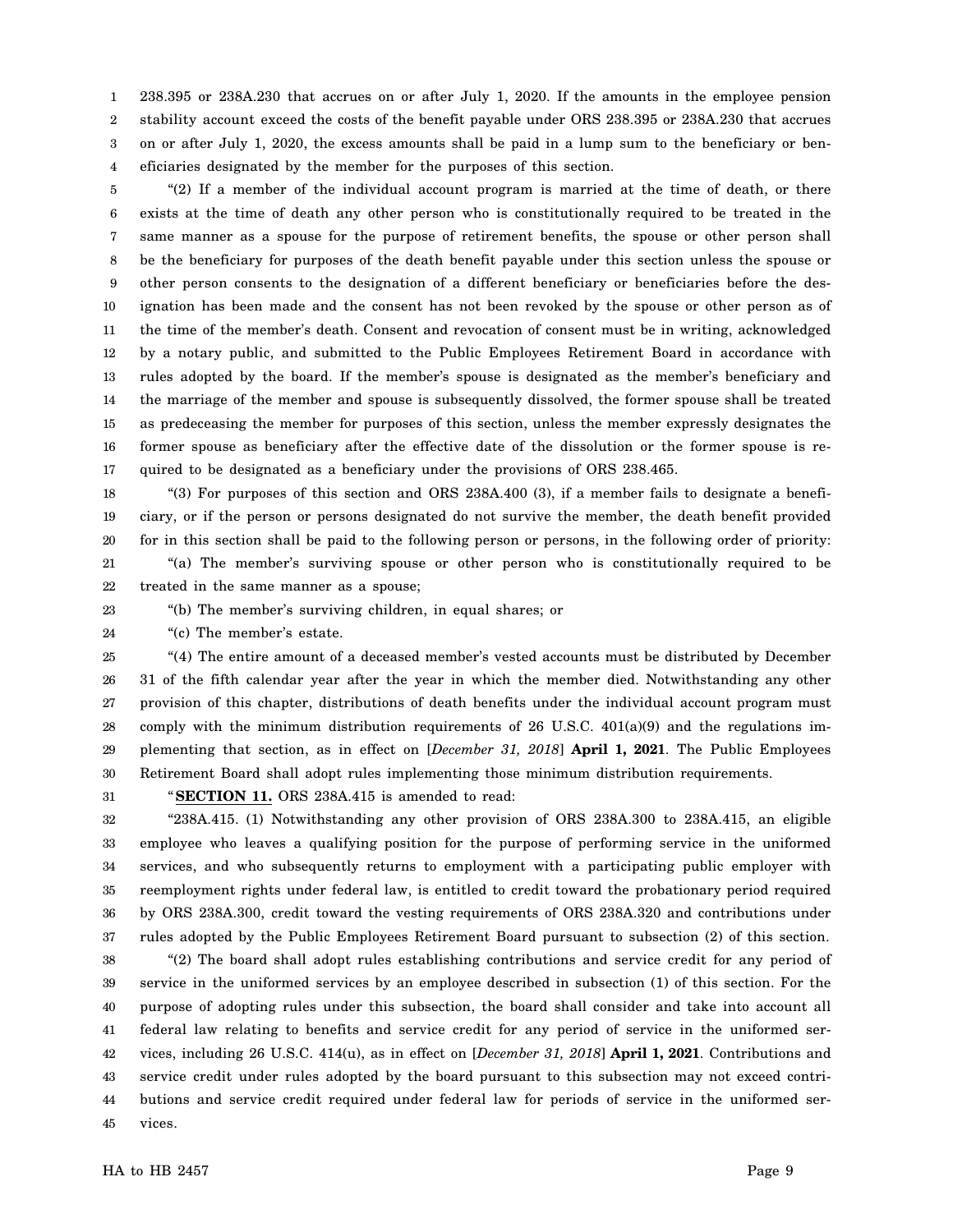1 "**SECTION 12.** ORS 238A.430 is amended to read:

2 3 4 5 6 "238A.430. (1) To the extent required by law, and except as otherwise provided by rules adopted by the Public Employees Retirement Board under subsection (4) of this section, any portion of a distribution of benefits described in subsection (2) of this section shall, at the election of and in lieu of distribution to the distributee, be paid directly to an eligible retirement plan specified by the distributee.

7 8 "(2) The provisions of subsection (1) of this section apply to a distribution of any benefit under the pension program or the individual account program except:

9 10 11 "(a) A distribution that is one of a series of substantially equal periodic payments made at least annually for the life or life expectancy of the distributee, or for the joint lives or life expectancies of the distributee and a designated beneficiary;

12 13 "(b) A distribution that is one of a series of substantially equal periodic payments made at least annually for a specified period of 10 years or more; and

14

"(c) A distribution to the extent that the distribution is required under 26 U.S.C.  $401(a)(9)$ .

15 16 17 18 19 20 21 22 23 24 25 "(3) The provisions of subsection (1) of this section apply to any portion of a distribution of benefits under the pension program or the individual account program even though the portion consists of after-tax employee contributions that are not includable in gross income. Any portion of a distribution that consists of after-tax employee contributions that are not includable in gross income may be transferred only to an individual retirement account or annuity described in 26 U.S.C. 408(a) or (b), or to a qualified defined contribution or defined benefit plan described in 26 U.S.C. 401(a) or 403(b) that agrees to account separately for amounts transferred, including accounting separately for the portion of the distribution that is includable in gross income and the portion of the distribution that is not includable in gross income. The amount transferred shall be treated as consisting first of the portion of the distribution that is includable in gross income, determined without regard to  $26$  U.S.C.  $402(c)(1)$ .

26 27 28 29 "(4) The board shall adopt rules implementing the direct rollover requirements of 26 U.S.C. 401(a)(31) and the regulations implementing that section, and may adopt administrative exceptions to the direct rollover requirements to the extent permitted by 26 U.S.C. 401(a)(31) and the regulations implementing that section.

30 31 "(5) All references in this section to federal laws and regulations are to the laws and regulations in effect on [*December 31, 2018*] **April 1, 2021**.

32 "(6) For purposes of this section:

33 34 "(a) 'Distributee' means a member, a member's surviving spouse or a member's alternate payee under ORS 238.465.

35 "(b) 'Eligible retirement plan' means:

36 "(A) An individual retirement account described in 26 U.S.C. 408(a);

37 38 "(B) An individual retirement annuity described in 26 U.S.C. 408(b), other than an endowment contract;

39 40 "(C) A qualified trust under 26 U.S.C. 401(a), that is a defined contribution or defined benefit plan and permits the acceptance of rollover contributions;

41 "(D) An annuity plan described in 26 U.S.C.  $403(a)$ ;

42 43 44 "(E) An eligible deferred compensation plan described in 26 U.S.C. 457(b) that is maintained by an eligible governmental employer described in  $26 \text{ U.S.C. } 457 \text{(e)}(1)(\text{A})$  and that agrees to account separately for amounts transferred into such plan from the distributing plan; or

45 "(F) An annuity contract described in 26 U.S.C. 403(b).

HA to HB 2457 Page 10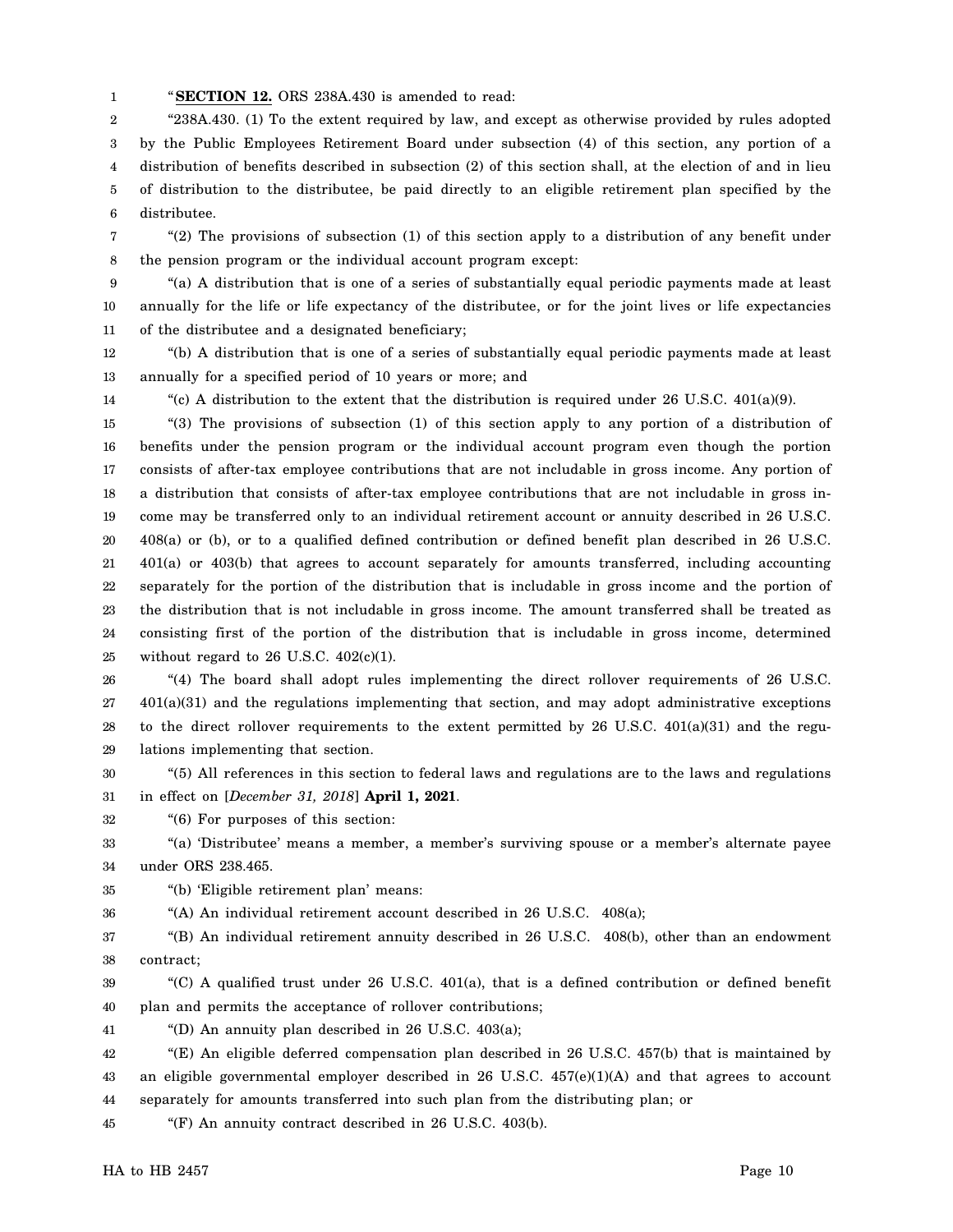1 "**SECTION 13.** ORS 238A.435 is amended to read:

2 3 4 5 6 7 "238A.435. (1) If a benefit is payable under this chapter to a beneficiary by reason of the death of a member of the system, the beneficiary may elect to have all or part of the distribution of the death benefit paid in an eligible rollover distribution to an individual retirement plan described in 26 U.S.C. 408(a), or an individual retirement annuity, other than an endowment contract, described in 26 U.S.C. 408(b), if the plan or annuity is established for the purpose of receiving the eligible rollover distribution on behalf of the designated beneficiary.

8 9 10 11 12 13 14 "(2) Subsection (1) of this section applies to an eligible rollover distribution of death benefits to a beneficiary who is not treated as the spouse of the decedent for federal tax purposes and who is the decedent's designated beneficiary for the purposes of the minimum required distribution requirements of 26 U.S.C. 401(a)(9). To the extent provided by rules of the Public Employees Retirement Board, a trust maintained for the benefit of one or more beneficiaries must be treated by the board in the same manner as a trust that is designated as a beneficiary for the purposes of the minimum required distribution requirements of 26 U.S.C. 401(a)(9).

15 16 "(3) As used in this section, 'eligible rollover distribution' has the meaning given that term in 26 U.S.C. 402(c)(4), as in effect on [*December 31, 2018*] **April 1, 2021**.

"**SECTION 14.** ORS 305.230 is amended to read:

18 "305.230. (1) Notwithstanding ORS 9.320:

17

19 20 21 22 23 24 "(a) Any person who is qualified to practice law or public accountancy in this state, any person who has been granted active enrollment to practice before the Internal Revenue Service and who is qualified to prepare tax returns in this state or any person who is the authorized employee of a taxpayer and is regularly employed by the taxpayer in tax matters may represent the taxpayer before a tax court magistrate or the Department of Revenue in any conference or proceeding with respect to the administration of any tax.

25 26 27 28 "(b) Any person who is licensed by the State Board of Tax Practitioners or who is exempt from such licensing requirement as provided for and limited by ORS 673.610 may represent a taxpayer before a tax court magistrate or the department in any conference or proceeding with respect to the administration of any tax on or measured by net income.

29 30 31 32 33 "(c) Any shareholder of an S corporation, as defined in section 1361 of the Internal Revenue Code, as amended and in effect on [*December 31, 2018*] **April 1, 2021**, may represent the corporation in any proceeding before a tax court magistrate or the department in the same manner as if the shareholder were a partner and the S corporation were a partnership. The S corporation must designate in writing a tax matters shareholder authorized to represent the S corporation.

34 35 36 37 38 "(d) An individual who is licensed as a real estate broker or principal real estate broker under ORS 696.022 or is a state certified appraiser or state licensed appraiser under ORS 674.310 or is a registered appraiser under ORS 308.010 may represent a taxpayer before a tax court magistrate or the department in any conference or proceeding with respect to the administration of any ad valorem property tax.

39 40 41 "(e) A general partner who has been designated by members of a partnership as their tax matters partner under ORS 305.242 may represent those partners in any conference or proceeding with respect to the administration of any tax on or measured by net income.

42 43 44 45 "(f) Any person authorized under rules adopted by the department may represent a taxpayer before the department in any conference or proceeding with respect to any tax. Rules adopted under this paragraph, to the extent feasible, shall be consistent with federal law that governs representation before the Internal Revenue Service, as federal law is amended and in effect on [*December*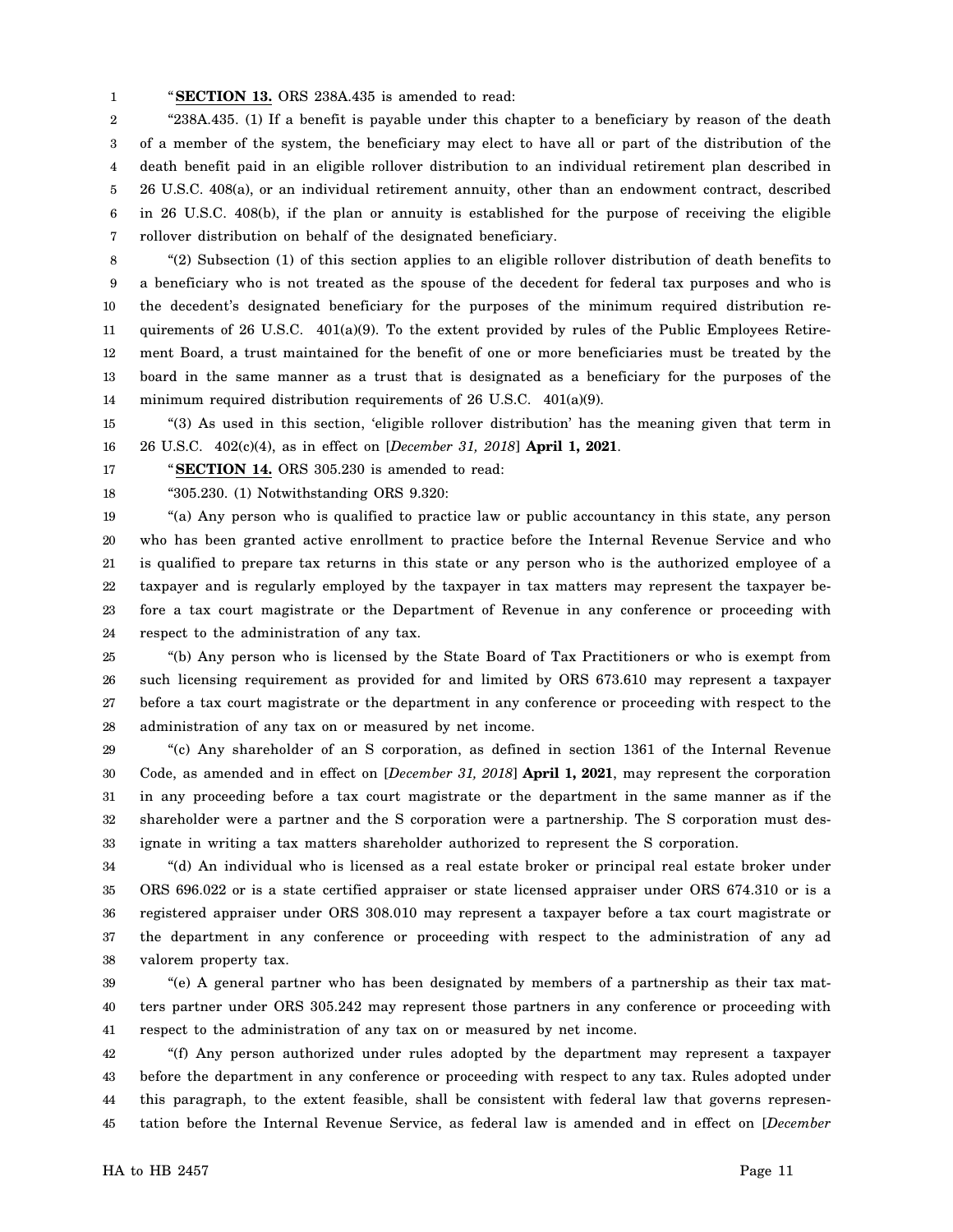1 *31, 2018*] **April 1, 2021**.

2 3 "(g) Any person authorized under rules adopted by the tax court may represent a taxpayer in a proceeding before a tax court magistrate.

4 5 6 7 8 9 "(2) A person may not be recognized as representing a taxpayer pursuant to this section unless there is first filed with the magistrate or department a written authorization, or unless it appears to the satisfaction of the magistrate or department that the representative does in fact have authority to represent the taxpayer. A person recognized as an authorized representative under rules or procedures adopted by the tax court shall be considered an authorized representative by the department.

10 11 12 "(3) A taxpayer represented by someone other than an attorney is bound by all things done by the authorized representative, and may not thereafter claim any proceeding was legally defective because the taxpayer was not represented by an attorney.

13 14 15 "(4) Prior to the holding of a conference or proceeding before the tax court magistrate or department, written notice shall be given by the magistrate or department to the taxpayer of the provisions of subsection (3) of this section.

16

"**SECTION 15.** ORS 305.494 is amended to read:

17 18 19 20 "305.494. Notwithstanding ORS 9.320, any shareholder of an S corporation as defined in section 1361 of the Internal Revenue Code, as amended and in effect on [*December 31, 2018*] **April 1, 2021**, may represent the corporation in any proceeding before the Oregon Tax Court in the same manner as if the shareholder were a partner and the S corporation were a partnership.

21 "**SECTION 16.** ORS 305.690 is amended to read:

22 "305.690. As used in ORS 305.690 to 305.753, unless the context otherwise requires:

23 24 25 "(1) 'Biennial years' means the two income tax years of individual taxpayers that begin in the two calendar years immediately following the calendar year in which a list is certified under ORS 305.715.

26 "(2) 'Commission' means the Oregon Charitable Checkoff Commission.

27 "(3) 'Department' means the Department of Revenue.

28 29 30 31 "(4) 'Eligibility roster' means a list, prepared under ORS 305.715 and maintained by the commission in chronological order based on the date of form listing or date of eligibility determination, whichever is later, of charitable and governmental entities seeking inclusion on the Oregon individual income tax return forms.

32 33 "(5) 'Form listed' or 'form listing' means being listed on the Oregon individual income tax return form.

34 35 "(6) 'Instruction listing' means being listed on the Department of Revenue instructions for tax return checkoff contribution.

36 37 "(7) 'Internal Revenue Code' means the federal Internal Revenue Code as amended and in effect on [*December 31, 2018*] **April 1, 2021**.

38 "**SECTION 17.** ORS 305.842 is amended to read:

39 40 41 "305.842. (1) As used in ORS 307.130, 307.147, 308A.450, 310.140 and 310.800, 'Internal Revenue Code' means the federal Internal Revenue Code as amended and in effect on [*December 31, 2018*] **April 1, 2021**.

42 43 44 "(2) As used in ORS 311.666, 'Internal Revenue Code' means the federal Internal Revenue Code as amended and in effect on [*December 31, 2018*] **April 1, 2021**, including amendments that take effect after that date.

45 "**SECTION 18.** ORS 314.011 is amended to read: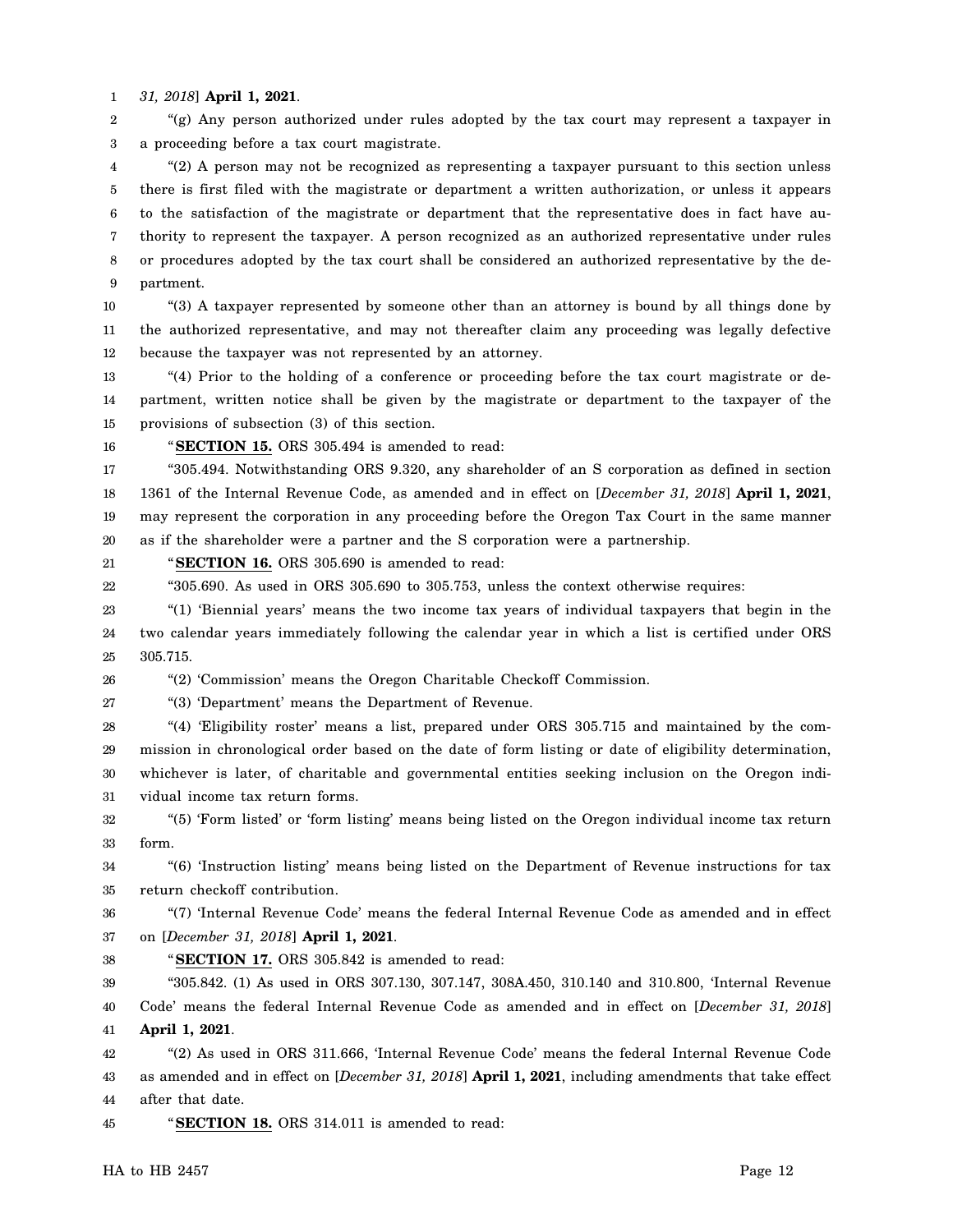1 "314.011. (1) As used in this chapter, unless the context requires otherwise, 'department' means

2 the Department of Revenue.

3 "(2) As used in this chapter:

4 5 6 "(a) Any term has the same meaning as when used in a comparable context in the laws of the United States relating to federal income taxes, unless a different meaning is clearly required or the term is specifically defined in this chapter.

7 8 9 "(b) Except where the Legislative Assembly has provided otherwise, a reference to the laws of the United States or to the Internal Revenue Code refers to the laws of the United States or to the Internal Revenue Code as they are amended and in effect:

10

"(A) On [*December 31, 2018*] **April 1, 2021**; or

11

12 13 14 15 16 17 18 19 "(B) If related to the definition of taxable income, as applicable to the tax year of the taxpayer. "(c) With respect to ORS 314.105, 314.256 (relating to proxy tax on lobbying expenditures), 314.260 (1)(b), 314.302, 314.306, 314.330, 314.360, 314.362, 314.385, 314.402, 314.410, 314.412, 314.525, 314.767 (7), 314.771 and 314.772 and other provisions of this chapter, except those described in paragraph (b) of this subsection, any reference to the laws of the United States or to the Internal Revenue Code means the laws of the United States relating to income taxes or the Internal Revenue Code as they are amended on or before [*December 31, 2018*] **April 1, 2021**, even when the amendments take effect or become operative after that date, except where the Legislative Assembly has specifically provided otherwise.

20 21 22 23 24 25 26 "(3) Insofar as is practicable in the administration of this chapter, the department shall apply and follow the administrative and judicial interpretations of the federal income tax law. When a provision of the federal income tax law is the subject of conflicting opinions by two or more federal courts, the department shall follow the rule observed by the United States Commissioner of Internal Revenue until the conflict is resolved. Nothing contained in this section limits the right or duty of the department to audit the return of any taxpayer or to determine any fact relating to the tax liability of any taxpayer.

27 28 29 30 "(4) When portions of the Internal Revenue Code incorporated by reference as provided in subsection (2) of this section refer to rules or regulations prescribed by the Secretary of the Treasury, then such rules or regulations shall be regarded as rules adopted by the department under and in accordance with the provisions of this chapter, whenever they are prescribed or amended.

31 32 33 34 35 36 37 38 39 40 41 "(5)(a) When portions of the Internal Revenue Code incorporated by reference as provided in subsection (2) of this section are later corrected by an Act or a Title within an Act of the United States Congress designated as an Act or Title making technical corrections, then notwithstanding the date that the Act or Title becomes law, those portions of the Internal Revenue Code, as so corrected, shall be the portions of the Internal Revenue Code incorporated by reference as provided in subsection (2) of this section and shall take effect, unless otherwise indicated by the Act or Title (in which case the provisions shall take effect as indicated in the Act or Title), as if originally included in the provisions of the Act being technically corrected. If, on account of this subsection, any adjustment is required to an Oregon return that would otherwise be prevented by operation of law or rule, the adjustment shall be made, notwithstanding any law or rule to the contrary, in the manner provided under ORS 314.135.

42 43 "(b) As used in this subsection, 'Act or Title' includes any subtitle, division or other part of an Act or Title.

44 "**SECTION 19.** ORS 314.306 is amended to read:

45 "314.306. (1) If a taxpayer excludes an amount from federal gross income by reason of the dis-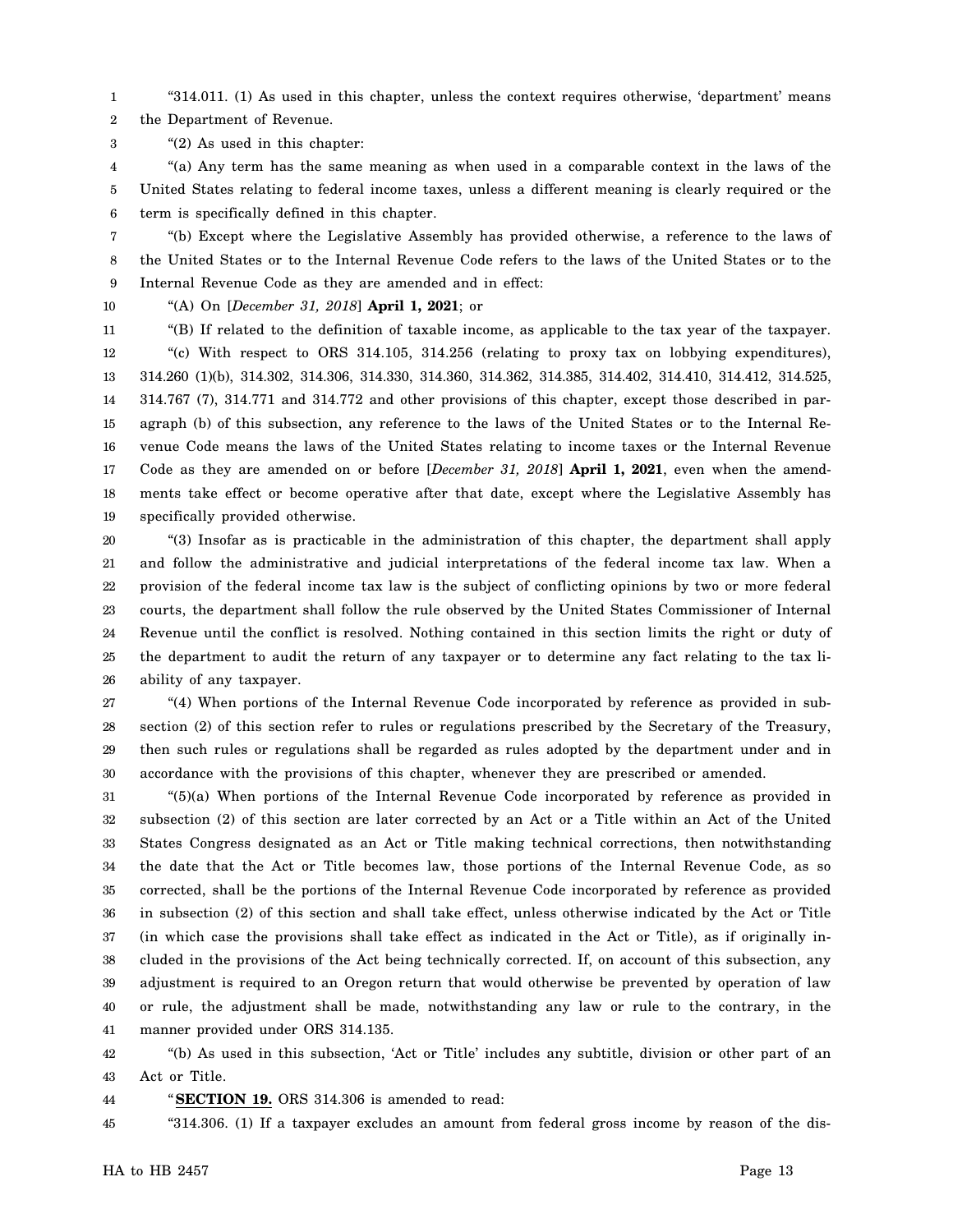1 2 3 4 charge of indebtedness of the taxpayer under section  $108(a)(1)(A)$  of the Internal Revenue Code (relating to discharge of indebtedness in a bankruptcy declared under U.S.C. Title 11), then, with respect to that portion of the excluded amount that is apportioned to Oregon, the taxpayer shall apply the rules in 11 U.S.C. 346(j), as amended and in effect on [*December 31, 2018*] **April 1, 2021**.

5 6 7 8 9 "(2) If a taxpayer excludes an amount from federal gross income by reason of the discharge of indebtedness of the taxpayer under section 108(a)(1)(B) or (C) of the Internal Revenue Code (relating to discharge of indebtedness in insolvency or discharge of qualified farm indebtedness), then, with respect to that portion of the excluded amount that is apportioned to Oregon, the following paragraphs shall apply, in the following order:

10 11 12 13 "(a) If the taxpayer has made the election under section 108(b)(5) of the Internal Revenue Code to first reduce the basis of the depreciable property of the taxpayer, the election shall also be effective for Oregon tax purposes. A corresponding reduction in the basis of the depreciable property of the taxpayer shall be made for Oregon tax purposes.

14 15 "(b) The amount, if any, by which the following attributes are reduced under section  $108(b)(1)$ of the Internal Revenue Code for federal tax purposes shall be added back for Oregon tax purposes:

16 "(A) Federal net operating loss.

17 "(B) Capital loss carryover.

18 19 "(C) Basis of the property of the taxpayer, excluding amounts subject to the election under section 108(b)(5) of the Internal Revenue Code.

20 "(D) Passive activity loss carryover.

21 22 "(c) Excluding amounts subject to the election in section 108(b)(5) of the Internal Revenue Code: "(A) Any Oregon net operating loss of an individual or corporate taxpayer, including a net op-

23 24 25 26 erating loss carryover to the taxpayer, shall be reduced by the amount of discharged indebtedness. "(B) Any net capital loss for the taxable year of the discharge, and any capital loss carryover to the taxable year, shall be reduced by the amount of discharged indebtedness minus the total amount taken into account under subparagraph (A) of this paragraph.

27 28 29 "(C) The basis of the property of the taxpayer shall be reduced by the amount of discharged indebtedness minus the total amount taken into account under subparagraphs (A) and (B) of this paragraph.

30 31 32 "(D) The passive activity loss carryover under section 469(b) of the Internal Revenue Code from the taxable year of the discharge shall be reduced by the amount of discharged indebtedness minus the total amount taken into account under subparagraphs (A), (B) and (C) of this paragraph.

"**SECTION 20.** ORS 315.004 is amended to read:

34 35 36 "315.004. (1) Except when the context requires otherwise, the definitions contained in ORS chapters 314, 316, 317 and 318 are applicable in the construction, interpretation and application of the personal and corporate income and excise tax credits contained in this chapter.

37 38 39 40 " $(2)(a)$  For purposes of the tax credits contained in this chapter, any term has the same meaning as when used in a comparable context in the laws of the United States relating to federal income taxes, unless a different meaning is clearly required or the term is specifically defined for purposes of construing, interpreting and applying the credit.

41 42 43 44 "(b) With respect to the tax credits contained in this chapter, any reference to the laws of the United States or to the Internal Revenue Code means the laws of the United States relating to income taxes or the Internal Revenue Code as they are amended on or before [*December 31, 2018*] **April 1, 2021**, even when the amendments take effect or become operative after that date.

45 "(3) Insofar as is practicable in the administration of this chapter, the Department of Revenue

33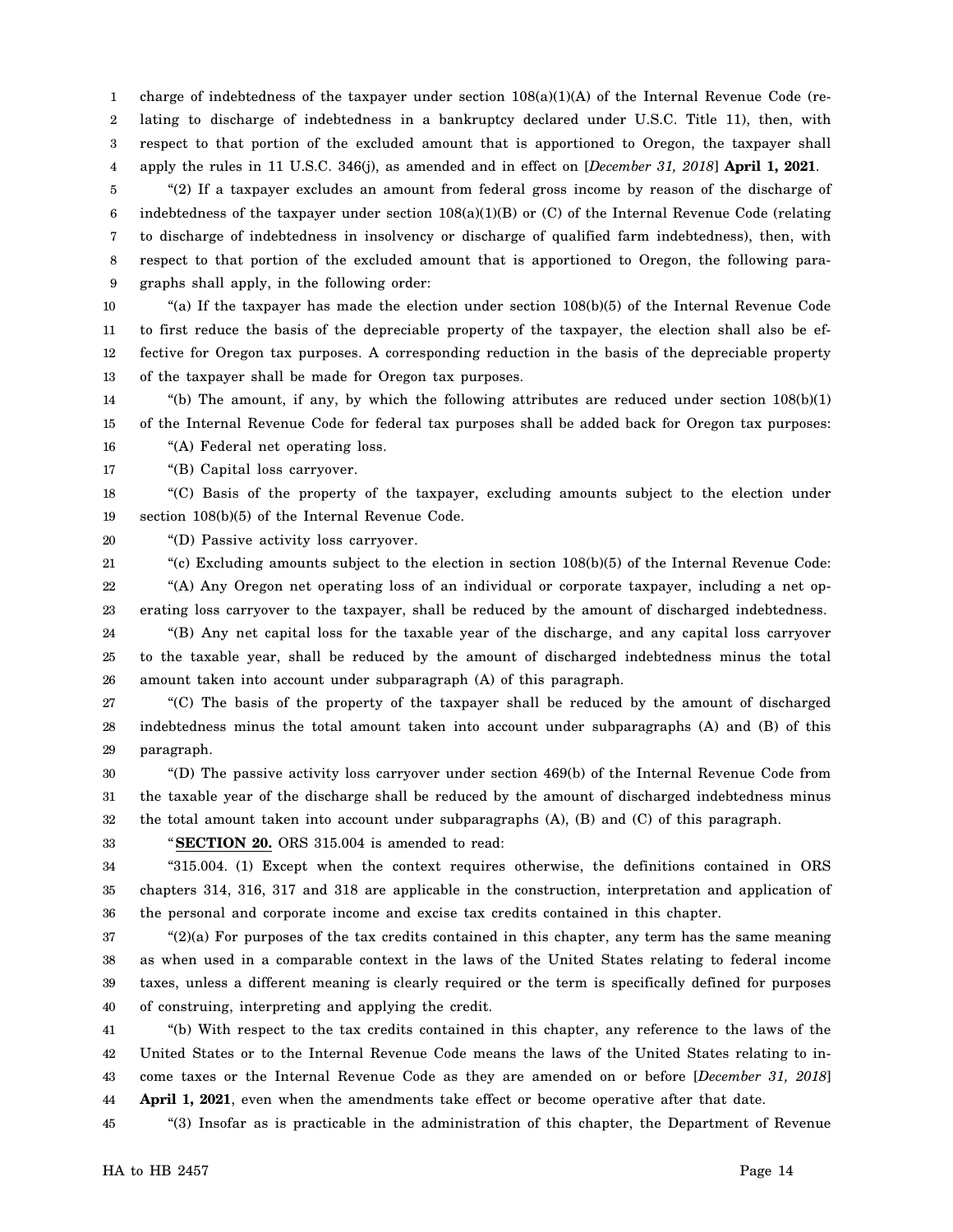1 2 3 4 5 6 shall apply and follow the administrative and judicial interpretations of the federal income tax law. When a provision of the federal income tax law is the subject of conflicting opinions by two or more federal courts, the department shall follow the rule observed by the United States Commissioner of Internal Revenue until the conflict is resolved. Nothing contained in this section limits the right or duty of the department to audit the return of any taxpayer or to determine any fact relating to the tax liability of any taxpayer.

7 8 9 10 "(4) When portions of the Internal Revenue Code incorporated by reference as provided in subsection (2) of this section refer to rules or regulations prescribed by the Secretary of the Treasury, then such rules or regulations shall be regarded as rules adopted by the department under and in accordance with the provisions of this chapter, whenever they are prescribed or amended.

11 12 13 14 15 16 17 18 19 20 21 "(5)(a) When portions of the Internal Revenue Code incorporated by reference as provided in subsection (2) of this section are later corrected by an Act or a Title within an Act of the United States Congress designated as an Act or Title making technical corrections, then notwithstanding the date that the Act or Title becomes law, those portions of the Internal Revenue Code, as so corrected, shall be the portions of the Internal Revenue Code incorporated by reference as provided in subsection (2) of this section and shall take effect, unless otherwise indicated by the Act or Title (in which case the provisions shall take effect as indicated in the Act or Title), as if originally included in the provisions of the Act being technically corrected. If, on account of this subsection, any adjustment is required to an Oregon return that would otherwise be prevented by operation of law or rule, the adjustment shall be made, notwithstanding any law or rule to the contrary, in the manner provided under ORS 314.135.

22 23 "(b) As used in this subsection, 'Act or Title' includes any subtitle, division or other part of an Act or Title.

24

34

"**SECTION 21.** ORS 316.012 is amended to read:

25 26 27 28 29 30 "316.012. Any term used in this chapter has the same meaning as when used in a comparable context in the laws of the United States relating to federal income taxes, unless a different meaning is clearly required or the term is specifically defined in this chapter. Except where the Legislative Assembly has provided otherwise, any reference in this chapter to the laws of the United States or to the Internal Revenue Code refers to the laws of the United States or to the Internal Revenue Code as they are amended and in effect:

31 "(1) On [*December 31, 2018*] **April 1, 2021**; or

32 "(2) If related to the definition of taxable income, as applicable to the tax year of the taxpayer.

33 "**SECTION 22.** ORS 316.147 is amended to read:

"316.147. As used in ORS 316.147 to 316.149, unless the context requires otherwise:

35 36 "(1) 'Eligible taxpayer' includes any individual who must pay taxes otherwise imposed by this chapter and:

37 38 "(a) Who pays or incurs expenses for the care of a qualified individual, through a payment method determined by rule of the Department of Revenue; and

39 40 "(b) Who has a household income, for the taxable year, not to exceed the maximum amount of household income allowed in ORS 310.640 (1989 Edition) for a homeowner or renter refund.

41 42 43 44 45 "(2) 'Household income' means the aggregate income of the eligible taxpayer and the spouse of the taxpayer who reside in the household, that was received during a calendar year. 'Household income' includes payments received by the eligible taxpayer or the spouse of the taxpayer under the federal Social Security Act for the benefit of a minor child or minor children who reside in the household.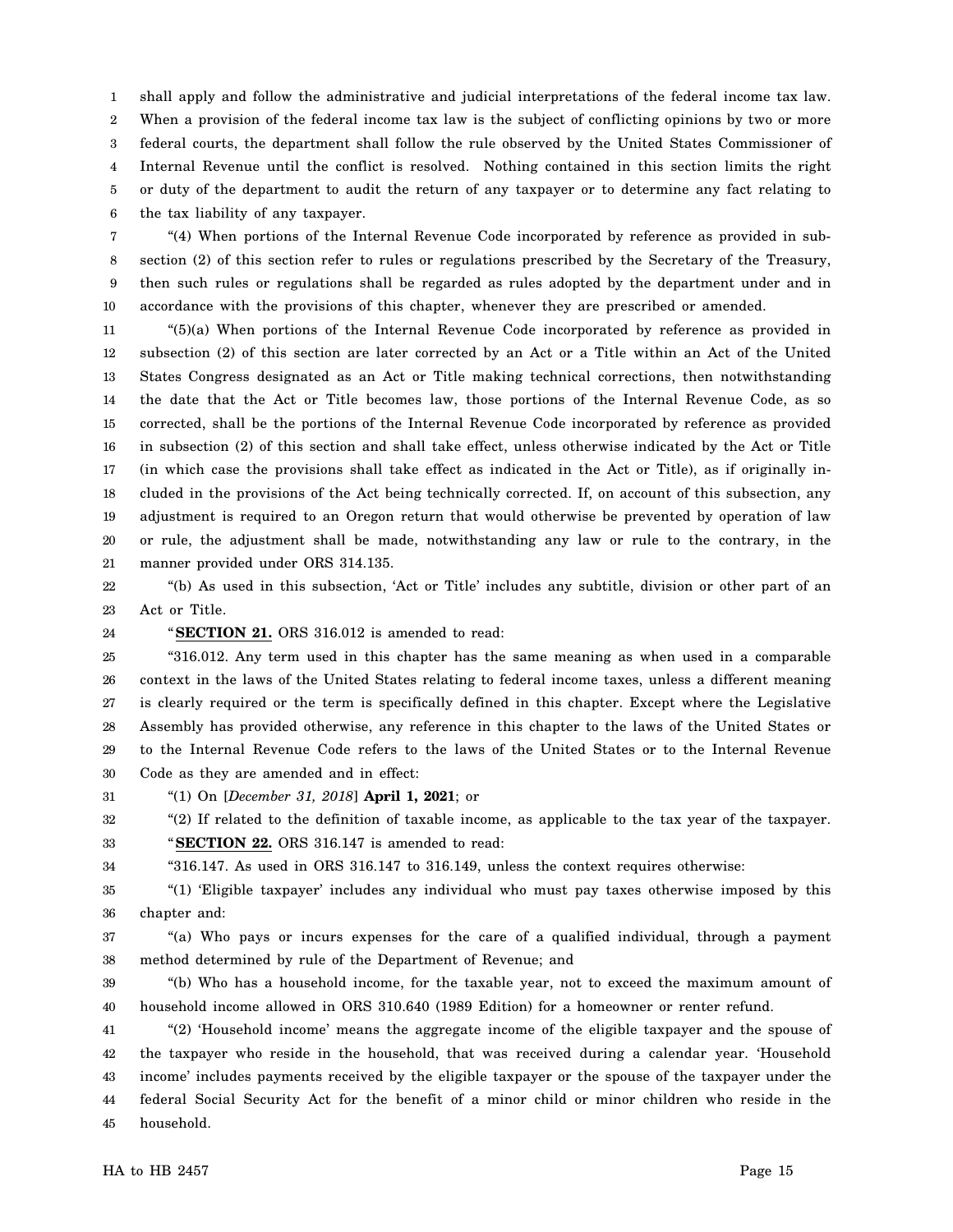1 2 3 4 5 6 7 8 9 10 11 12 13 14 15 16 17 18 19 20 21 22 23 24 25 26 27 28 29 30 31 32 33 34 35 36 37 38 39 40 41 42 43 44 45 "(3) 'Income' means 'adjusted gross income' as defined in the federal Internal Revenue Code, as amended and in effect on [*December 31, 2018*] **April 1, 2021**, even when the amendments take effect or become operative after that date, relating to the measurement of taxable income of individuals, estates and trusts, with the following modifications: "(a) There shall be added to adjusted gross income the following items of otherwise exempt income: "(A) The gross amount of any otherwise exempt pension less return of investment, if any. "(B) Child support received by the taxpayer. "(C) Inheritances. "(D) Gifts and grants, the sum of which are in excess of \$500 per year. "(E) Amounts received by a taxpayer or spouse of a taxpayer for support from a parent who is not a member of the taxpayer's household. "(F) Life insurance proceeds. "(G) Accident and health insurance proceeds, except reimbursement of incurred medical expenses. "(H) Personal injury damages. "(I) Sick pay that is not included in federal adjusted gross income. "(J) Strike benefits excluded from federal gross income. "(K) Worker's compensation, except for reimbursement of medical expense. "(L) Military pay and benefits. "(M) Veteran's benefits. "(N) Payments received under the federal Social Security Act that are excluded from federal gross income. "(O) Welfare payments, except as follows: "(i) Payments for medical care, drugs and medical supplies, if the payments are not made directly to the welfare recipient; "(ii) In-home services authorized and approved by the Department of Human Services; and "(iii) Direct or indirect reimbursement of expenses paid or incurred for participation in work or training programs. "(P) Nontaxable dividends. "(Q) Nontaxable interest not included in federal adjusted gross income. "(R) Rental allowance paid to a minister that is excluded from federal gross income. "(S) Income from sources without the United States that is excluded from federal gross income. "(b) Adjusted gross income shall be increased due to the disallowance of the following deductions: "(A) The amount of the net loss, in excess of \$1,000, from all dispositions of tangible or intangible properties. "(B) The amount of the net loss, in excess of \$1,000, from the operation of a farm or farms. "(C) The amount of the net loss, in excess of \$1,000, from all operations of a trade or business, profession or other activity entered into for the production or collection of income. "(D) The amount of the net loss, in excess of \$1,000, from tangible or intangible property held for the production of rents, royalties or other income. "(E) The amount of any net operating loss carryovers or carrybacks included in federal adjusted gross income. "(F) The amount, in excess of \$5,000, of the combined deductions or other allowances for de-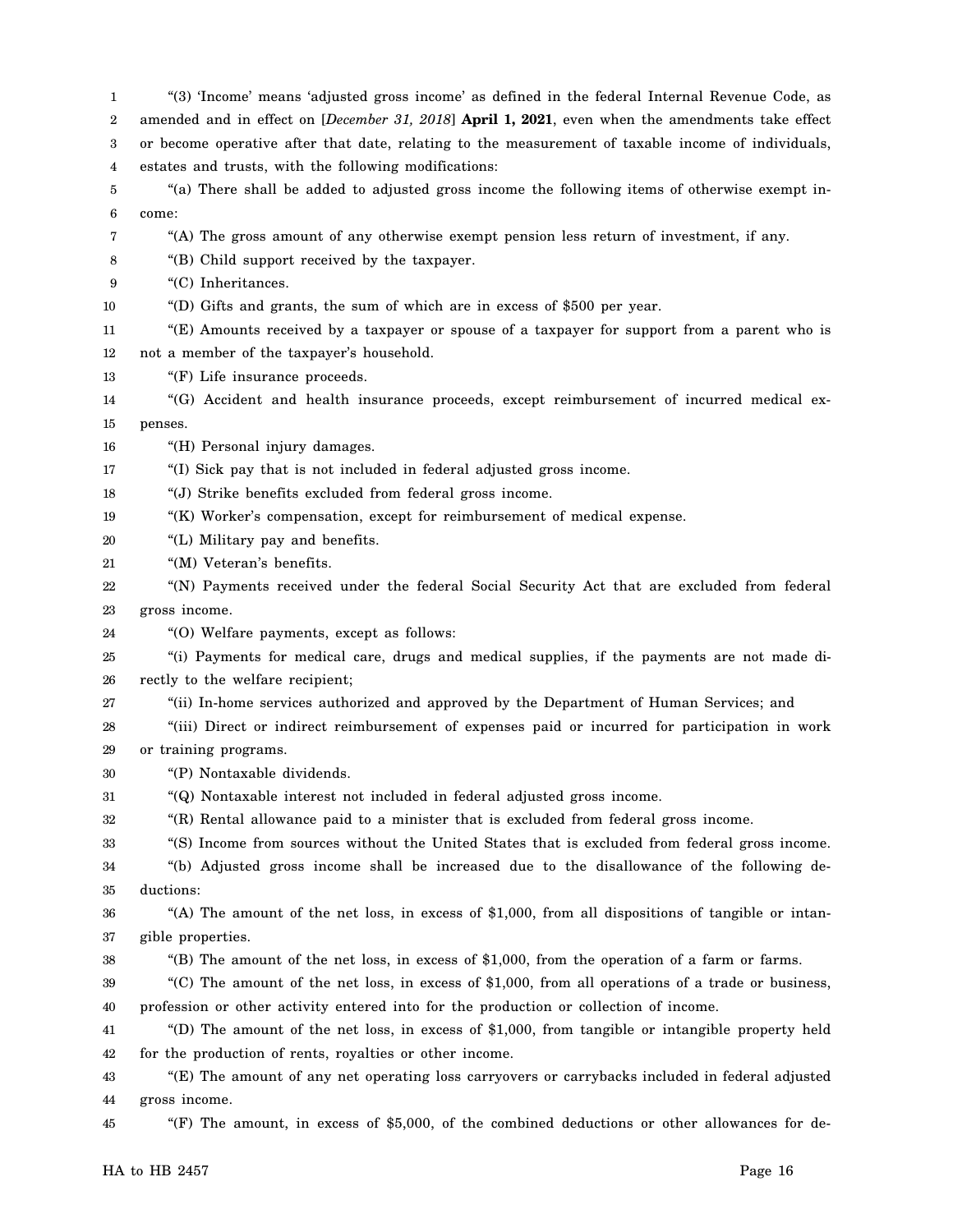1 2 3 4 5 6 7 8 9 10 11 12 13 14 15 16 17 18 19 20 21 22 23 24 25 26 27 28 29 30 31 32 33 34 35 36 37 38 39 40 41 42 43 44 45 preciation, amortization or depletion. "(G) The amount added or subtracted, as required within the context of this section, for adjustments made under ORS 316.680 (2)(d) and 316.707 to 316.737. "(c) 'Income' does not include the following: "(A) Any governmental grant that must be used by the taxpayer for rehabilitation of the homestead of the taxpayer. "(B) Any refund of Oregon personal income taxes that were imposed under this chapter. "(4) 'Qualified individual' includes an individual at least 60 years of age on the date that the expenses described in subsection (1)(a) of this section are paid or incurred by the eligible taxpayer: "(a) Whose household income does not exceed \$7,500 for the calendar year in which the taxable year of the taxpayer begins; "(b) Who is eligible for authorized services as defined in ORS 410.410 under Oregon Project Independence; "(c) Who is certified by the Department of Human Services; and "(d) Whose care or any portion thereof is not paid for under ORS chapter 414. "**SECTION 23.** ORS 316.157 is amended to read: "316.157. (1) In the case of an eligible individual, there shall be allowed as a credit against the taxes otherwise due under this chapter for the taxable year an amount equal to the lesser of the tax liability of the taxpayer or nine percent of net pension income. "(2) For purposes of this section: "(a) 'Eligible individual' means any individual who is receiving pension income and who has attained 62 years of age before the close of the taxable year. "(b) 'Household income' means the aggregate income of the taxpayer and the spouse of the taxpayer who reside in the household, that was received during the taxable year for which a credit is claimed, except that 'household income' does not include Social Security benefits received by the taxpayer or the spouse of the taxpayer. "(c) 'Income' means 'adjusted gross income' as defined in the federal Internal Revenue Code, as amended and in effect on [*December 31, 2018*] **April 1, 2021**, even when the amendments take effect or become operative after that date, relating to the measurement of taxable income of individuals, estates and trusts, with the following modifications: "(A) There shall be added to adjusted gross income the following items of otherwise exempt income: "(i) The gross amount of any otherwise exempt pension less return of investment, if any. "(ii) Child support received by the taxpayer. "(iii) Inheritances. "(iv) Gifts and grants, the sum of which are in excess of \$500 per year. "(v) Amounts received by a taxpayer or spouse of a taxpayer for support from a parent who is not a member of the taxpayer's household. "(vi) Life insurance proceeds. "(vii) Accident and health insurance proceeds, except reimbursement of incurred medical expenses. "(viii) Personal injury damages. "(ix) Sick pay that is not included in federal adjusted gross income. "(x) Strike benefits excluded from federal gross income. "(xi) Worker's compensation, except for reimbursement of medical expense.

HA to HB 2457 Page 17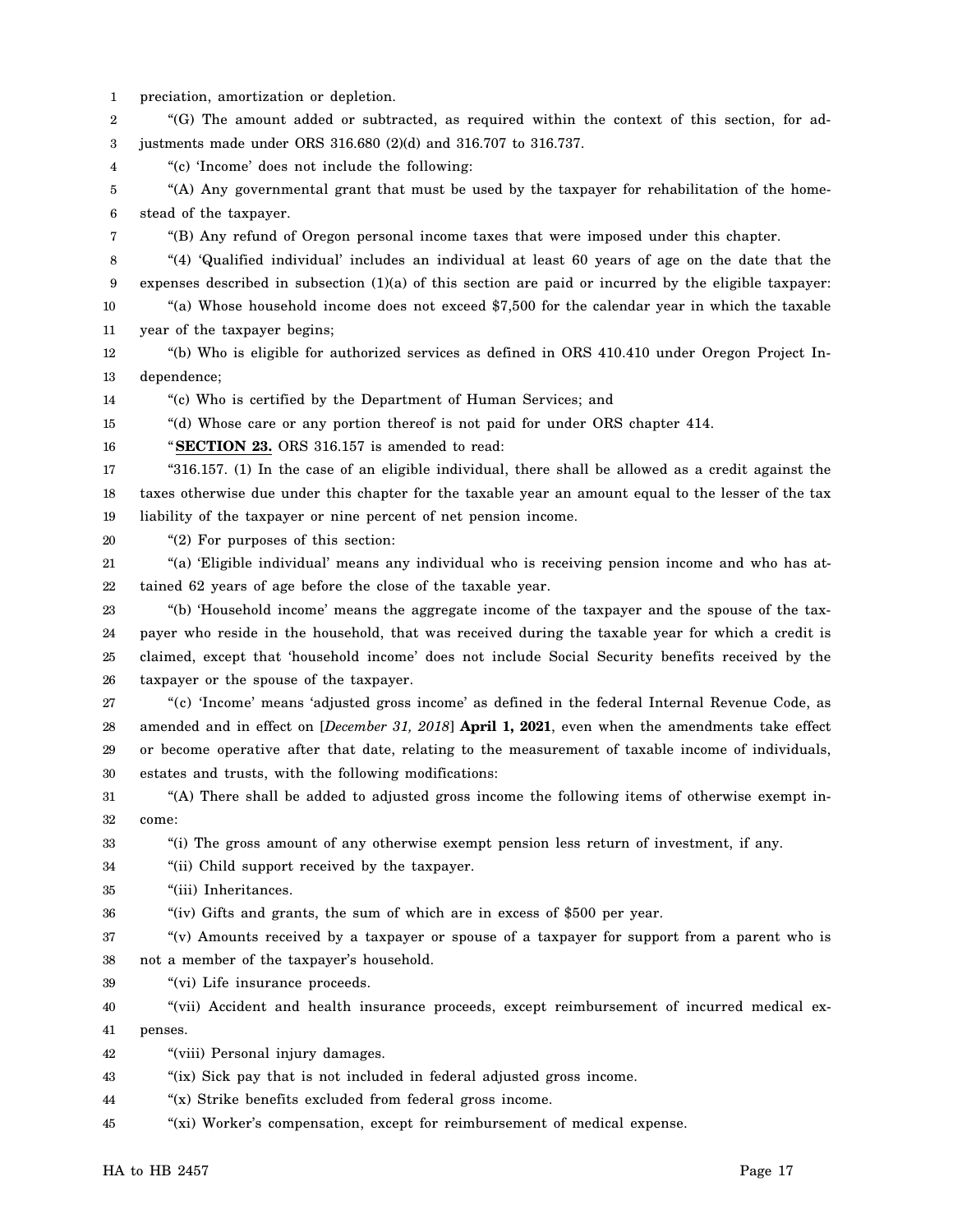1 "(xii) Military pay and benefits.

2 "(xiii) Veteran's benefits.

3 4 "(xiv) Payments received under the federal Social Security Act that are excluded from federal gross income.

5 "(xv) Welfare payments, except as follows:

6 7 "(I) Payments for medical care, drugs and medical supplies, if the payments are not made directly to the welfare recipient;

8 "(II) In-home services authorized and approved by the Department of Human Services; and

9 10 "(III) Direct or indirect reimbursement of expenses paid or incurred for participation in work or training programs.

11 "(xvi) Nontaxable dividends.

12 "(xvii) Nontaxable interest not included in federal adjusted gross income.

13 "(xviii) Rental allowance paid to a minister that is excluded from federal gross income.

14 "(xix) Income from sources without the United States that is excluded from federal gross income.

15 16 "(B) Adjusted gross income shall be increased due to the disallowance of the following deductions:

17 18 "(i) The amount of the net loss, in excess of \$1,000, from all dispositions of tangible or intangible properties.

19

"(ii) The amount of the net loss, in excess of \$1,000, from the operation of a farm or farms.

20 21 "(iii) The amount of the net loss, in excess of \$1,000, from all operations of a trade or business, profession or other activity entered into for the production or collection of income.

22 23 "(iv) The amount of the net loss, in excess of \$1,000, from tangible or intangible property held for the production of rents, royalties or other income.

24 25 "(v) The amount of any net operating loss carryovers or carrybacks included in federal adjusted gross income.

26 27 "(vi) The amount, in excess of \$5,000, of the combined deductions or other allowances for depreciation, amortization or depletion.

28 29 "(vii) The amount added or subtracted, as required within the context of this section, for adjustments made under ORS 316.680 (2)(d) and 316.707 to 316.737.

30 "(C) 'Income' does not include the following:

31 32 "(i) Any governmental grant that must be used by the taxpayer for rehabilitation of the homestead of the taxpayer.

33 "(ii) Any refund of Oregon personal income taxes that were imposed under this chapter.

34 "(d) 'Net pension income' means:

35 36 37 "(A) For eligible individuals filing a joint return, the lesser of the pension income of the eligible individuals received during the taxable year or the excess, if any, of \$15,000 over the sum of the following amounts:

38 39 "(i) Any Social Security benefits received by the eligible individual, or by the spouse of the individual, during the taxable year; and

40 "(ii) The excess, if any, of household income over \$30,000.

41 42 43 "(B) For an eligible individual filing a return other than a joint return, the lesser of the pension income of the eligible individual received during the taxable year or the excess, if any, of \$7,500 over the sum of the following amounts:

44 45 "(i) Any Social Security benefits received by the eligible individual during the taxable year; and "(ii) The excess, if any, of household income over \$15,000.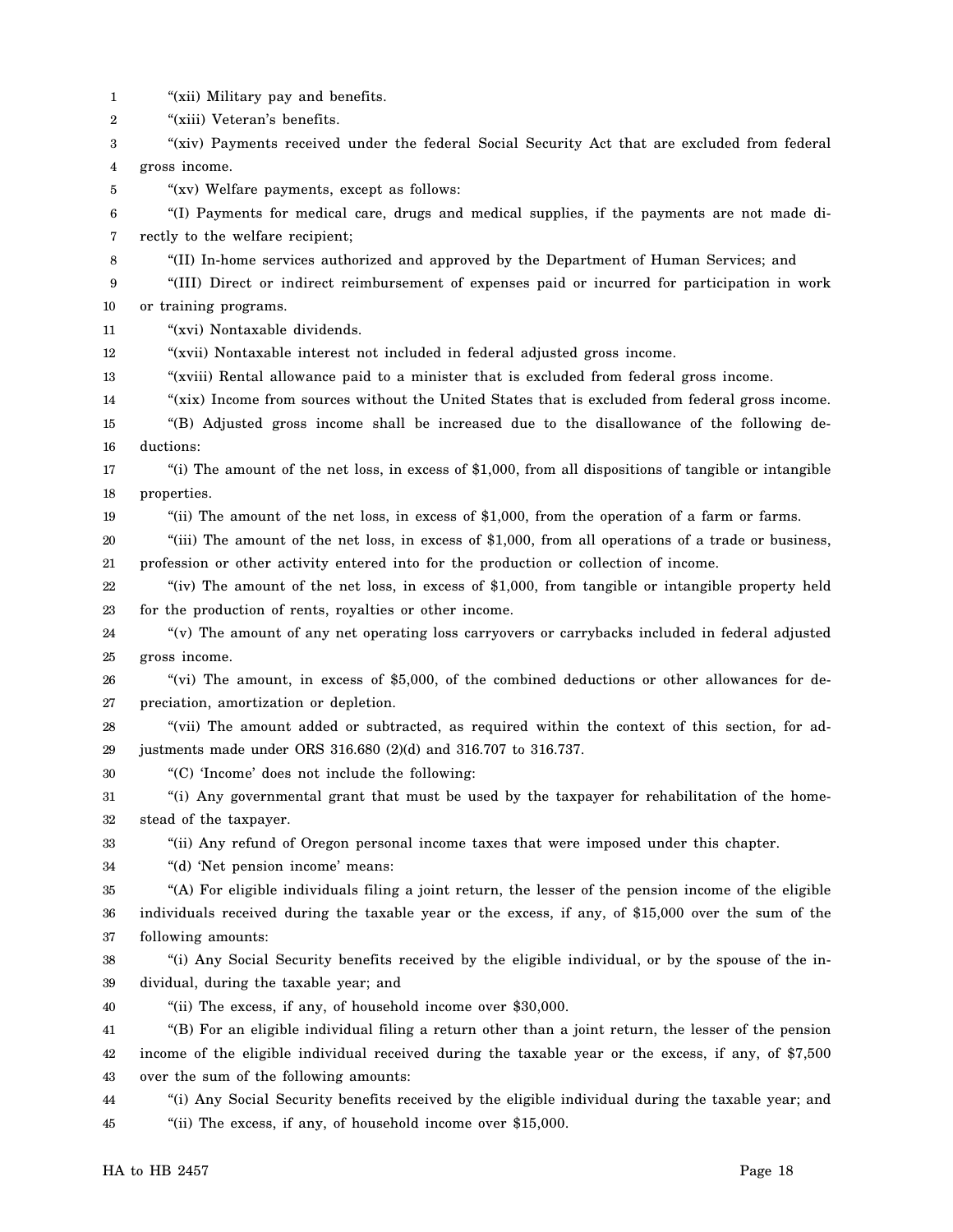1 "(e) 'Pension income' means income included in Oregon taxable income from:

2 3 4 "(A) Distributions from or pursuant to an employee pension benefit plan, as defined in section 3(2) of the Employee Retirement Income Security Act of 1974, which satisfies the requirements of section 401 of the Internal Revenue Code;

5 6 7 "(B) Distributions from or pursuant to a public retirement system of this state or a political subdivision of this state, or a public retirement system created by an Act of this state or a political subdivision of this state, or the public retirement system of any other state or local government;

8 9 10 11 "(C) Distributions from or pursuant to a federal retirement system created by the federal government for any officer or employee of the United States, including any person retired from service in the United States Civil Service, the Armed Forces of the United States or any agency or subdivision thereof;

12 13 "(D) Distributions or withdrawals from or pursuant to an eligible deferred compensation plan which satisfies the requirements of section 457 of the Internal Revenue Code;

14 15 16 "(E) Distributions or withdrawals from or pursuant to an individual retirement account, annuity or trust or simplified employee pension which satisfies the requirements of section 408 of the Internal Revenue Code; and

17 18 "(F) Distributions or withdrawals from or pursuant to an employee annuity, including custodial accounts treated as annuities, subject to section 403 (a) or (b) of the Internal Revenue Code.

19 20 "(f) 'Social Security benefits' means Social Security benefits, as defined in section 86 of the Internal Revenue Code (Title II Social Security or tier 1 railroad retirement benefits).

21 22 23 24 "(3) If a change in the taxable year of the eligible individual occurs as described in ORS 314.085, or if the Department of Revenue terminates the tax year of the eligible individual under ORS 314.440, the credit allowed by this section shall be prorated or computed in a manner consistent with ORS 314.085.

25 26 27 "(4) If a change in the status of the eligible individual from resident to nonresident or from nonresident to resident occurs, the credit allowed by this section shall be determined in a manner consistent with subsection (1) of this section.

28

"**SECTION 24.** ORS 317.010 is amended to read:

29 "317.010. As used in this chapter, unless the context requires otherwise:

30 31 "(1) 'Centrally assessed corporation' means every corporation the property of which is assessed by the Department of Revenue under ORS 308.505 to 308.674.

32 "(2) 'Department' means the Department of Revenue.

33 34 "(3)(a) 'Consolidated federal return' means the return permitted or required to be filed by a group of affiliated corporations under section 1501 of the Internal Revenue Code.

35

"(b) 'Consolidated state return' means the return required to be filed under ORS 317.710 (5).

36 37 38 39 40 41 42 "(4) 'Doing business' means any transaction or transactions in the course of its activities conducted within the state by a national banking association, or any other corporation; provided, however, that a foreign corporation whose activities in this state are confined to purchases of personal property, and the storage thereof incident to shipment outside the state, shall not be deemed to be doing business unless such foreign corporation is an affiliate of another foreign or domestic corporation which is doing business in Oregon. Whether or not corporations are affiliated shall be determined as provided in section 1504 of the Internal Revenue Code.

43 44 45 "(5) 'Excise tax' means a tax measured by or according to net income imposed upon national banking associations, all other banks, and financial, centrally assessed, mercantile, manufacturing and business corporations for the privilege of carrying on or doing business in this state.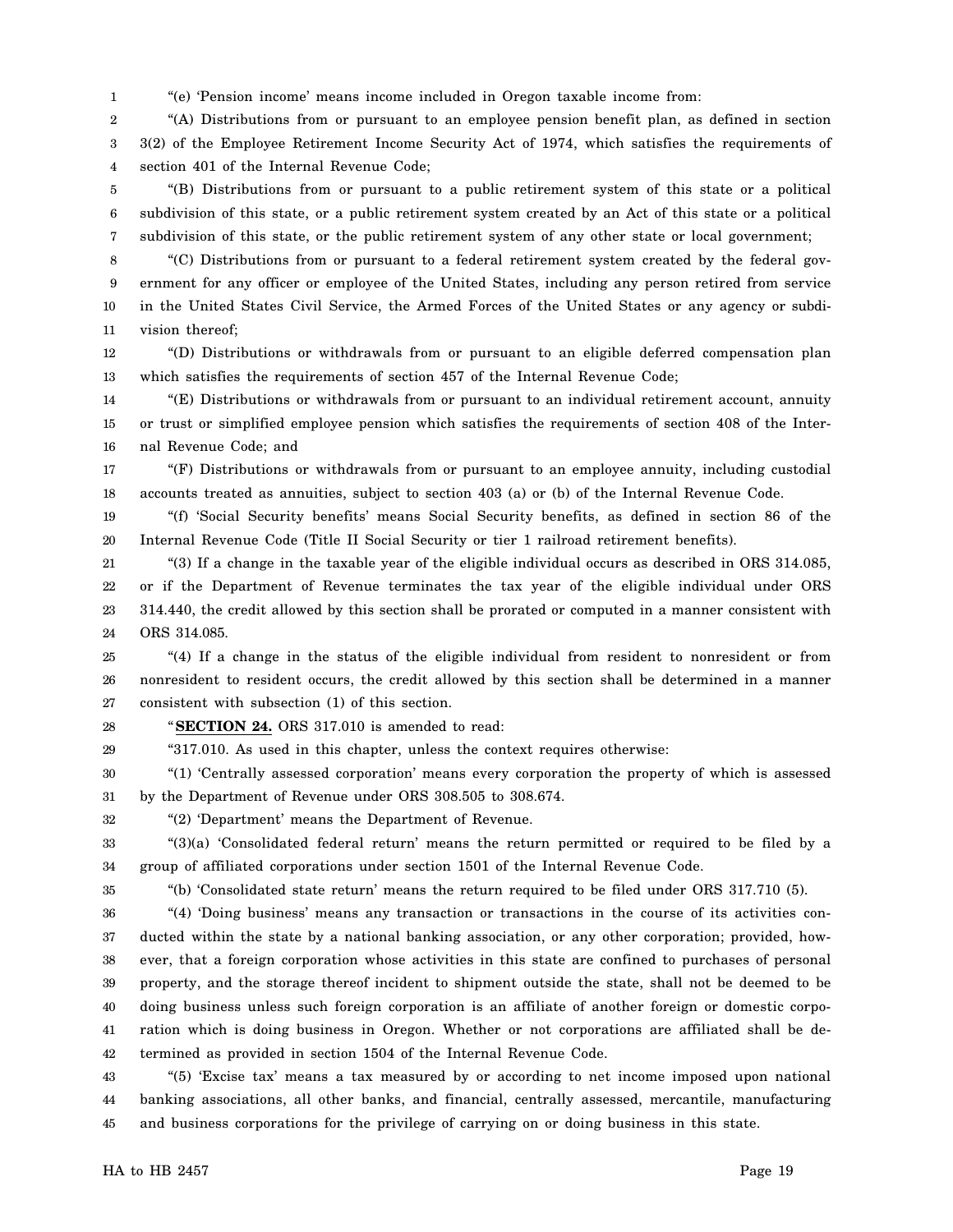1 2 3 "(6) 'Financial institution' has the meaning given that term in ORS 314.610 except that it does not include a credit union as defined in ORS 723.006, an interstate credit union as defined in ORS 723.001 or a federal credit union.

4 5 6 "(7) 'Internal Revenue Code,' except where the Legislative Assembly has provided otherwise, refers to the laws of the United States or to the Internal Revenue Code as they are amended and in effect:

7 "(a) On [*December 31, 2018*] **April 1, 2021**; or

8

"(b) If related to the definition of taxable income, as applicable to the tax year of the taxpayer.

9 10 11 "(8) 'Oregon taxable income' means taxable income, less the deduction allowed under ORS 317.476, except as otherwise provided with respect to insurers in subsection (11) of this section and ORS 317.650 to 317.665.

12 13 "(9) 'Oregon net loss' means taxable loss, except as otherwise provided with respect to insurers in subsection (11) of this section and ORS 317.650 to 317.665.

14 15 16 17 18 19 20 21 22 23 "(10) 'Taxable income or loss' means the taxable income or loss determined, or in the case of a corporation for which no federal taxable income or loss is determined, as would be determined, under chapter 1, Subtitle A of the Internal Revenue Code and any other laws of the United States relating to the determination of taxable income or loss of corporate taxpayers, with the additions, subtractions, adjustments and other modifications as are specifically prescribed by this chapter except that in determining taxable income or loss for any year, no deduction under ORS 317.476 or 317.478 and section 45b, chapter 293, Oregon Laws 1987, shall be allowed. If the corporation is a corporation to which ORS 314.280 or 314.605 to 314.675 (requiring or permitting apportionment of income from transactions or activities carried on both within and without the state) applies, to derive taxable income or loss, the following shall occur:

24 25 "(a) From the amount otherwise determined under this subsection, subtract nonapportionable income, or add nonapportionable loss, whichever is applicable.

26 27 28 "(b) Multiply the amount determined under paragraph (a) of this subsection by the Oregon apportionment percentage defined under ORS 314.280, 314.650 or 314.667, whichever is applicable. The resulting product shall be Oregon apportioned income or loss.

29 30 31 32 33 "(c) To the amount determined as Oregon apportioned income or loss under paragraph (b) of this subsection, add nonapportionable income allocable entirely to Oregon under ORS 314.280 or 314.625 to 314.645, or subtract nonapportionable loss allocable entirely to Oregon under ORS 314.280 or 314.625 to 314.645. The resulting figure is 'taxable income or loss' for those corporations carrying on taxable transactions or activities both within and without Oregon.

34 35 36 37 38 39 " $(11)$  As used in ORS 317.122 and 317.650 to 317.665, 'insurer' means any domestic, foreign or alien insurer as defined in ORS 731.082 and any interinsurance and reciprocal exchange and its attorney in fact with respect to its attorney in fact net income as a corporate attorney in fact acting as attorney in compliance with ORS 731.458, 731.462, 731.466 and 731.470 for the reciprocal or interinsurance exchange. However, 'insurer' does not include title insurers or health care service contractors operating pursuant to ORS 750.005 to 750.095.

40

"**SECTION 25.** ORS 317.097 is amended to read:

41 "317.097. (1) As used in this section:

42 43 "(a) 'Annual rate' means the yearly interest rate specified on the note, and not the annual percentage rate, if any, disclosed to the applicant to comply with the federal Truth in Lending Act.

44 45 "(b) 'Finance charge' means the total of all interest, loan fees, interest on any loan fees financed by the lending institution, and other charges related to the cost of obtaining credit.

HA to HB 2457 Page 20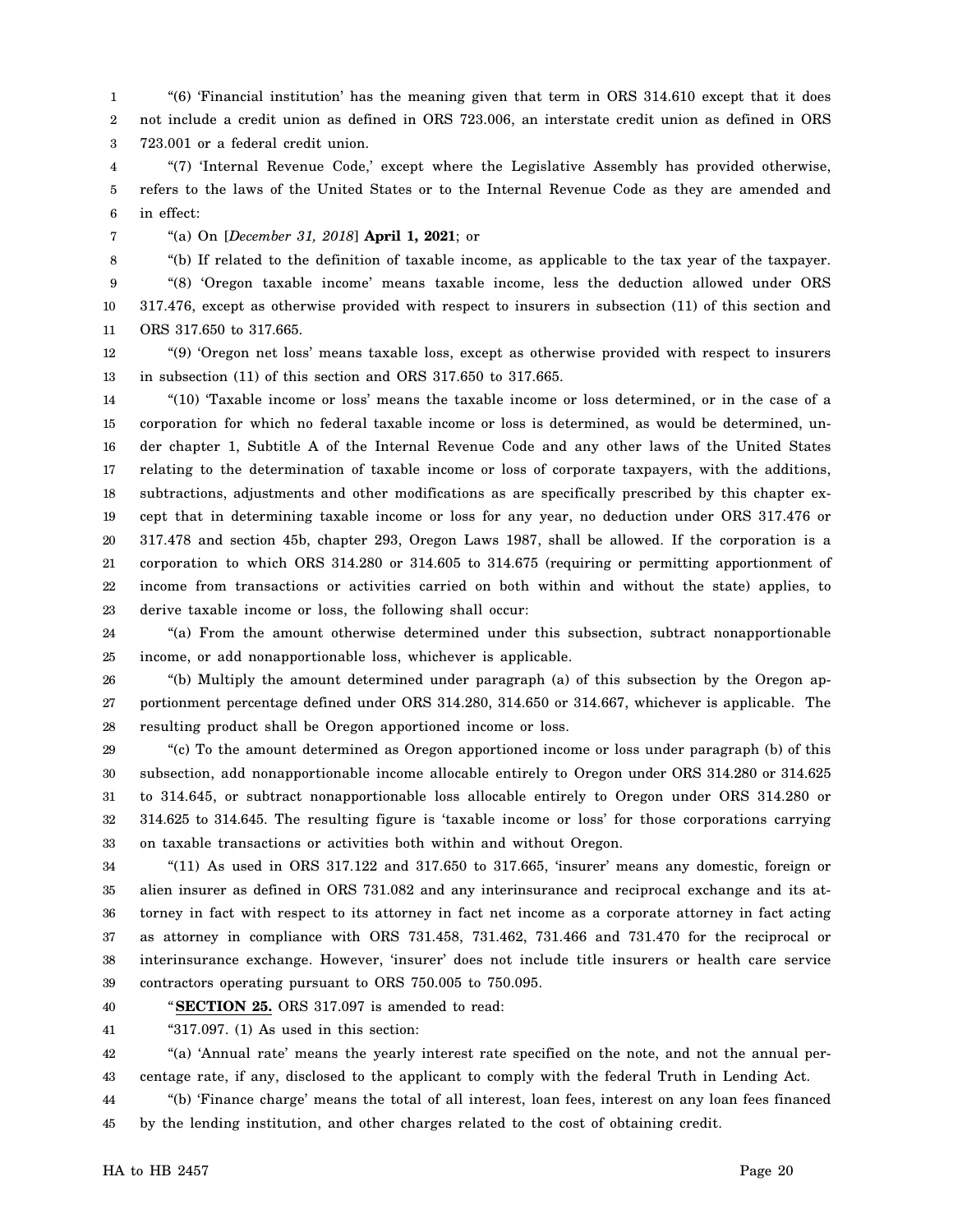1 2 3 "(c) 'Lending institution' means any insured institution, as that term is defined in ORS 706.008, any mortgage banking company that maintains an office in this state or any community development corporation that is organized under the Oregon Nonprofit Corporation Law.

"(d) 'Manufactured dwelling park' has the meaning given that term in ORS 446.003.

5 6 7 "(e) 'Nonprofit corporation' means a corporation that is exempt from income taxes under section 501(c)(3) or (4) of the Internal Revenue Code as amended and in effect on [*December 31, 2018*] **April 1, 2021**.

8 9 10 11 "(f) 'Preservation project' means housing that was previously developed as affordable housing with a contract for rent assistance from the United States Department of Housing and Urban Development or the United States Department of Agriculture and that is being acquired by a sponsoring entity.

12 13 "(g) 'Qualified assignee' means any investor participating in the secondary market for real estate loans.

14 15 16 "(h) 'Qualified borrower' means any borrower that is a sponsoring entity that has a controlling interest in the real property that is financed by a qualified loan. A controlling interest includes a controlling interest in the general partner of a limited partnership that owns the real property.

17 "(i) 'Qualified loan' means:

4

18 19 "(A) A loan that meets the criteria stated in subsection (5) of this section or that is made to refinance a loan that meets the criteria described in subsection (5) of this section; or

20 21 22 "(B) The purchase by a lending institution of bonds, as defined in ORS 286A.001, issued on behalf of the Housing and Community Services Department, the proceeds of which are used to finance or refinance a loan that meets the criteria described in subsection (5) of this section.

23 24 25 26 "(j) 'Sponsoring entity' means a nonprofit corporation, nonprofit cooperative, state governmental entity, local unit of government as defined in ORS 466.706, housing authority or any other person, provided that the person has agreed to restrictive covenants imposed by a nonprofit corporation, nonprofit cooperative, state governmental entity, local unit of government or housing authority.

27 28 29 30 "(2) The Department of Revenue shall allow a credit against taxes otherwise due under this chapter for the tax year to a lending institution that makes a qualified loan certified by the Housing and Community Services Department as provided in subsection (7) of this section. The amount of the credit is equal to the difference between:

31 32 33 "(a) The amount of finance charge charged by the lending institution during the tax year at an annual rate less than the market rate for a qualified loan that is made before January 1, 2026, that complies with the requirements of this section; and

34 35 36 37 38 "(b) The amount of finance charge that would have been charged during the tax year by the lending institution for the qualified loan for housing construction, development, acquisition or rehabilitation measured at the annual rate charged by the lending institution for nonsubsidized loans made under like terms and conditions at the time the qualified loan for housing construction, development, acquisition or rehabilitation is made.

39 40 41 "(3) The maximum amount of credit for the difference between the amounts described in subsection (2)(a) and (b) of this section may not exceed four percent of the average unpaid balance of the qualified loan during the tax year for which the credit is claimed.

42 43 44 45 "(4) Any tax credit allowed under this section that is not used by the taxpayer in a particular year may be carried forward and offset against the taxpayer's tax liability for the next succeeding tax year. Any credit remaining unused in the next succeeding tax year may be carried forward and used in the second succeeding tax year, and likewise, any credit not used in that second succeeding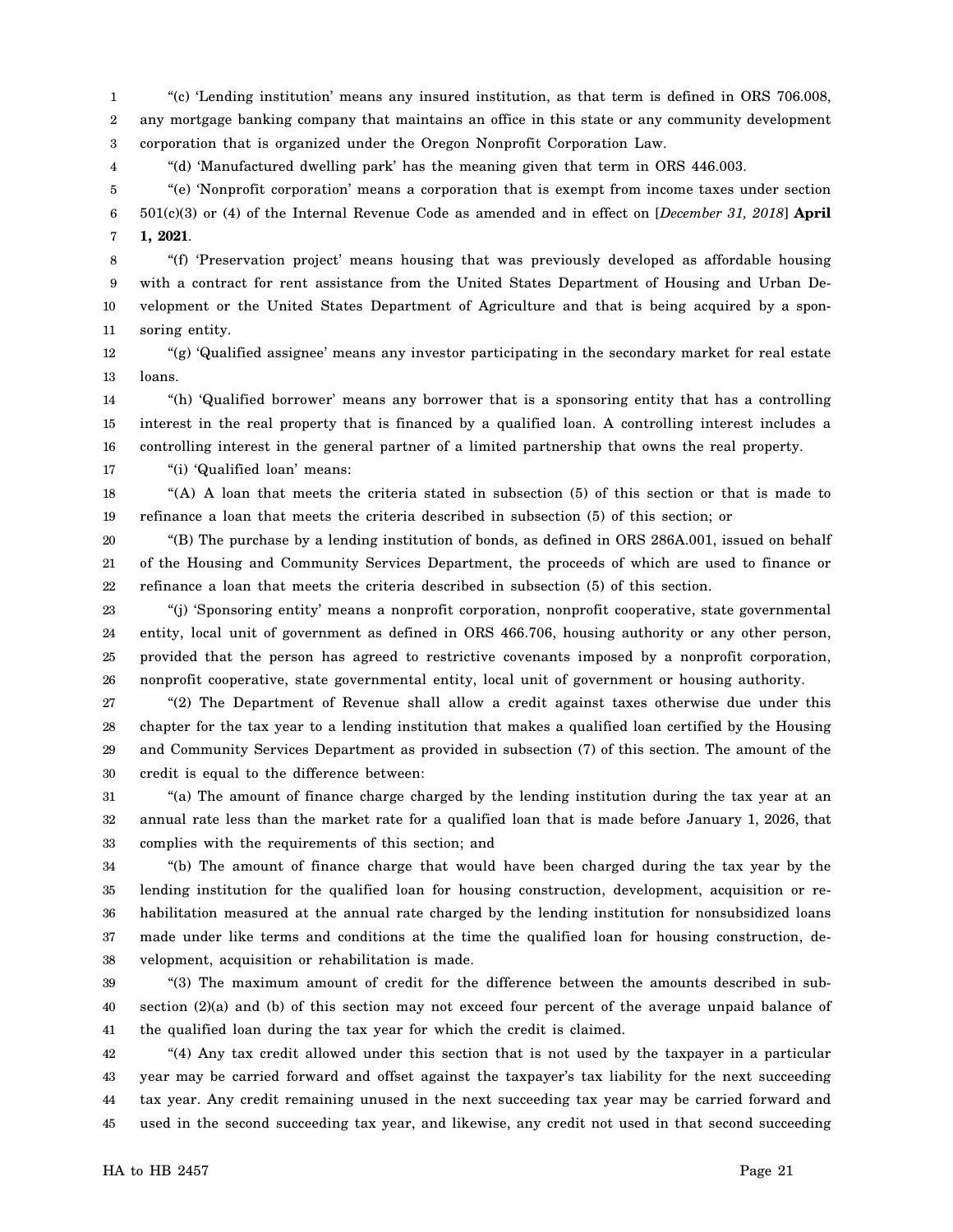1 2 3 4 tax year may be carried forward and used in the third succeeding tax year, and any credit not used in that third succeeding tax year may be carried forward and used in the fourth succeeding tax year, and any credit not used in that fourth succeeding tax year may be carried forward and used in the fifth succeeding tax year, but may not be carried forward for any tax year thereafter.

5 6 7 8 "(5) To be eligible for the tax credit allowable under this section, a lending institution must make a qualified loan by either purchasing bonds, as defined in ORS 286A.001, issued on behalf of the Housing and Community Services Department, the proceeds of which are used to finance or refinance a loan that meets the criteria stated in this subsection, or by making a loan directly to:

9 10 11 12 "(a) An individual or individuals who own a dwelling, participate in an owner-occupied community rehabilitation program and are certified by the local government or its designated agent as having an income level when the loan is made of less than 80 percent of the area median income;

"(b) A qualified borrower who:

13 14 "(A) Uses the loan proceeds to finance construction, development, acquisition or rehabilitation of housing; and

15 16 "(B) Provides a written certification executed by the Housing and Community Services Department that the:

17 18 "(i) Housing created by the loan is or will be occupied by households earning less than 80 percent of the area median income; and

19 20 "(ii) Full amount of savings from the reduced interest rate provided by the lending institution is or will be passed on to the tenants in the form of reduced housing payments;

21 "(c) Subject to subsection (14) of this section, a qualified borrower who:

22 23 "(A) Uses the loan proceeds to finance construction, development, acquisition or rehabilitation of housing consisting of a manufactured dwelling park; and

24 25 26 "(B) Provides a written certification executed by the Housing and Community Services Department that the housing will continue to be operated as a manufactured dwelling park during the period for which the tax credit is allowed; or

27 "(d) A qualified borrower who:

28 29 "(A) Uses the loan proceeds to finance acquisition or rehabilitation of housing consisting of a preservation project; and

30 31 "(B) Provides a written certification executed by the Housing and Community Services Department that the housing preserved by the loan:

32 33 "(i) Is or will be occupied by households earning less than 80 percent of the area median income; and

34 35 36 "(ii) Is the subject of a rent assistance contract with the United States Department of Housing and Urban Development or the United States Department of Agriculture that will be maintained by the qualified borrower.

37 38 39 "(6) A loan made to refinance a loan that meets the criteria stated in subsection (5) of this section must be treated the same as a loan that meets the criteria stated in subsection (5) of this section.

40 41 42 "(7) For a qualified loan to be eligible for the tax credit allowable under this section, the Housing and Community Services Department must execute a written certification for the qualified loan that:

43 44 "(a) Specifies the period, not to exceed 20 years, as determined by the Housing and Community Services Department, during which the tax credit is allowed for the qualified loan; and

45 "(b) States that the qualified loan is within the limitation imposed by subsection (8) of this sec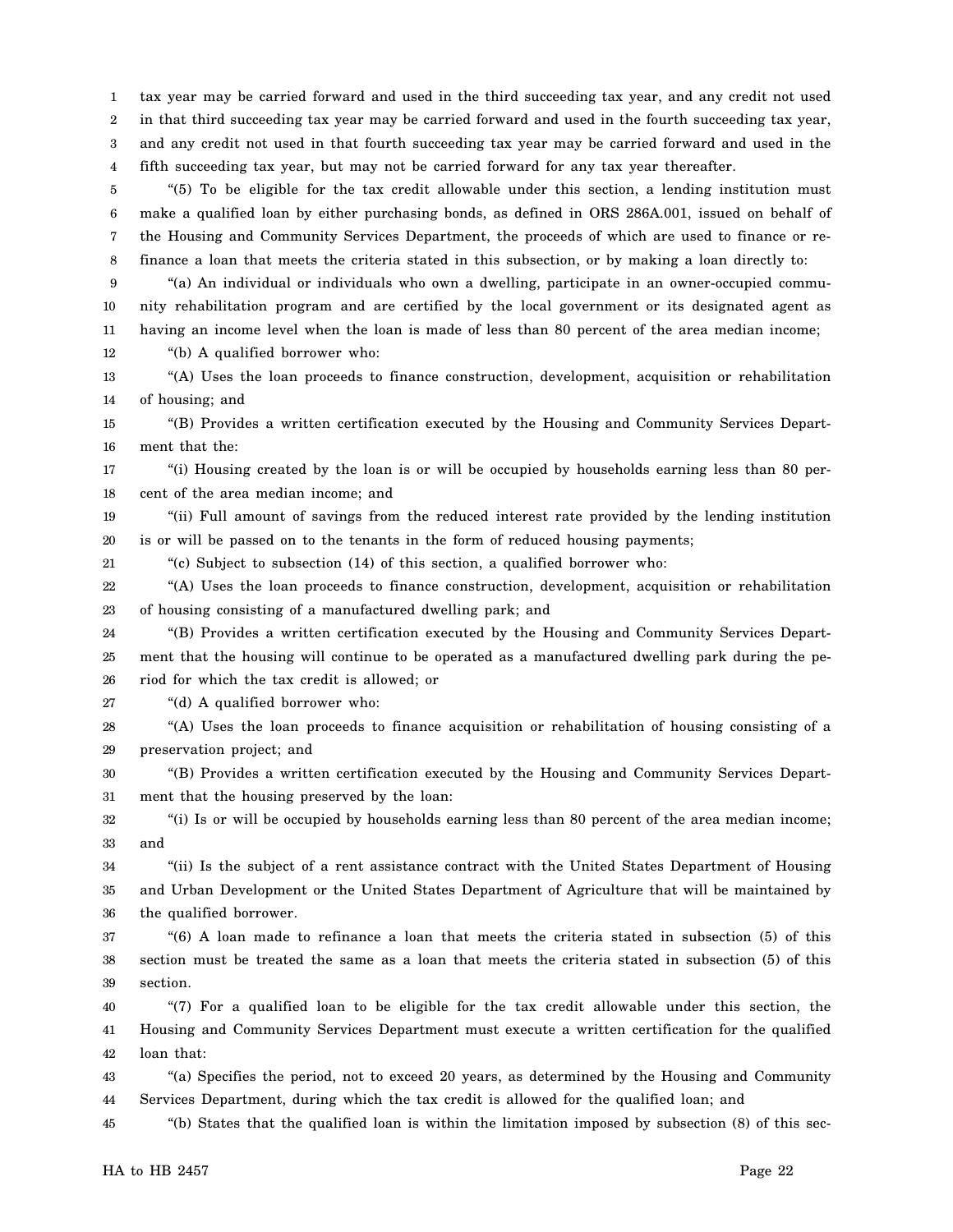1 tion.

2 3 4 5 6 7 8 "(8) The Housing and Community Services Department may certify qualified loans that are eligible under subsection (5) of this section if the total credits attributable to all qualified loans eligible for credits under this section and then outstanding do not exceed \$25 million for any fiscal year. In making loan certifications under subsection (7) of this section, the Housing and Community Services Department shall attempt to distribute the tax credits statewide, but shall concentrate the tax credits in those areas of the state that are determined by the Oregon Housing Stability Council to have the greatest need for affordable housing.

9

"(9) The tax credit provided for in this section may be taken whether or not:

10 11 "(a) The financial institution is eligible to take a federal income tax credit under section 42 of the Internal Revenue Code with respect to the project financed by the qualified loan; or

12 13 "(b) The project receives financing from bonds, the interest on which is exempt from federal taxation under section 103 of the Internal Revenue Code.

14 15 16 17 18 19 "(10) For a qualified loan defined in subsection  $(1)(i)(B)$  of this section financed through the purchase of bonds, the interest of which is exempt from federal taxation under section 103 of the Internal Revenue Code, the amount of finance charge that would have been charged under subsection (2)(b) of this section is determined by reference to the finance charge that would have been charged if the federally tax exempt bonds had been issued and the tax credit under this section did not apply.

20 21 22 23 "(11) A lending institution may sell a qualified loan for which a certification has been executed to a qualified assignee whether or not the lending institution retains servicing of the qualified loan so long as a designated lending institution maintains records, annually verified by a loan servicer, that establish the amount of tax credit earned by the taxpayer throughout each year of eligibility.

24 25 26 27 28 29 "(12) Notwithstanding any other provision of law, a lending institution that is a community development corporation organized under the Oregon Nonprofit Corporation Law may transfer all or part of a tax credit allowed under this section to one or more other lending institutions that are stockholders or members of the community development corporation or that otherwise participate through the community development corporation in the making of one or more qualified loans for which the tax credit under this section is allowed.

30 31 32 "(13) The lending institution shall file an annual statement with the Housing and Community Services Department, specifying that it has conformed with all requirements imposed by law to qualify for a tax credit under this section.

33 34 35 "(14) Notwithstanding subsection  $(1)(h)$  and  $(j)$  of this section, a qualified borrower on a loan to finance the construction, development, acquisition or rehabilitation of a manufactured dwelling park under subsection  $(5)(c)$  of this section must be:

36 37 "(a) A nonprofit corporation, manufactured dwelling park nonprofit cooperative, state governmental entity, local unit of government as defined in ORS 466.706 or housing authority; or

38 39 40 "(b) A nonprofit corporation or housing authority that has a controlling interest in the real property that is financed by a qualified loan. A controlling interest includes a controlling interest in the general partner of a limited partnership that owns the real property.

41 42 43 "(15) The Department of Revenue may require that a lending institution that has earned the credit and a lending institution that intends to claim the credit jointly file a notice, as prescribed by the Department of Revenue. The notice must comply with ORS 315.056 (2) or 315.058 (2).

44 45 "(16) The Housing and Community Services Department shall provide information to the Department of Revenue about all certifications executed under this section, if required by ORS 315.058.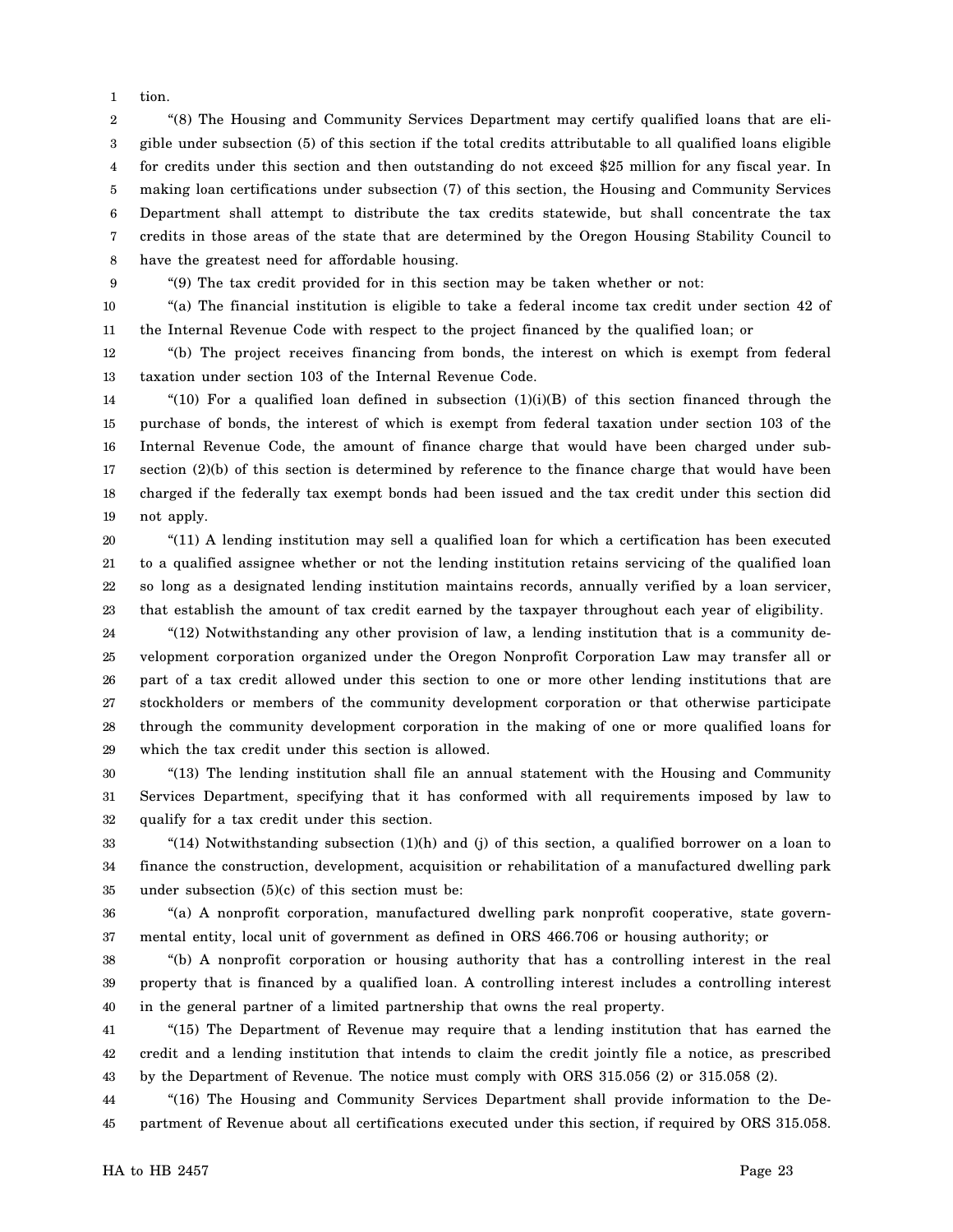1 2 "(17) The Housing and Community Services Department and the Department of Revenue may adopt rules to carry out the provisions of this section.

3 4 "**SECTION 26.** ORS 317A.100, as amended by section 1, chapter 2, Oregon Laws 2020 (first special session), is amended to read:

5 "317A.100. As used in ORS 317A.100 to 317A.158:

6 "(1)(a) 'Commercial activity' means:

7 8 9 "(A) The total amount realized by a person, arising from transactions and activity in the regular course of the person's trade or business, without deduction for expenses incurred by the trade or business;

10 "(B) If received by a financial institution:

11 12 "(i) If the reporting person for a financial institution is a holding company, all items of income reported on the FR Y-9 filed by the holding company;

13 14 "(ii) If the reporting person for a financial institution is a bank organization, all items of income reported on the call report filed by the bank organization; and

15 16 "(iii) If the reporting person for a financial institution is a nonbank financial organization, all items of income reported in accordance with generally accepted accounting principles; and

17 18 19 20 "(C)(i) If received by an insurer, as reported on the statement of premiums accompanying the annual statement required under ORS 731.574 to be filed with the Director of the Department of Consumer and Business Services, all gross direct life insurance premiums, gross direct accident and health insurance premiums and gross direct property and casualty insurance premiums; and

21 22 "(ii) The gross amount of surplus lines premiums received on Oregon home state risks as shown in the report required by ORS 735.465.

23 "(b) 'Commercial activity' does not include:

24 "(A) Interest income except:

25 "(i) Interest on credit sales; or

26 "(ii) Interest income, including service charges, received by financial institutions;

27 28 "(B) Receipts from the sale, exchange or other disposition of an asset described in section 1221 or 1231 of the Internal Revenue Code, without regard to the length of time the person held the asset;

29 30 "(C) If received by an insurer, federally reinsured premiums or income from transactions between a reciprocal insurer and its attorney in fact operating under ORS 731.142;

31 32 33 34 35 "(D) Receipts from hedging transactions, to the extent that the transactions are entered into primarily to protect a financial position, including transactions intended to manage the risk of exposure to foreign currency fluctuations that affect assets, liabilities, profits, losses, equity or investments in foreign operations, risk of exposure to interest rate fluctuations or risk of commodity price fluctuations;

36 37 "(E) Proceeds received attributable to the repayment, maturity or redemption of the principal of a loan, bond, mutual fund, certificate of deposit or marketable instrument;

38 39 "(F) The principal amount received under a repurchase agreement or on account of any transaction properly characterized as a loan to the person;

40 41 42 "(G) Contributions received by a trust, plan or other arrangement, any of which is described in section 501(a) of the Internal Revenue Code, or to which title 26, subtitle A, chapter 1, subchapter (D) of the Internal Revenue Code applies;

43 44 45 "(H) Compensation, whether current or deferred, and whether in cash or in kind, received or to be received by an employee, a former employee or the employee's legal successor for services rendered to or for an employer, including reimbursements received by or for an individual for medical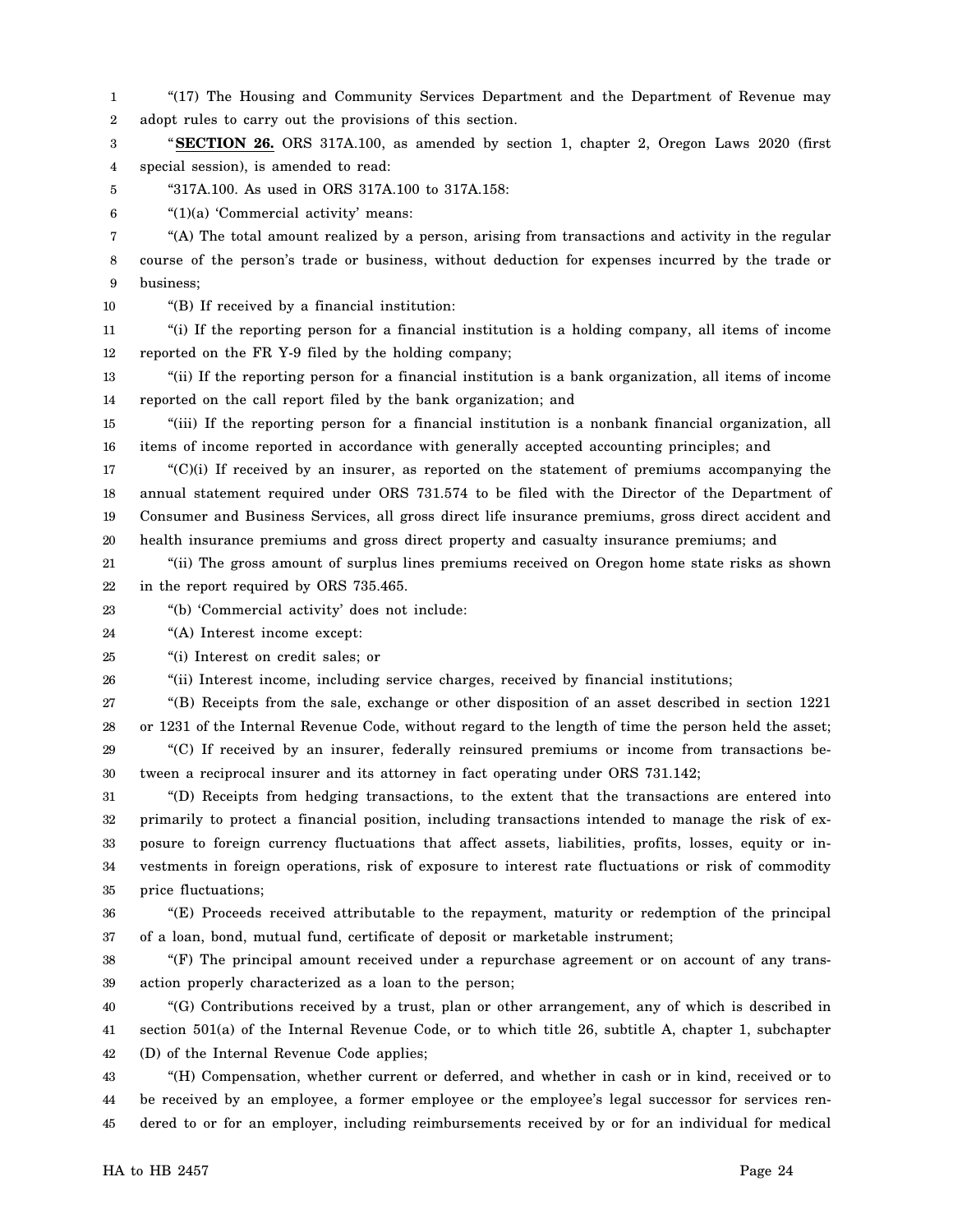1 2 3 or education expenses, health insurance premiums or employee expenses or on account of a dependent care spending account, legal services plan, any cafeteria plan described in section 125 of the Internal Revenue Code or any similar employee reimbursement;

4 5 "(I) Proceeds received from the issuance of the taxpayer's own stock, options, warrants, puts or calls, or from the sale of the taxpayer's treasury stock;

6 7 8 "(J) Proceeds received on the account of payments from insurance policies, including crop insurance policies, owned by the taxpayer, except those proceeds received for the loss of commercial activity;

9 10 11 12 13 "(K) Gifts or charitable contributions received, membership dues received by trade, professional, homeowners' or condominium associations, payments received for educational courses, meetings or meals, or similar payments to a trade, professional or other similar association, and fundraising receipts received by any person when any excess receipts are donated or used exclusively for charitable purposes;

14 15 "(L) Damages received as the result of litigation in excess of amounts that, if received without litigation, would be treated as commercial activity;

16 17 "(M) Property, money and other amounts received or acquired by an agent on behalf of another in excess of the agent's commission, fee or other remuneration;

18 19 20 21 22 23 "(N) Tax refunds from any tax program, other tax benefit recoveries and reimbursements for the tax imposed under ORS 317A.100 to 317A.158 made by entities that are part of the same unitary group as provided under ORS 317A.106, and reimbursements made by entities that are not members of a unitary group that are required to be made for economic parity among multiple owners of an entity whose tax obligation under ORS 317A.100 to 317A.158 is required to be reported and paid entirely by one owner, as provided in ORS 317A.106;

24 "(O) Pension reversions;

25 "(P) Contributions to capital;

26 27 "(Q) Receipts from the sale, transfer, exchange or other disposition of motor vehicle fuel or any other product used for the propulsion of motor vehicles;

28 29 30 31 "(R) In the case of receipts from the sale of cigarettes or tobacco products by a wholesale dealer, retail dealer, distributor, manufacturer or seller, an amount equal to the federal and state excise taxes paid by any person on or for such cigarettes or tobacco products under subtitle E of the Internal Revenue Code or ORS chapter 323;

32 33 34 35 36 37 "(S) In the case of receipts from the sale of malt beverages or wine, as defined in ORS 471.001, cider, as defined in ORS 471.023 or distilled liquor, as defined in ORS 471.001, by a person holding a license issued under ORS chapter 471, an amount equal to the federal and state excise taxes paid by any person on or for such malt beverages, wine or distilled liquor under subtitle E of the Internal Revenue Code or ORS chapter 471 or 473, and any amount paid to the Oregon Liquor Control Commission for sales of distilled spirits by an agent appointed under ORS 471.750;

38 39 40 41 42 "(T) In the case of receipts from the sale of marijuana items, as defined in ORS 475B.015, by a person holding a license issued under ORS 475B.010 to 475B.545, an amount equal to the federal and state excise taxes paid by any person on or for such marijuana items under subtitle E of the Internal Revenue Code or ORS 475B.700 to 475B.760 and any local retail taxes authorized under ORS 475B.491;

43 44 "(U) Local taxes collected by a restaurant or other food establishment on sales of meals, prepared food or beverages;

45 "(V) Tips or gratuities collected by a restaurant or other food establishment and passed on to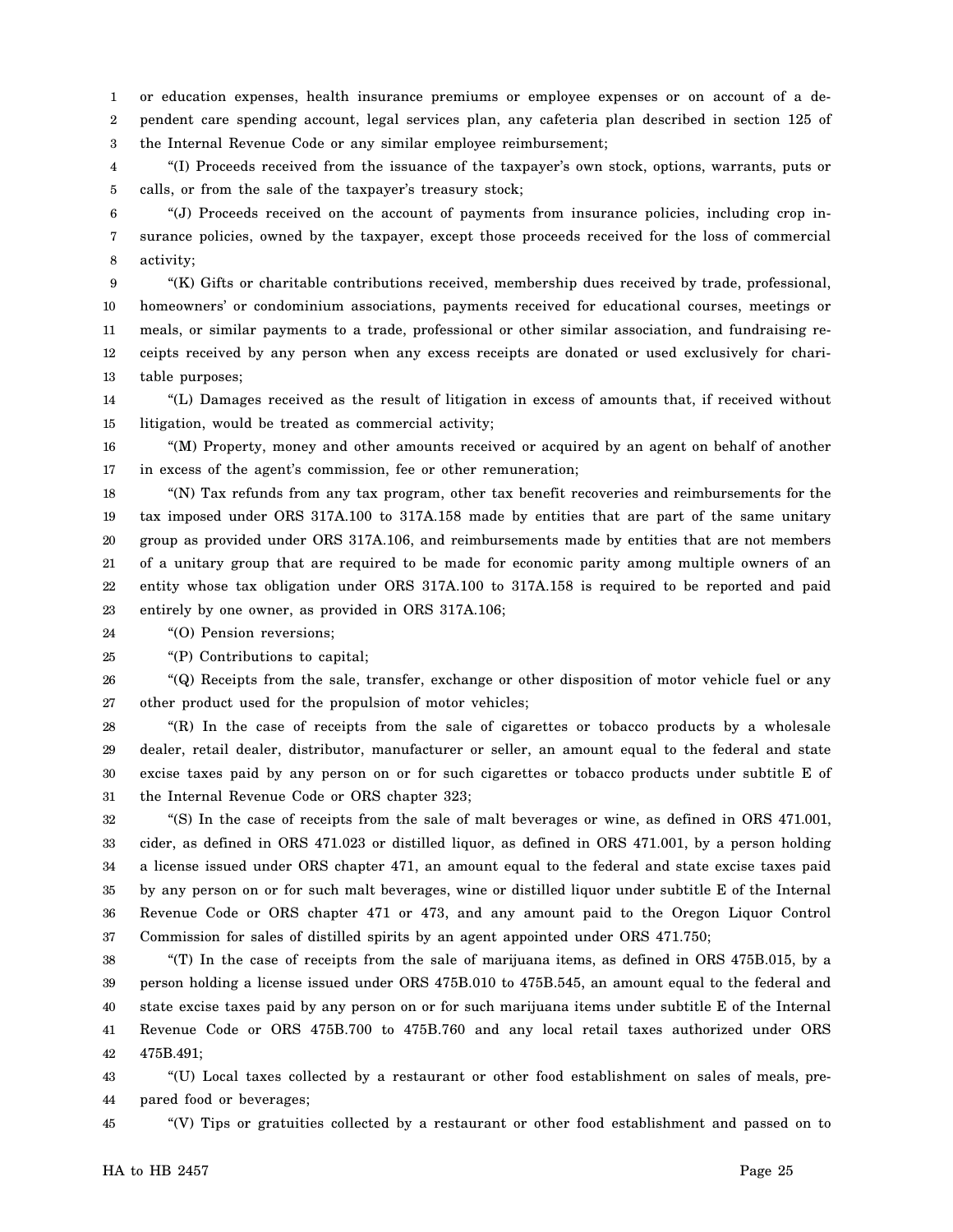1 employees;

2 3 4 5 6 "(W) Receipts realized by a vehicle dealer certified under ORS 822.020 or a person described in ORS 320.400 (8)(a)(B) from the sale or other transfer of a motor vehicle, as defined in ORS 801.360, to another vehicle dealer for the purpose of resale by the transferee vehicle dealer, but only if the sale or other transfer was based upon the transferee's need to meet a specific customer's preference for a motor vehicle;

7 8 9 10 "(X) Registration fees or taxes collected by a vehicle dealer certified under ORS 822.020 or a person described in ORS 320.400 (8)(a)(B) at the sale or other transfer of a motor vehicle, as defined in ORS 801.360, that are owed to a third party by the purchaser of the motor vehicle and passed to the third party by the dealer;

11 12 13 14 15 "(Y) Receipts from a financial institution for services provided to the financial institution in connection with the issuance, processing, servicing and management of loans or credit accounts, if the financial institution and the recipient of the receipts have at least 50 percent of their ownership interests owned or controlled, directly or constructively through related interests, by common owners;

16 17 18 19 " $(Z)$  In the case of amounts retained as commissions by a holder of a license under ORS chapter 462, an amount equal to the amounts specified under ORS chapter 462 that must be paid to or collected by the Department of Revenue as a tax and the amounts specified under ORS chapter 462 to be used as purse money;

20 21 22 "(AA) Net revenue of residential care facilities as defined in ORS 443.400 or in-home care agencies as defined in ORS 443.305, to the extent that the revenue is derived from or received as compensation for providing services to a medical assistance or Medicare recipient;

23 "(BB) Dividends received;

24 "(CC) Distributive income received from a pass-through entity;

25 26 27 "(DD) Receipts from sales to a wholesaler in this state, if the seller receives certification at the time of sale from the wholesaler that the wholesaler will sell the purchased property outside this state;

28 "(EE) Receipts from the wholesale or retail sale of groceries;

29 "(FF) Receipts from transactions among members of a unitary group;

30 31 32 33 34 "(GG) Moneys, including public purpose charge moneys collected under ORS 757.612 and costs of funding or implementing cost-effective energy conservation measures collected under ORS 757.689, that are collected from customers, passed to a utility and approved by the Public Utility Commission and that support energy conservation, renewable resource acquisition and low-income assistance programs;

35 36 "(HH) Moneys collected by a utility from customers for the payment of loans through on-bill financing;

37

"(II) Surcharges collected under ORS 757.736;

38 39 40 "(JJ) Moneys passed to a utility by the Bonneville Power Administration for the purpose of effectuating the Regional Power Act Exchange credits or pursuant to any settlement associated with the exchange credit;

41 42 43 44 "(KK) Moneys collected or recovered, by entities listed in ORS 756.310, cable operators as defined in 47 U.S.C. 522(5), telecommunications carriers as defined in 47 U.S.C. 153(51) and providers of information services as defined in 47 U.S.C. 153(24), for fees payable under ORS 756.310, right-ofway fees, franchise fees, privilege taxes, federal taxes and local taxes;

45 "(LL) Charges paid to the Residential Service Protection Fund required by chapter 290, Oregon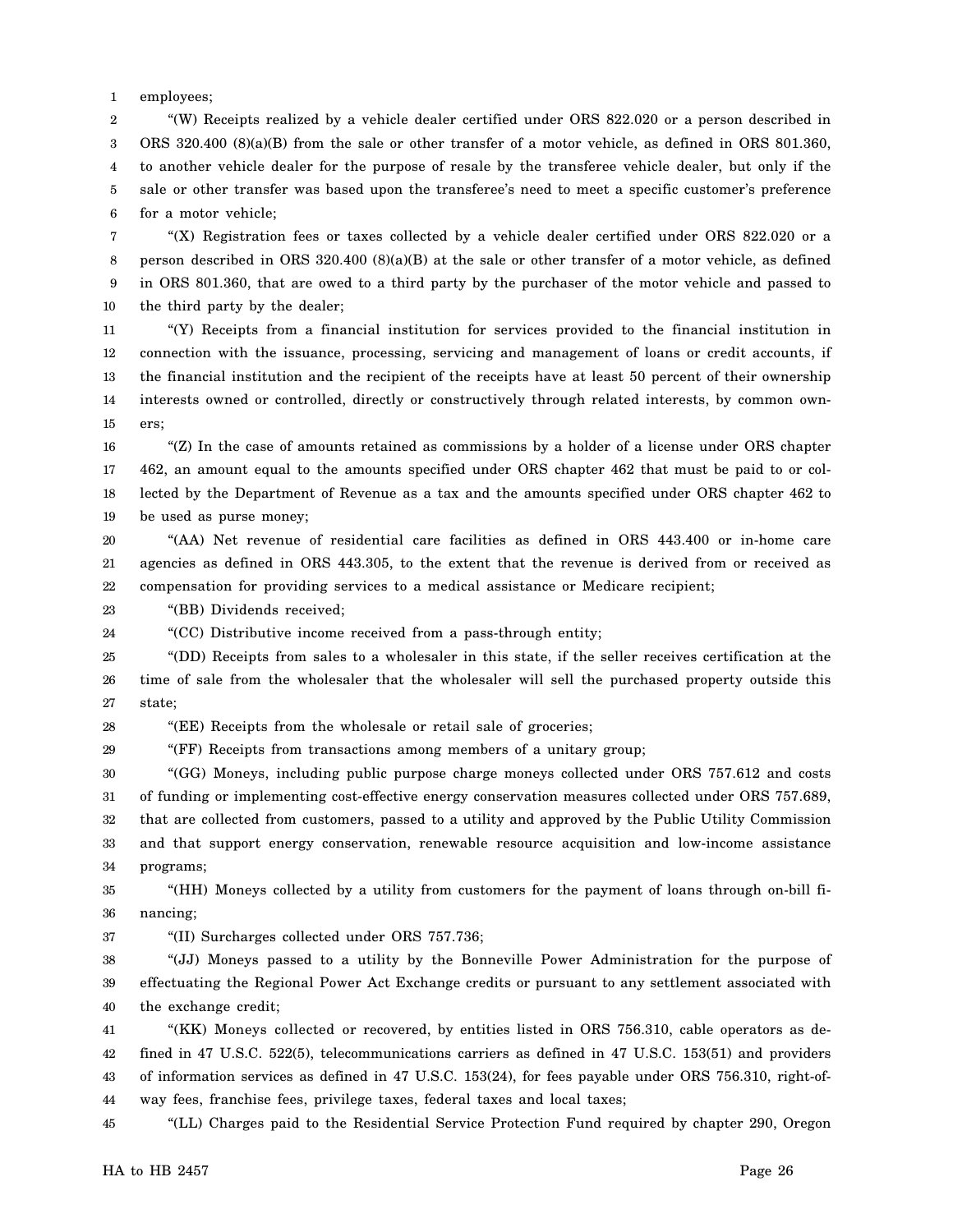1 Laws 1987;

2 3 "(MM) Universal service surcharge moneys collected or recovered and paid into the universal service fund established in ORS 759.425;

4 "(NN) Moneys collected for public purpose funding as described in ORS 759.430;

5 6 "(OO) Moneys collected or recovered and paid into the federal universal service fund as determined by the Federal Communications Commission;

7 8 9 "(PP) In the case of a seller or provider of telecommunications services, the amount of tax imposed under ORS 403.200 for access to the emergency communications system that is collected from subscribers or consumers;

10 11 "(QQ) In the case of a transient lodging tax collector, the amount of tax imposed under ORS 320.305 and of any local transient lodging tax imposed upon the occupancy of transit lodging;

12 13 "(RR) In the case of a seller of bicycles, the amount of tax imposed under ORS 320.415 upon retail sales of bicycles;

14 15 "(SS) In the case of a qualified heavy equipment provider, the amount of tax imposed under ORS 307.872 upon the rental price of heavy equipment;

16 17 "(TT) Farmer sales to an agricultural cooperative in this state that is a cooperative organization described in section 1381 of the Internal Revenue Code;

18 19 20 21 "(UU) Revenue received by a business entity that is mandated by contract or subcontract to be distributed to another person or entity if the revenue constitutes sales commissions that are paid to a person who is not an employee of the business entity, including, without limitation, a split-fee real estate commission; and

22 23 "(VV) Receipts from the sale of fluid milk by dairy farmers that are not members of an agricultural cooperative.

24 "(2) 'Cost inputs' means:

25 26 "(a) The cost of goods sold as calculated in arriving at federal taxable income under the Internal Revenue Code; or

27 28 29 "(b) In the case of a taxpayer that is engaged in a farming operation, as defined in section 6, chapter 2, Oregon Laws 2020 (first special session), and that does not report cost of goods sold for federal tax purposes, the taxpayer's operating expenses excluding labor costs.

30 31 "(3) 'Doing business' means engaging in any activity, whether legal or illegal, that is conducted for, or results in, the receipt of commercial activity at any time during a calendar year.

32 "(4) 'Excluded person' means any of the following:

33 34 35 "(a) Organizations described in sections  $501(c)$  and  $501(j)$  of the Internal Revenue Code, unless the exemption is denied under section 501(h), (i) or (m) or under section 502, 503 or 505 of the Internal Revenue Code.

36 37 "(b) Organizations described in section 501(d) of the Internal Revenue Code, unless the exemption is denied under section 502 or 503 of the Internal Revenue Code.

38 "(c) Organizations described in section 501(e) of the Internal Revenue Code.

39 "(d) Organizations described in section 501(f) of the Internal Revenue Code.

40 "(e) Charitable risk pools described in section 501(n) of the Internal Revenue Code.

41 "(f) Organizations described in section 521 of the Internal Revenue Code.

42 "(g) Qualified state tuition programs described in section 529 of the Internal Revenue Code.

43 44 45 "(h) Foreign or alien insurance companies, but only with respect to the underwriting profit derived from writing wet marine and transportation insurance subject to tax under ORS 731.824 and 731.828.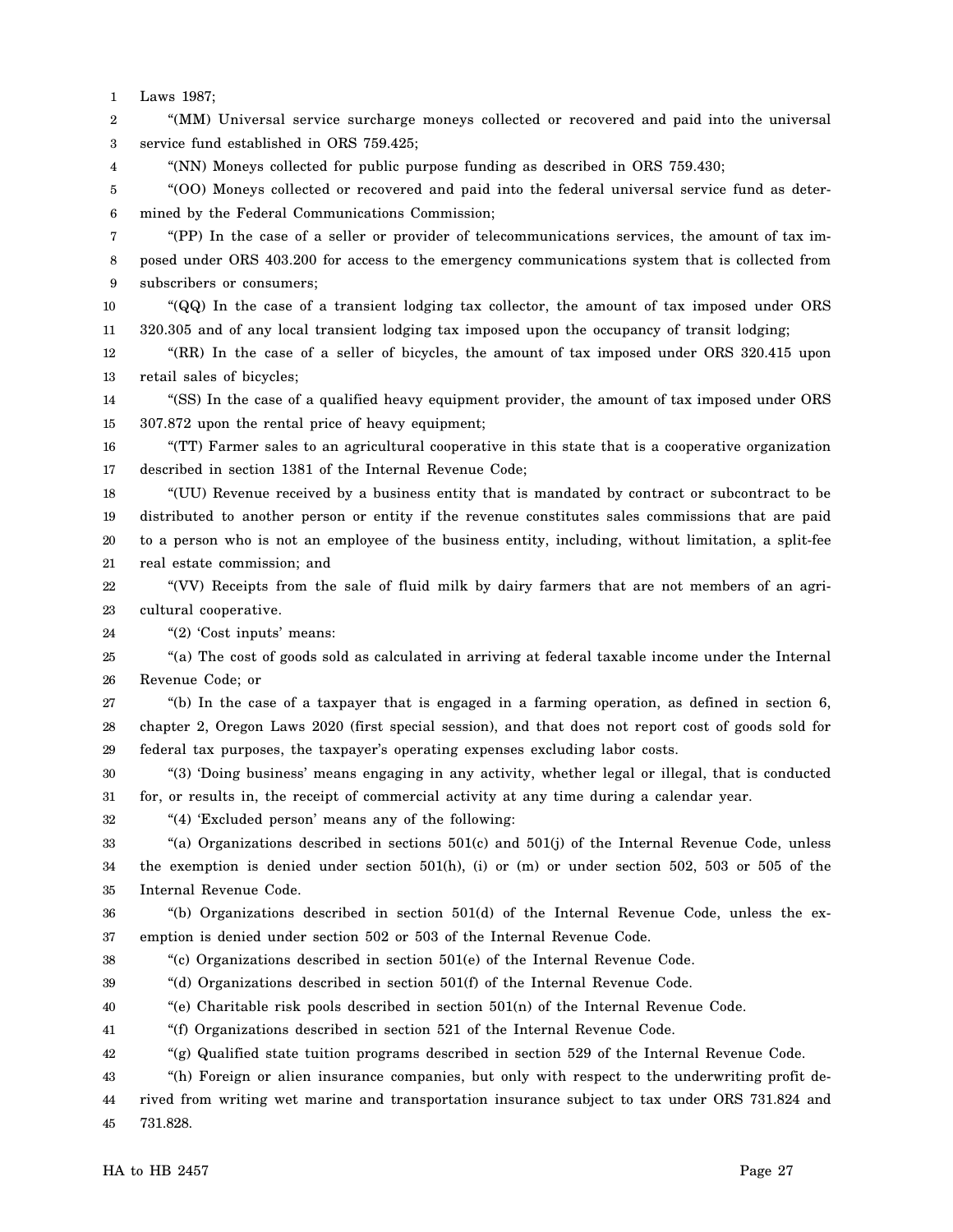1 "(i) Governmental entities.

2 3 4 "(j) Any person with commercial activity that does not exceed \$750,000 for the calendar year, other than a person that is part of a unitary group as provided in ORS 317A.106 with commercial activity in excess of \$750,000.

5 6 7 "(k) Hospitals subject to assessment under ORS 414.855, long term care facilities subject to assessment under ORS 409.801 or any entity subject to assessment under ORS 414.880 or section 3 or 5, chapter 538, Oregon Laws 2017.

- 8
- "(L) Manufactured dwelling park nonprofit cooperatives organized under ORS chapter 62.

9 10 "(5) 'Financial institution' has the meaning given that term in ORS 314.610, except that 'financial institution' does not include a credit union.

11 12  $^{(6)}$ (a) 'FR Y-9' means the consolidated or parent-only financial statements that a holding company is required to file with the Federal Reserve Board pursuant to 12 U.S.C. 1844.

13 14 15 "(b) In the case of a holding company required to file both consolidated and parent-only financial statements, 'FR Y-9' means the consolidated financial statements that the holding company is required to file.

16 "(7) 'Governmental entity' means:

17 "(a) The United States and any of its unincorporated agencies and instrumentalities.

18 19 "(b) Any incorporated agency or instrumentality of the United States wholly owned by the United States or by a corporation wholly owned by the United States.

20 "(c) The State of Oregon and any of its unincorporated agencies and instrumentalities.

21 "(d) Any county, city, district or other political subdivision of the state.

22 "(e) A special government body as defined in ORS 174.117.

23 "(f) A federally recognized Indian tribe.

24 25 "(8) 'Groceries' means food as defined in 7 U.S.C. 2012(k), but does not include cannabinoid edibles or marijuana seeds.

26 27 28 "(9)(a) 'Hedging transaction' means a hedging transaction as defined in section 1221 of the Internal Revenue Code or a transaction accorded hedge accounting treatment under Financial Accounting Standards Board Statement No. 133.

29 30 "(b) 'Hedging transaction' does not include a transaction in which an actual transfer of title of real or tangible property to another entity occurs.

31 "(10) 'Insurer' has the meaning given that term in ORS 317.010.

32 33 34 "(11) 'Internal Revenue Code,' except where the Legislative Assembly has provided otherwise, refers to the laws of the United States or to the Internal Revenue Code as they are amended and in effect on [*December 31, 2018*] **April 1, 2021**.

35 36 "(12) 'Labor costs' means total compensation of all employees, not to include compensation paid to any single employee in excess of \$500,000.

37 38  $(13)(a)$  'Motor vehicle fuel or any other product used for the propulsion of motor vehicles' means:

39 "(A) Motor vehicle fuel as defined in ORS 319.010; and

40 "(B) Fuel the use of which in a motor vehicle is subject to taxation under ORS 319.530.

41 42 "(b) 'Motor vehicle fuel or any other product used for the propulsion of motor vehicles' does not mean:

43 "(A) Electricity; or

44 45 "(B) Electric batteries or any other mechanical or physical component or accessory of a motor vehicle.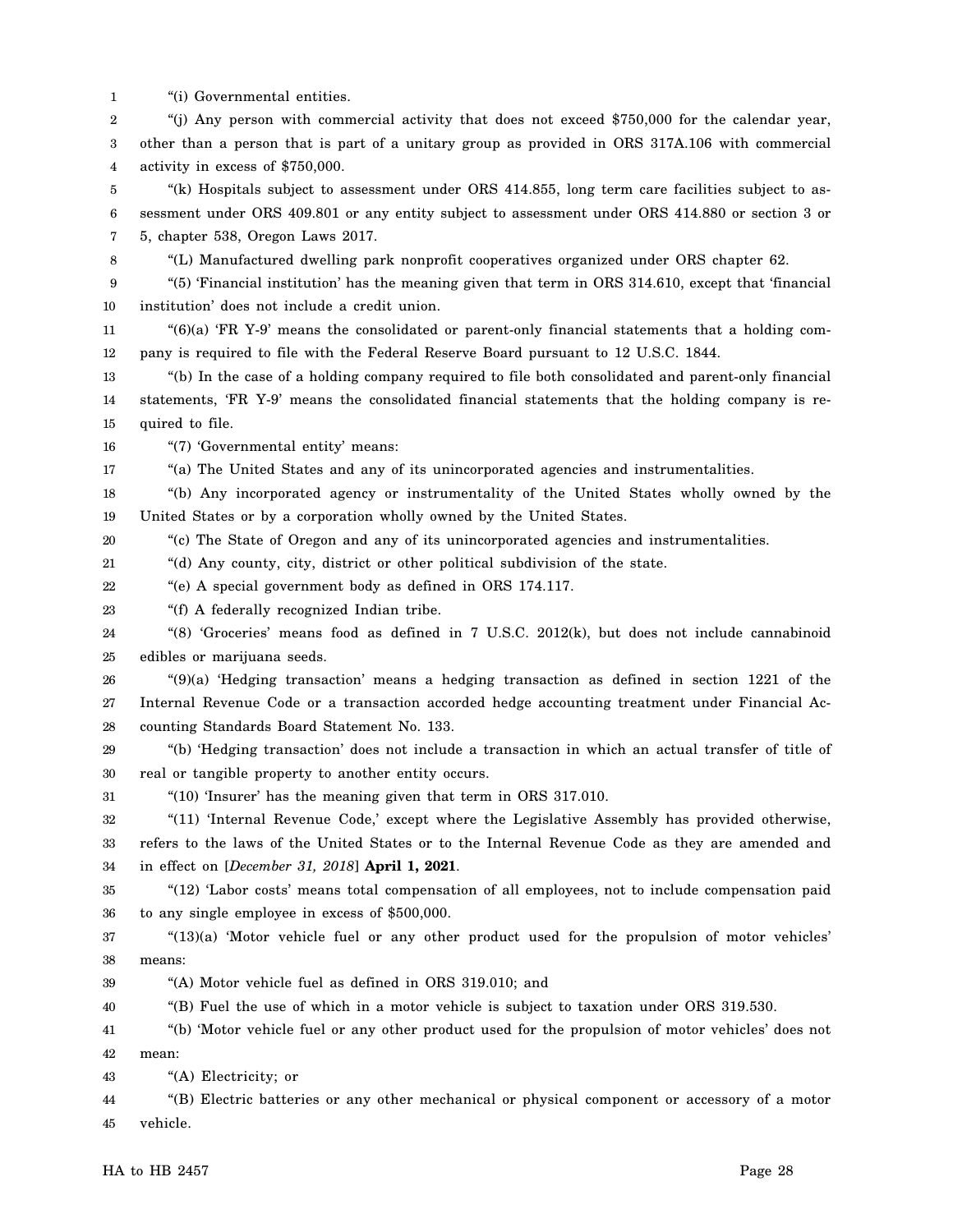1 2 3 4 5 6 7 8 "(14) 'Person' includes individuals, combinations of individuals of any form, receivers, assignees, trustees in bankruptcy, firms, companies, joint-stock companies, business trusts, estates, partnerships, limited liability partnerships, limited liability companies, associations, joint ventures, clubs, societies, entities organized as for-profit corporations under ORS chapter 60, C corporations, S corporations, qualified subchapter S subsidiaries, qualified subchapter S trusts, trusts, entities that are disregarded for federal income tax purposes and any other entities. "(15) 'Retailer' means a person doing business by selling tangible personal property to a purchaser for a purpose other than:

9 10 "(a) Resale by the purchaser of the property as tangible personal property in the regular course of business;

11 12 "(b) Incorporation by the purchaser of the property in the course of regular business as an ingredient or component of real or personal property; or

13 14 "(c) Consumption by the purchaser of the property in the production for sale of a new article of tangible personal property.

15 16 "(16) 'Taxable commercial activity' means commercial activity sourced to this state under ORS 317A.128, less any subtraction pursuant to ORS 317A.119.

17 18 "(17)(a) 'Taxpayer' means any person or unitary group required to register, file or pay tax under ORS 317A.100 to 317A.158.

19 20 "(b) 'Taxpayer' does not include excluded persons, except to the extent that a tax-exempt entity has unrelated business income as described in the Internal Revenue Code.

21 22 23 "(18)(a) 'Unitary business' means a business enterprise in which there exists directly or indirectly between the members or parts of the enterprise a sharing or exchange of value as demonstrated by:

24 "(A) Centralized management or a common executive force;

25 "(B) Centralized administrative services or functions resulting in economies of scale; or

26 "(C) Flow of goods, capital resources or services demonstrating functional integration.

27 "(b) 'Unitary business' may include a business enterprise the activities of which:

28 29 "(A) Are in the same general line of business, such as manufacturing, wholesaling or retailing; or

30 31 "(B) Constitute steps in a vertically integrated process, such as the steps involved in the production of natural resources, which might include exploration, mining, refining and marketing.

32 33 "(19) 'Unitary group' means a group of persons with more than 50 percent common ownership, either direct or indirect, that is engaged in business activities that constitute a unitary business.

34 35 "(20) 'Wholesaler' means a person primarily doing business by merchant distribution of tangible personal property to retailers or to other wholesalers.

36

"**SECTION 27.** ORS 458.670 is amended to read:

37 38 "458.670. As used in this section and ORS 458.675 to 458.700, unless the context requires otherwise:

39 "(1) 'Account holder' means a resident of this state who:

40 "(a) Is 12 years of age or older;

41 "(b) Is a member of a lower income household; and

42 "(c) Has established an individual development account with a fiduciary organization.

43 44 "(2) 'Fiduciary organization' means an organization selected under ORS 458.695 to administer state moneys directed to individual development accounts and that is:

45 "(a) A nonprofit, fund raising organization that is exempt from taxation under section  $501(c)(3)$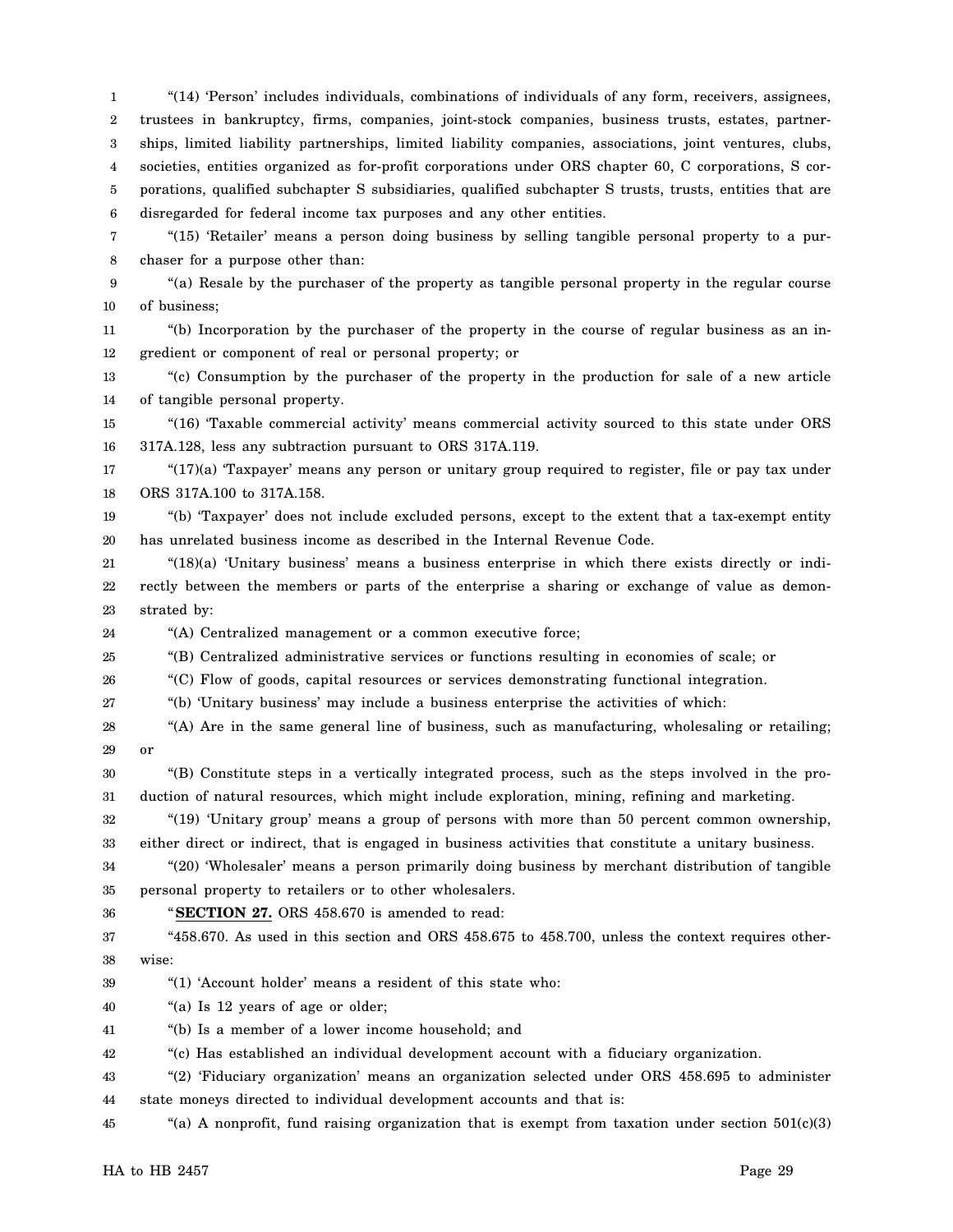1 of the Internal Revenue Code as amended and in effect on [*December 31, 2018*] **April 1, 2021**; or

2 3 "(b) A federally recognized Oregon Indian tribe that is located, to a significant degree, within the boundaries of this state.

4 "(3) 'Financial institution' means:

"(a) An organization regulated under ORS chapters 706 to 716 or 723; or

6 7 "(b) In the case of individual development accounts established for the purpose described in ORS 458.685 (1)(c), a financial institution as defined in ORS 178.300.

8 9 10 11 12 "(4) 'Individual development account' means a contract between an account holder and a fiduciary organization, for the deposit of funds into a financial institution by the account holder, and the deposit of matching funds into the financial institution by the fiduciary organization, to allow the account holder to accumulate assets for use toward achieving a specific purpose approved by the fiduciary organization.

13 14 "(5) 'Lower income household' means a household having an income equal to or less than the greater of the following:

15 16 17 18 "(a) 80 percent of the median household income for the area as determined by the Housing and Community Services Department. In making the determination, the department shall give consideration to any data on area household income published by the United States Department of Housing and Urban Development.

19 20 21 22 "(b) 200 percent of the poverty guidelines as determined by the Housing and Community Services Department. In making the determination, the department shall give consideration to poverty guidelines published by the United States Department of Health and Human Services and may consider other income data periodically published by other federal or Oregon agencies.

23 "(6) 'Resident of this state' has the meaning given that term in ORS 316.027.

24 "**SECTION 28.** ORS 657.010 is amended to read:

25 "657.010. As used in this chapter, unless the context requires otherwise:

26 27 "(1) 'Base year' means the first four of the last five completed calendar quarters preceding the benefit year.

28

5

"(2) 'Benefits' means the money allowances payable to unemployed persons under this chapter.

29 30 31 32 33 34 "(3) 'Benefit year' means a period of 52 consecutive weeks commencing with the first week with respect to which an individual files an initial valid claim for benefits, and thereafter the 52 consecutive weeks period beginning with the first week with respect to which the individual next files an initial valid claim after the termination of the individual's last preceding benefit year except that the benefit year shall be 53 weeks if the filing of an initial valid claim would result in overlapping any quarter of the base year of a previously filed initial valid claim.

35 36 37 "(4) 'Calendar quarter' means the period of three consecutive calendar months ending on March 31, June 30, September 30 or December 31, or the approximate equivalent thereof, as the Director of the Employment Department may, by regulation, prescribe.

38 39 40 "(5) 'Contribution' or 'contributions' means the taxes, as defined in subsection (13) of this section, that are the money payments required by this chapter, or voluntary payments permitted, to be made to the Unemployment Compensation Trust Fund.

41 42 "(6) 'Educational institution,' including an institution of higher education as defined in subsection (9) of this section, means an institution:

43 44 45 "(a) In which participants, trainees or students are offered an organized course of study or training designed to transfer to them knowledge, skills, information, doctrines, attitudes or abilities from, by or under the guidance of an instructor or teacher;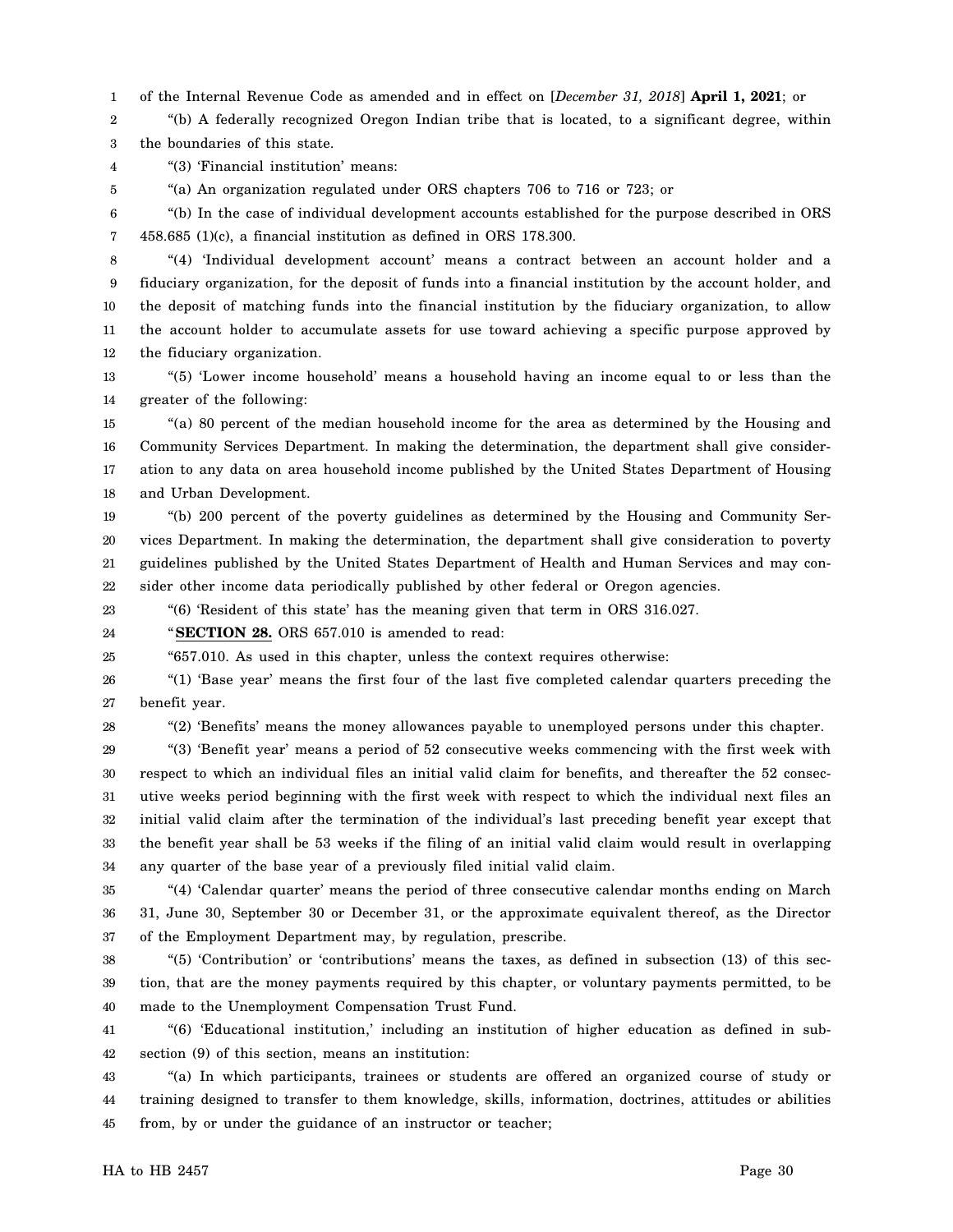1 2 3 "(b) That is accredited, registered, approved, licensed or issued a permit to operate as a school by the Department of Education or other government agency, or that offers courses for credit that are transferable to an approved, registered or accredited school;

4 5 "(c) In which the course or courses of study or training that it offers may be academic, technical, trade or preparation for gainful employment in a recognized occupation; and

6 7 "(d) In which the course or courses of study or training are offered on a regular and continuing basis.

8 9 "(7) 'Employment office' means a free public employment office or branch thereof, operated by this state or maintained as a part of a state-controlled system of public employment offices.

10 11 "(8) 'Hospital' means an organization that has been licensed, certified or approved by the Oregon Health Authority as a hospital.

"(9) 'Institution of higher education' means an educational institution that:

13 14 "(a) Admits as regular students only individuals having a certificate of graduation from a high school, or the recognized equivalent of such a certificate;

15 "(b) Is legally authorized in this state to provide a program of education beyond high school;

16 17 18 19 "(c) Provides an educational program for which it awards a bachelor's or higher degree, or provides a program that is acceptable for full credit toward such a degree, a program of postgraduate or post-doctoral studies, or a program of training to prepare students for gainful employment in a recognized occupation; and

20 "(d) Is a public or other nonprofit institution.

12

21 "(10) 'Internal Revenue Code' means the federal Internal Revenue Code, as amended and in ef-

22 fect on [*December 31, 2018*] **April 1, 2021**.

23 24 25 "(11) 'Nonprofit employing unit' means an organization, or group of organizations, described in section 501(c)(3) of the Internal Revenue Code that is exempt from income tax under section 501(a) of the Internal Revenue Code.

26 27 28 29 30 "(12) 'State' includes, in addition to the states of the United States of America, the District of Columbia and Puerto Rico. However, for all purposes of this chapter the Virgin Islands shall be considered a state on and after the day on which the United States Secretary of Labor first approves the Virgin Islands' law under section 3304(a) of the Federal Unemployment Tax Act as amended by Public Law 94-566.

31 32 "(13) 'Taxes' means the money payments to the Unemployment Compensation Trust Fund required, or voluntary payments permitted, by this chapter.

33 34 "(14) 'Valid claim' means any claim for benefits made in accordance with ORS 657.260 if the individual meets the wages-paid-for-employment requirements of ORS 657.150.

35 36 37 "(15) 'Week' means any period of seven consecutive calendar days ending at midnight, as the director may, by regulation, prescribe. The director may by regulation prescribe that a 'week' shall be 'in,' 'within,' or 'during' the calendar quarter that includes the greater part of such week.

38 "**SECTION 29.** ORS 657B.010 is amended to read:

39 "657B.010. As used in this chapter:

40 41 "(1) 'Alternate base year' means the last four completed calendar quarters preceding the benefit year.

42 43 44 "(2) 'Average weekly wage' means the amount calculated by the Employment Department as the state average weekly covered wage under ORS 657.150 (4)(d) as determined not more than once per year.

45 "(3) 'Base year' means the first four of the last five completed calendar quarters preceding the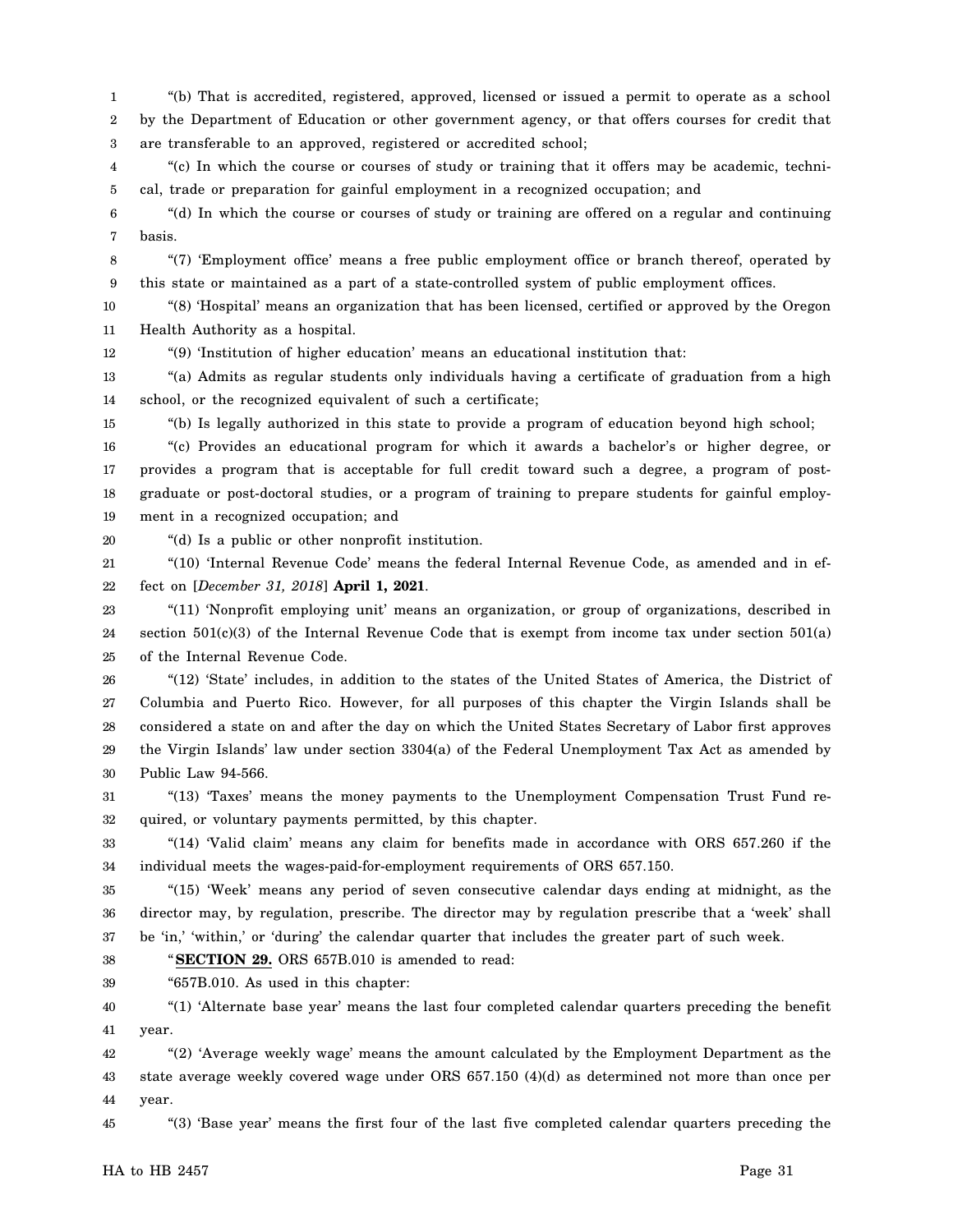1 benefit year.

2 "(4) 'Benefits' means family and medical leave insurance benefits.

3 4 "(5) 'Benefit year' means the 12-month period as determined by the Director of the Employment Department by rule under ORS 657B.340.

5 "(6) 'Child' means:

6 7 "(a) A biological child, adopted child, stepchild or foster child of a covered individual or of the covered individual's spouse or domestic partner;

8 9 "(b) A person who is or was a legal ward of a covered individual or of the covered individual's spouse or domestic partner; or

- 10 11 "(c) A person who is or was in a relationship of in loco parentis with a covered individual or with the covered individual's spouse or domestic partner.
- 12 13 "(7) 'Contribution' or 'contributions' means the money payments made by any of the following under ORS 657B.150:
- 14 "(a) An employer;
- 15 "(b) An eligible employee;

16 "(c) A self-employed individual;

- 17 "(d) A tribal government; or
- 18 "(e) An employee of a tribal government.
- 19 20 "(8) 'Covered individual' means any one of the following who qualifies to receive family and medical leave insurance benefits:
- 21 "(a) An eligible employee;
- 22 "(b) A self-employed individual; or
- 23 "(c) An employee of a tribal government.
- 24 "(9) 'Domestic partner' means an individual joined in a domestic partnership.
- 25 "(10) 'Domestic partnership' has the meaning given that term in ORS 106.310.
- 26 "(11) 'Eligible employee' means:
- 27  $((a)(A)$  An employee who has earned at least \$1,000 in wages during the base year; or
- 28 29 "(B) If an employee has not earned at least \$1,000 in wages during the base year, an employee who has earned at least \$1,000 in wages during the alternate base year; and
- 30 "(b) Who may apply for paid family and medical leave insurance benefits under ORS 657B.015.

31 32 "(12) 'Eligible employee's average weekly wage' means an amount calculated by the Director of the Employment Department by dividing the total wages earned by an eligible employee during the

33 base year by the number of weeks in the base year.

34 "(13)(a) 'Employee' means:

35 36 "(A) An individual performing services for an employer for remuneration or under any contract of hire, written or oral, express or implied.

37 "(B) A home care worker as defined in ORS 410.600.

- 38 "(b) 'Employee' does not include:
- 39 "(A) An independent contractor as defined in ORS 670.600.

40 41 "(B) A participant in a work training program administered under a state or federal assistance program.

42 43 44 "(C) A participant in a work-study program that provides students in secondary or postsecondary educational institutions with employment opportunities for financial assistance or vocational training.

45 "(D) A railroad worker exempted under the federal Railroad Unemployment Insurance Act.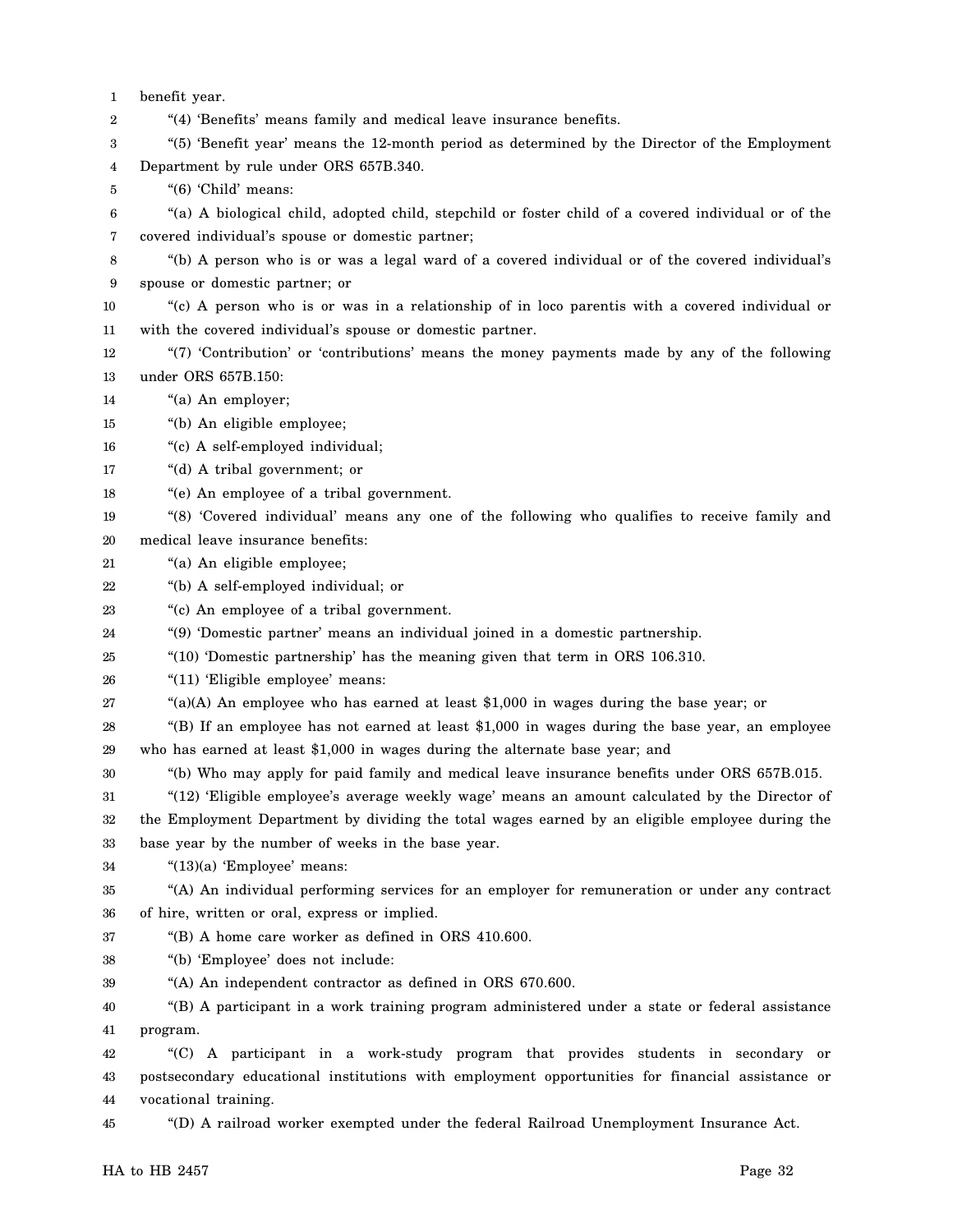- 1 "(E) A volunteer.
- 2 3 4 "(14)(a) 'Employer' means any person that employs one or more employees working anywhere in this state or any agent or employee of such person to whom the duties of the person under this chapter have been delegated.
- 5 "(b) 'Employer' includes:

6 7 8 "(A) A political subdivision of this state or any county, city, district, authority or public corporation, or any instrumentality of a county, city, district, authority or public corporation, organized and existing under law or charter;

9 "(B) An individual;

- 10 11 "(C) Any type of organization, corporation, partnership, limited liability company, association, trust, estate, joint stock company or insurance company;
- 12 "(D) Any successor in interest to an entity described in subparagraph  $(C)$  of this paragraph;
- 13 "(E) A trustee, trustee in bankruptcy or receiver; or
- 14 "(F) A trustee or legal representative of a deceased person.
- 15 "(c) 'Employer' does not include the federal government or a tribal government.
- 16 "(15) 'Employment agency' has the meaning given that term in ORS 658.005.
- 17 18 19 "(16) 'Family and medical leave insurance benefits' means the wage replacement benefits that are available to a covered individual under ORS 657B.050 or under the terms of an employer plan approved under ORS 657B.210, for family leave, medical leave or safe leave.
- 20
	- "(17)(a) 'Family leave' means leave from work taken by a covered individual:
- 21 22 "(A) To care for and bond with a child during the first year after the child's birth or during the first year after the placement of the child through foster care or adoption; or
- 23 "(B) To care for a family member with a serious health condition.
- 24 "(b) 'Family leave' does not mean:
- 25 "(A) Leave described in ORS  $659A.159$  (1)(d);
- 26 "(B) Leave described in ORS  $659A.159$  (1)(e); or
- 27 "(C) Leave authorized under ORS 659A.093.
- 28 "(18) 'Family member' means:
- 29 "(a) The spouse of a covered individual;
- 30 "(b) A child of a covered individual or the child's spouse or domestic partner;
- 31 "(c) A parent of a covered individual or the parent's spouse or domestic partner;
- 32 33 "(d) A sibling or stepsibling of a covered individual or the sibling's or stepsibling's spouse or domestic partner;
- 34 "(e) A grandparent of a covered individual or the grandparent's spouse or domestic partner;
- 35 "(f) A grandchild of a covered individual or the grandchild's spouse or domestic partner;
- 36 "(g) The domestic partner of a covered individual; or
- 37 38 "(h) Any individual related by blood or affinity whose close association with a covered individual is the equivalent of a family relationship.
- 39 40 "(19) 'Medical leave' means leave from work taken by a covered individual that is made necessary by the individual's own serious health condition.
- 41 "(20) 'Parent' means:
- 42 "(a) A biological parent, adoptive parent, stepparent or foster parent of a covered individual;
- 43 44 "(b) A person who was a foster parent of a covered individual when the covered individual was a minor;
- 45 "(c) A person designated as the legal guardian of a covered individual at the time the covered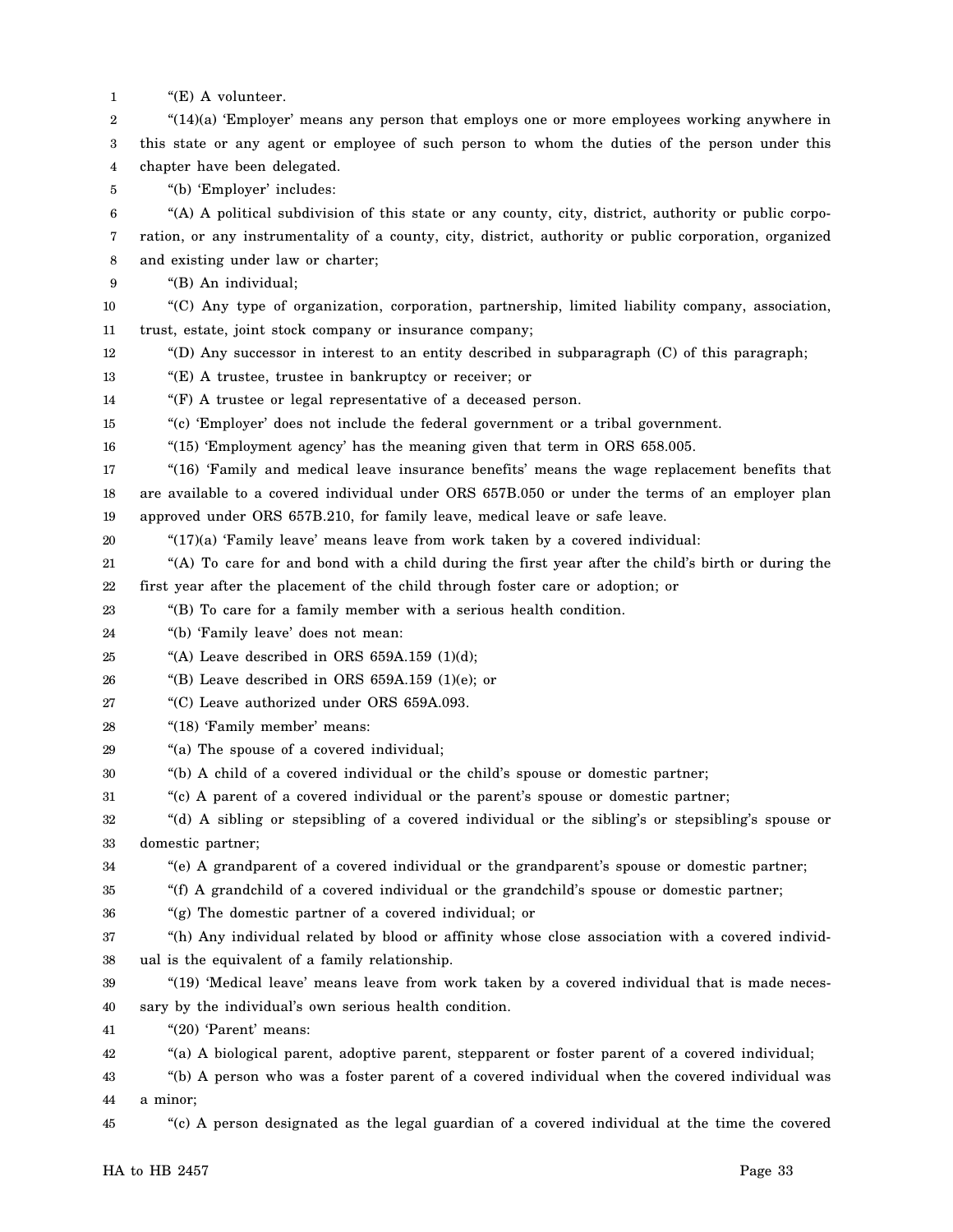- 1 individual was a minor or required a legal guardian;
- 2 3 "(d) A person with whom a covered individual was or is in a relationship of in loco parentis; or
- 4 5 "(e) A parent of a covered individual's spouse or domestic partner who meets a description under paragraphs (a) to (d) of this subsection.
- 6 "(21) 'Safe leave' means leave taken for any purpose described in 659A.272.
- 7 "(22) 'Self-employed individual' means:
- 8 9 "(a) An individual who has self-employment income as defined in section 1402(b) of the Internal Revenue Code as amended and in effect on [*December 31, 2018*] **April 1, 2021**; or
- 10 "(b) An independent contractor as defined in ORS 670.600.
- 11 "(23) 'Serious health condition' has the meaning given that term in ORS 659A.150.
- 12 13 14 "(24) 'Third party administrator' means a third party that enters into an agreement with the Director of the Employment Department to implement and administer the paid family and medical leave program established under this chapter.
- 15 "(25) 'Tribal government' has the meaning given that term in ORS 181A.680.

16 "(26) 'Wages' has the meaning given that term in ORS 657.105.

17 18 19 "**SECTION 30. (1) Except as provided in subsections (2) and (3) of this section, the amendments to statutes by sections 1 to 29 of this 2021 Act apply to transactions or activities occurring on or after January 1, 2021, in tax years beginning on or after January 1, 2021.**

20 21 22 23 24 25 **"(2) The effective and applicable dates, and the exceptions, special rules and coordination with the Internal Revenue Code, as amended, relative to those dates, contained in federal law amending the Internal Revenue Code and enacted before January 1, 2021, apply for Oregon personal income and corporate excise and income tax purposes, to the extent they can be made applicable, in the same manner as they are applied under the Internal Revenue Code and related federal law.**

26 27 28 29 30 31 **"(3)(a) If a deficiency is assessed against any taxpayer for a tax year beginning before January 1, 2021, and the deficiency or any portion thereof is attributable to any retroactive treatment under the amendments to ORS 178.300, 305.230, 305.494, 305.690, 305.842, 314.011, 314.306, 315.004, 316.012, 316.147, 316.157, 317.010, 317.097 and 317A.100 by sections 1 and 14 to 26 of this 2021 Act, then any interest or penalty assessed under ORS chapter 305, 314, 315, 316, 317 or 318 with respect to the deficiency or portion thereof shall be canceled.**

32 33 34 35 36 37 **"(b) If a refund is due any taxpayer for a tax year beginning before January 1, 2021, and the refund or any portion thereof is due the taxpayer on account of any retroactive treatment under the amendments to ORS 178.300, 305.230, 305.494, 305.690, 305.842, 314.011, 314.306, 315.004, 316.012, 316.147, 316.157, 317.010, 317.097 and 317A.100 by sections 1 and 14 to 26 of this 2021 Act, for a tax year beginning before January 1, 2021, then notwithstanding ORS 305.270 or 314.415 or any other law, the refund or portion thereof shall be paid without interest.**

38 39 40 41 **"(c) Any changes required because of the amendments to ORS 178.300, 305.230, 305.494, 305.690, 305.842, 314.011, 314.306, 315.004, 316.012, 316.147, 316.157, 317.010, 317.097 and 317A.100 by sections 1 and 14 to 26 of this 2021 Act, for a tax year beginning before January 1, 2021, shall be made by filing an amended return within the time prescribed by law.**

42 43 44 45 **"(d) If a taxpayer fails to file an amended return under paragraph (c) of this subsection, the Department of Revenue shall make any changes under paragraph (c) of this subsection on the return to which the changes relate within the period specified for issuing a notice of deficiency or claiming a refund as otherwise provided by law with respect to that return, or**